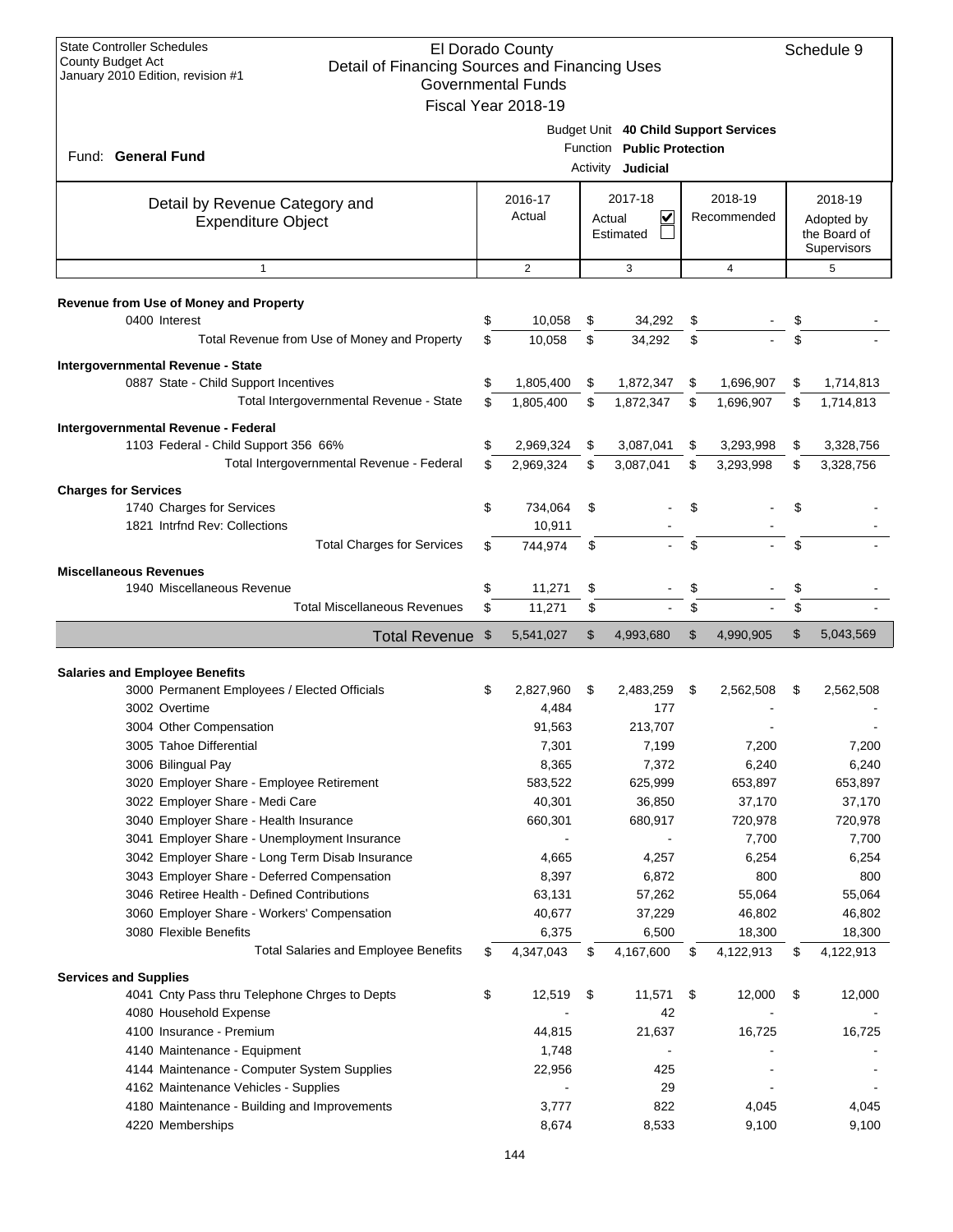| <b>State Controller Schedules</b><br>County Budget Act<br>January 2010 Edition, revision #1 | El Dorado County<br>Detail of Financing Sources and Financing Uses |                     |        |                            |    |                                       | Schedule 9        |
|---------------------------------------------------------------------------------------------|--------------------------------------------------------------------|---------------------|--------|----------------------------|----|---------------------------------------|-------------------|
|                                                                                             |                                                                    | Governmental Funds  |        |                            |    |                                       |                   |
|                                                                                             |                                                                    | Fiscal Year 2018-19 |        |                            |    |                                       |                   |
|                                                                                             |                                                                    |                     |        |                            |    | Budget Unit 40 Child Support Services |                   |
| Fund: General Fund                                                                          |                                                                    |                     |        | Function Public Protection |    |                                       |                   |
|                                                                                             |                                                                    |                     |        | Activity <b>Judicial</b>   |    |                                       |                   |
|                                                                                             |                                                                    | 2016-17             |        | 2017-18                    |    | 2018-19                               | 2018-19           |
| Detail by Revenue Category and<br><b>Expenditure Object</b>                                 |                                                                    | Actual              | Actual | $\checkmark$               |    | Recommended                           | Adopted by        |
|                                                                                             |                                                                    |                     |        | Estimated                  |    |                                       | the Board of      |
|                                                                                             |                                                                    |                     |        |                            |    |                                       | Supervisors       |
| $\mathbf{1}$                                                                                |                                                                    | $\overline{2}$      |        | 3                          |    | $\overline{4}$                        | 5                 |
| 4260 Office Expense                                                                         |                                                                    | 16,217              |        | 12,369                     |    | 20,000                                | 72,664            |
| 4261 Postage                                                                                |                                                                    | 37,041              |        | 12,565                     |    | 14,180                                | 14,180            |
| 4263 Subscription / Newspaper / Journals                                                    |                                                                    | 7,849               |        | 1,134                      |    | 2,000                                 | 2,000             |
| 4264 Books / Manuals                                                                        |                                                                    | 122                 |        | 791                        |    | 500                                   | 500               |
| 4265 Law Books                                                                              |                                                                    | 3,437               |        | 3,468                      |    | 3,500                                 | 3,500             |
| 4266 Printing / Duplicating                                                                 |                                                                    | 2,363               |        |                            |    | 665                                   | 665               |
| 4267 On-Line Subscriptions                                                                  |                                                                    | 196                 |        | 142                        |    | 175                                   | 175               |
| 4300 Professional and Specialized Services                                                  |                                                                    | 23,042              |        | 13,554                     |    | 24,000                                | 24,000            |
| 4308 External Data Processing Services                                                      |                                                                    | 3,480               |        | 1,620                      |    | 3,500                                 | 3,500             |
| 4320 Verbatim Report - Transcription<br>4324 Medical, Dental and Lab Services               |                                                                    | 123<br>5,074        |        | 8                          |    | 50<br>7,000                           | 50                |
| 4400 Publication and Legal Notices                                                          |                                                                    |                     |        | 3,762                      |    |                                       | 7,000             |
|                                                                                             |                                                                    | 23,306              |        | 19,110                     |    | 50<br>21,780                          | 50                |
| 4420 Rents and Leases - Equipment<br>4440 Rent & Lease - Building/Improvements              |                                                                    | 317,921             |        | 294,856                    |    | 330,675                               | 21,780<br>330,675 |
| 4460 Small Tools and Instruments                                                            |                                                                    | 572                 |        | 519                        |    |                                       |                   |
| 4461 Minor Equipment                                                                        |                                                                    | 39,994              |        | 4,509                      |    | 100                                   | 100               |
| 4462 Minor Computer Equipment                                                               |                                                                    | 17,205              |        | 3,103                      |    |                                       |                   |
| 4463 Minor Telephone and Radio Equipment                                                    |                                                                    | 2,938               |        | 243                        |    |                                       |                   |
| 4500 Special Departmental Expense                                                           |                                                                    | 607                 |        | 91                         |    |                                       |                   |
| 4538 Software                                                                               |                                                                    | 1,346               |        |                            |    | 500                                   | 500               |
| 4539 Software License                                                                       |                                                                    | 2,043               |        |                            |    |                                       |                   |
| 4600 Transportation and Travel                                                              |                                                                    | 9,090               |        | 11,309                     |    | 5,000                                 | 5,000             |
| 4602 Employee - Private Auto Mileage                                                        |                                                                    | 897                 |        | 2,429                      |    | 2,000                                 | 2,000             |
| 4605 Vehicle - Rent or Lease                                                                |                                                                    | 27,580              |        | 26,433                     |    | 32,000                                | 32,000            |
| 4606 Fuel Purchases                                                                         |                                                                    | 7,350               |        | 8,226                      |    | 10,000                                | 10,000            |
| 4608 Hotel Accommodations                                                                   |                                                                    | 9,785               |        | 11,190                     |    | 5,000                                 | 5,000             |
| 4609 Staff Development                                                                      |                                                                    | 9,588               |        | 11,038                     |    | 5,000                                 | 5,000             |
| 4613 Witness Fee/Per Diems                                                                  |                                                                    |                     |        | 35                         |    |                                       |                   |
| 4614 Witness Mileage Reimb                                                                  |                                                                    |                     |        | 30                         |    |                                       |                   |
| 4620 Utilities                                                                              |                                                                    | 36,536              |        | 27,967                     |    | 48,000                                | 48,000            |
| <b>Total Services and Supplies</b>                                                          | S                                                                  | 700,193             | \$     | 513,562                    | \$ | 577,545                               | \$<br>630,209     |
|                                                                                             |                                                                    |                     |        |                            |    |                                       |                   |
| <b>Intrafund Transfers</b><br>7200 Intrafund Transfers                                      | \$                                                                 | 219                 | \$     | 72                         | \$ |                                       | \$                |
| 7223 Intrafnd: Mail Service                                                                 |                                                                    | 19,089              |        | 6,968                      |    | 6,458                                 |                   |
| 7224 Intrafnd: Stores Support                                                               |                                                                    | 819                 |        | 279                        |    | 262                                   | 6,458             |
|                                                                                             |                                                                    |                     |        |                            |    |                                       | 262               |
| 7232 Intrafnd: Maint Bldg & Improvmnts                                                      |                                                                    | 9,967               |        | 1,524                      |    | 11,000                                | 11,000            |
| 7233 Intrafnd: Child Support Services<br><b>Total Intrafund Transfers</b>                   | \$                                                                 | 337,901<br>367,995  |        | 277,677                    |    | 272,727<br>290,447                    | 272,727           |
|                                                                                             |                                                                    |                     | \$     | 286,520                    | \$ |                                       | \$<br>290,447     |
| <b>Intrafund Abatement</b>                                                                  |                                                                    |                     |        |                            |    |                                       |                   |
| 7353 Intrfnd Abatemnt: Collections                                                          | \$                                                                 | (8, 183)            | \$     |                            | \$ |                                       | \$                |
| <b>Total Intrafund Abatement</b>                                                            | \$                                                                 | (8, 183)            | \$     |                            | \$ |                                       | \$                |
| Total Expenditures/Appropriations \$                                                        |                                                                    | 5,407,049           | \$     | 4,967,683                  | \$ | 4,990,905                             | \$<br>5,043,569   |
| Net Cost \$                                                                                 |                                                                    | 133,978             | \$     | 25,997                     | \$ |                                       | \$                |
|                                                                                             |                                                                    |                     |        |                            |    |                                       |                   |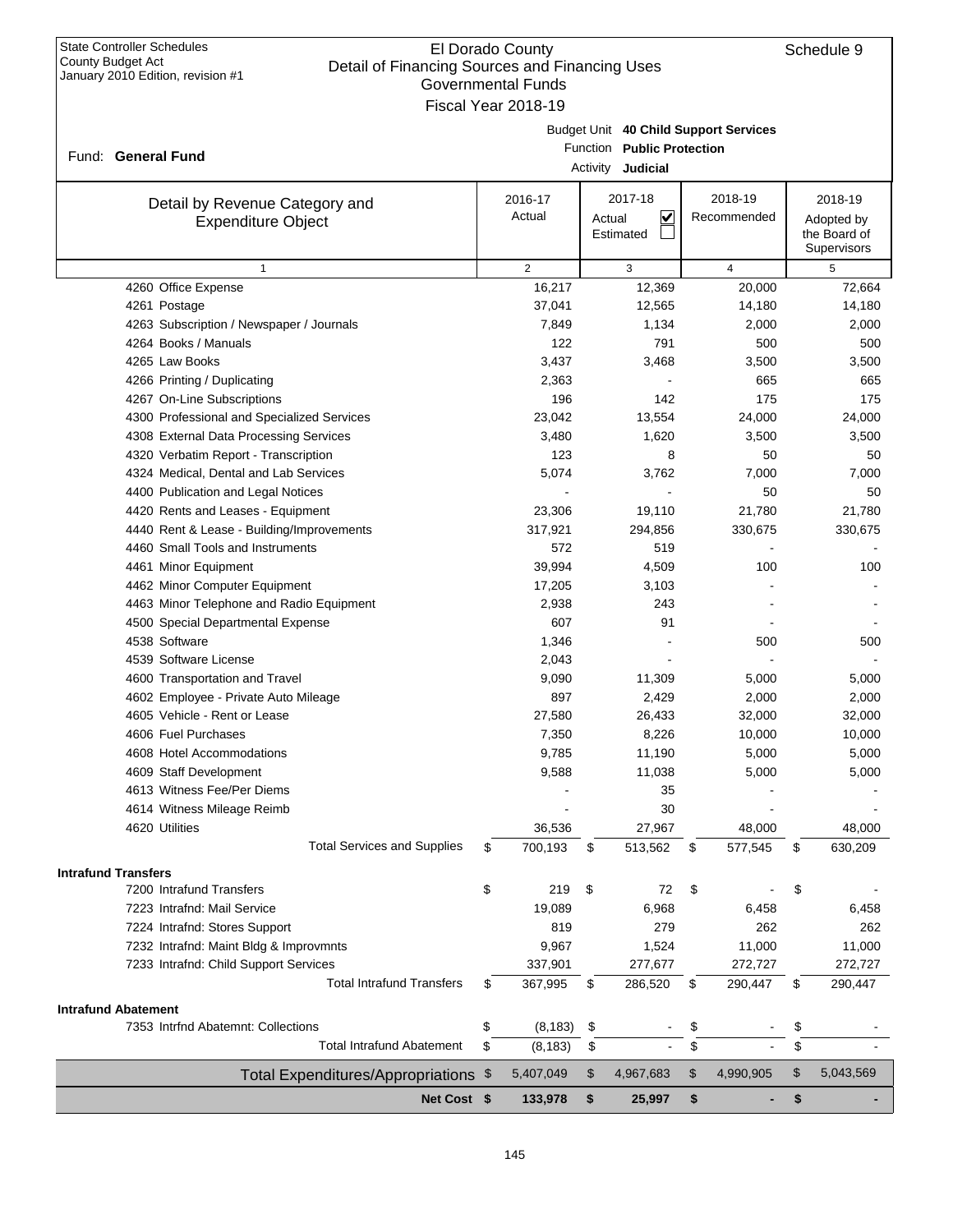| <b>State Controller Schedules</b><br><b>County Budget Act</b><br>Detail of Financing Sources and Financing Uses<br>January 2010 Edition, revision #1 | El Dorado County<br><b>Governmental Funds</b> |        |                                                                                    |    |                        |    | Schedule 9                                           |
|------------------------------------------------------------------------------------------------------------------------------------------------------|-----------------------------------------------|--------|------------------------------------------------------------------------------------|----|------------------------|----|------------------------------------------------------|
| Fund: General Fund                                                                                                                                   | Fiscal Year 2018-19                           |        | Budget Unit 41 Revenue Recovery<br>Function General Government<br>Activity Finance |    |                        |    |                                                      |
| Detail by Revenue Category and<br><b>Expenditure Object</b>                                                                                          | 2016-17<br>Actual                             | Actual | 2017-18<br>V<br>Estimated                                                          |    | 2018-19<br>Recommended |    | 2018-19<br>Adopted by<br>the Board of<br>Supervisors |
| $\mathbf{1}$                                                                                                                                         | $\overline{2}$                                |        | 3                                                                                  |    | $\overline{4}$         |    | 5                                                    |
|                                                                                                                                                      |                                               |        |                                                                                    |    |                        |    |                                                      |
| <b>Charges for Services</b><br>1821 Intrfnd Rev: Collections                                                                                         | \$                                            | \$     | 8,358                                                                              | \$ | 14,150                 | \$ | 14,150                                               |
| <b>Total Charges for Services</b>                                                                                                                    | \$                                            | \$     | 8,358                                                                              | \$ | 14,150                 | \$ | 14,150                                               |
|                                                                                                                                                      |                                               |        |                                                                                    |    |                        |    |                                                      |
| <b>Miscellaneous Revenues</b>                                                                                                                        |                                               |        |                                                                                    |    |                        |    |                                                      |
| 1940 Miscellaneous Revenue<br><b>Total Miscellaneous Revenues</b>                                                                                    | \$<br>\$                                      | \$     | 6,671                                                                              | \$ | 8,700                  | \$ | 8,700                                                |
|                                                                                                                                                      |                                               | \$     | 6,671                                                                              | \$ | 8,700                  | \$ | 8,700                                                |
| Total Revenue \$                                                                                                                                     |                                               | \$     | 15,028                                                                             | \$ | 22,850                 | \$ | 22,850                                               |
|                                                                                                                                                      |                                               |        |                                                                                    |    |                        |    |                                                      |
| <b>Salaries and Employee Benefits</b>                                                                                                                |                                               |        |                                                                                    |    |                        |    |                                                      |
| 3000 Permanent Employees / Elected Officials<br>3004 Other Compensation                                                                              | \$                                            | \$     | 32,655<br>1,200                                                                    | \$ | 30,063                 | \$ | 30,063                                               |
| 3020 Employer Share - Employee Retirement                                                                                                            |                                               |        | 4,105                                                                              |    | 3,878                  |    | 3,878                                                |
| 3022 Employer Share - Medi Care                                                                                                                      |                                               |        | 467                                                                                |    | 436                    |    | 436                                                  |
| 3040 Employer Share - Health Insurance                                                                                                               |                                               |        | 3,824                                                                              |    | 3,721                  |    | 3,721                                                |
| 3041 Employer Share - Unemployment Insurance                                                                                                         |                                               |        |                                                                                    |    | 74                     |    | 74                                                   |
| 3042 Employer Share - Long Term Disab Insurance                                                                                                      |                                               |        | 107                                                                                |    | 75                     |    | 75                                                   |
| 3046 Retiree Health - Defined Contributions                                                                                                          |                                               |        | 9,735                                                                              |    |                        |    |                                                      |
| 3060 Employer Share - Workers' Compensation                                                                                                          |                                               |        | 6,554                                                                              |    |                        |    |                                                      |
| <b>Total Salaries and Employee Benefits</b>                                                                                                          | \$                                            | \$     | 58,648                                                                             | \$ | 38,247                 | \$ | 38,247                                               |
| <b>Services and Supplies</b>                                                                                                                         |                                               |        |                                                                                    |    |                        |    |                                                      |
| 4040 Telephone Company Vendor Payments                                                                                                               | \$                                            | \$     |                                                                                    | S  | 40                     | \$ | 40                                                   |
| 4144 Maintenance - Computer System Supplies                                                                                                          |                                               |        | 3,531                                                                              |    | 7,070                  |    | 7,070                                                |
| 4220 Memberships                                                                                                                                     |                                               |        | 103                                                                                |    |                        |    |                                                      |
| 4260 Office Expense                                                                                                                                  |                                               |        | 572                                                                                |    | 400                    |    | 400                                                  |
| 4261 Postage                                                                                                                                         |                                               |        | 1,421                                                                              |    | 1,750                  |    | 1,750                                                |
| 4263 Subscription / Newspaper / Journals                                                                                                             |                                               |        | 287                                                                                |    | 1,200                  |    | 1,200                                                |
| 4300 Professional and Specialized Services                                                                                                           |                                               |        | 69                                                                                 |    |                        |    |                                                      |
| 4605 Vehicle - Rent or Lease                                                                                                                         |                                               |        |                                                                                    |    | 250                    |    | 250                                                  |
| 4606 Fuel Purchases                                                                                                                                  |                                               |        |                                                                                    |    | 150                    |    | 150                                                  |
| 4609 Staff Development                                                                                                                               |                                               |        | 358                                                                                |    |                        |    |                                                      |
| <b>Total Services and Supplies</b>                                                                                                                   | \$                                            | \$     | 6,340                                                                              | \$ | 10,860                 | \$ | 10,860                                               |
| Intrafund Abatement                                                                                                                                  |                                               |        |                                                                                    |    |                        |    |                                                      |
| 7353 Intrfnd Abatemnt: Collections                                                                                                                   | \$                                            | \$     | (9,980)                                                                            | \$ | (300)                  | \$ | (300)                                                |
| <b>Total Intrafund Abatement</b>                                                                                                                     | \$                                            | \$     | (9,980)                                                                            | \$ | (300)                  | \$ | (300)                                                |
| Total Expenditures/Appropriations \$                                                                                                                 |                                               | \$     | 55,007                                                                             | \$ | 48,807                 | \$ | 48,807                                               |
| Net Cost \$                                                                                                                                          |                                               | \$     | (39, 979)                                                                          | \$ | (25, 957)              | \$ | (25, 957)                                            |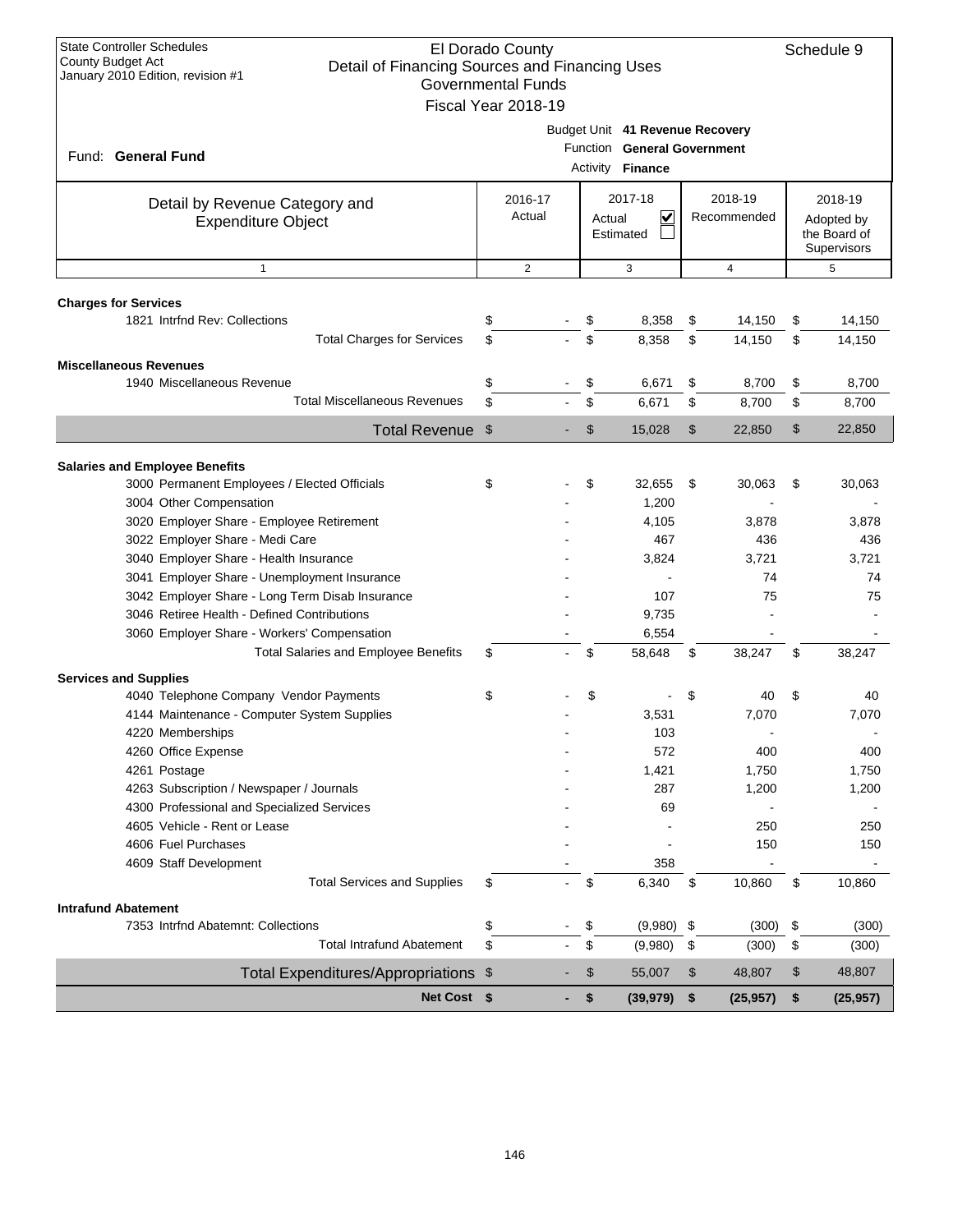| <b>State Controller Schedules</b><br>El Dorado County<br>County Budget Act<br>Detail of Financing Sources and Financing Uses<br>January 2010 Edition, revision #1<br><b>Governmental Funds</b><br>Fiscal Year 2018-19 |    |                   |        |                                                                                                    |    |                        |    |                                                      |
|-----------------------------------------------------------------------------------------------------------------------------------------------------------------------------------------------------------------------|----|-------------------|--------|----------------------------------------------------------------------------------------------------|----|------------------------|----|------------------------------------------------------|
| Fund: General Fund                                                                                                                                                                                                    |    |                   |        | Budget Unit 42 Veterans Services<br>Function Public Assistance<br><b>Activity Veterans Affairs</b> |    |                        |    |                                                      |
| Detail by Revenue Category and<br><b>Expenditure Object</b>                                                                                                                                                           |    | 2016-17<br>Actual | Actual | 2017-18<br>V<br>Estimated                                                                          |    | 2018-19<br>Recommended |    | 2018-19<br>Adopted by<br>the Board of<br>Supervisors |
| $\mathbf{1}$                                                                                                                                                                                                          |    | $\overline{2}$    |        | 3                                                                                                  |    | 4                      |    | 5                                                    |
| Intergovernmental Revenue - State                                                                                                                                                                                     |    |                   |        |                                                                                                    |    |                        |    |                                                      |
| 0800 State - Veterans' Affairs                                                                                                                                                                                        | \$ | 59,245            | \$     | 57,062                                                                                             | \$ | 59,000                 | \$ | 59,000                                               |
| Total Intergovernmental Revenue - State                                                                                                                                                                               | \$ | 59.245            | \$     | 57,062                                                                                             | \$ | 59.000                 | \$ | 59,000                                               |
| Intergovernmental Revenue - Federal                                                                                                                                                                                   |    |                   |        |                                                                                                    |    |                        |    |                                                      |
| 1107 Federal - Medi Cal                                                                                                                                                                                               | \$ | 7,367             | \$     | 4,143                                                                                              | \$ | 4,143                  | \$ | 4,143                                                |
| Total Intergovernmental Revenue - Federal                                                                                                                                                                             | \$ | 7,367             | \$     | 4,143                                                                                              | \$ | 4,143                  | \$ | 4,143                                                |
| <b>Other Financing Sources</b>                                                                                                                                                                                        |    |                   |        |                                                                                                    |    |                        |    |                                                      |
| 2020 Operating Transfers In                                                                                                                                                                                           | \$ | 32,429            | \$     | 23,442                                                                                             | \$ | 18,000                 | \$ | 18,000                                               |
| <b>Total Other Financing Sources</b>                                                                                                                                                                                  | \$ | 32,429            | \$     | 23,442                                                                                             | \$ | 18,000                 | \$ | 18,000                                               |
|                                                                                                                                                                                                                       |    | 99,041            | \$     | 84,647                                                                                             | \$ | 81,143                 | \$ | 81,143                                               |
| Total Revenue \$                                                                                                                                                                                                      |    |                   |        |                                                                                                    |    |                        |    |                                                      |
| <b>Salaries and Employee Benefits</b>                                                                                                                                                                                 |    |                   |        |                                                                                                    |    |                        |    |                                                      |
| 3000 Permanent Employees / Elected Officials                                                                                                                                                                          | \$ | 193,354           | \$     | 189,781                                                                                            | \$ | 253,766                | \$ | 253,766                                              |
| 3001 Temporary Employees                                                                                                                                                                                              |    | 29,366            |        | 20,911                                                                                             |    | 18,000                 |    | 18,000                                               |
| 3004 Other Compensation                                                                                                                                                                                               |    | 16,838            |        | 8,700                                                                                              |    |                        |    |                                                      |
| 3020 Employer Share - Employee Retirement                                                                                                                                                                             |    | 40,801            |        | 51,371                                                                                             |    | 53,849                 |    | 53,849                                               |
| 3022 Employer Share - Medi Care                                                                                                                                                                                       |    | 3,327             |        | 3,006                                                                                              |    | 3,678                  |    | 3,678                                                |
| 3040 Employer Share - Health Insurance                                                                                                                                                                                |    | 46,365            |        | 57,622                                                                                             |    | 81,457                 |    | 81,457                                               |
| 3041 Employer Share - Unemployment Insurance                                                                                                                                                                          |    |                   |        |                                                                                                    |    | 875                    |    | 875                                                  |
| 3042 Employer Share - Long Term Disab Insurance                                                                                                                                                                       |    | 316               |        | 329                                                                                                |    | 634                    |    | 634                                                  |
| 3046 Retiree Health - Defined Contributions                                                                                                                                                                           |    | 5,261             |        | 5,726                                                                                              |    | 5,985                  |    | 5,985                                                |
| 3060 Employer Share - Workers' Compensation                                                                                                                                                                           |    | 3,148             |        | 2,075                                                                                              |    | 3,418                  |    | 3,418                                                |
| 3080 Flexible Benefits                                                                                                                                                                                                |    | 2,073             |        | 2,158                                                                                              |    | 6,000                  |    | 6,000                                                |
| <b>Total Salaries and Employee Benefits</b>                                                                                                                                                                           | \$ | 340,849           | \$     | 341,681                                                                                            | \$ | 427,662                | \$ | 427,662                                              |
| <b>Services and Supplies</b>                                                                                                                                                                                          |    |                   |        |                                                                                                    |    |                        |    |                                                      |
| 4040 Telephone Company Vendor Payments                                                                                                                                                                                | \$ |                   | \$     |                                                                                                    | \$ | 733                    | \$ | 733                                                  |
| 4041 Cnty Pass thru Telephone Chrges to Depts                                                                                                                                                                         |    | 1,156             |        | 1,100                                                                                              |    | 1,310                  |    | 1,310                                                |
| 4085 Household Expense - Refuse Disposal                                                                                                                                                                              |    | 6,801             |        | 6,945                                                                                              |    | 6,945                  |    | 6,945                                                |
| 4086 Household Expense - Janitorial/Custodial                                                                                                                                                                         |    | 4,380             |        | 4,380                                                                                              |    | 4,380                  |    | 4,380                                                |
| 4100 Insurance - Premium                                                                                                                                                                                              |    | 5,835             |        | 4,856                                                                                              |    | 1,753                  |    | 1,753                                                |
| 4101 Insurance - Additional Liability                                                                                                                                                                                 |    |                   |        |                                                                                                    |    | 1,494                  |    | 1,494                                                |
| 4140 Maintenance - Equipment                                                                                                                                                                                          |    |                   |        |                                                                                                    |    | 186                    |    | 186                                                  |
| 4143 Maintenance - Service Contracts                                                                                                                                                                                  |    | 661               |        |                                                                                                    |    |                        |    |                                                      |
| 4160 Maintenance Vehicles - Service Contract                                                                                                                                                                          |    |                   |        |                                                                                                    |    | 230                    |    | 230                                                  |
| 4163 Maintenance Vehicles - Inventory                                                                                                                                                                                 |    |                   |        |                                                                                                    |    | 75                     |    | 75                                                   |
| 4180 Maintenance - Building and Improvements                                                                                                                                                                          |    | 270               |        | 13                                                                                                 |    | 300                    |    | 300                                                  |
| 4197 Maintenance - Building Supplies                                                                                                                                                                                  |    |                   |        |                                                                                                    |    | 200                    |    | 200                                                  |
| 4220 Memberships                                                                                                                                                                                                      |    | 2,000<br>2,716    |        | 2,000                                                                                              |    | 2,240                  |    | 2,240                                                |
| 4260 Office Expense<br>4261 Postage                                                                                                                                                                                   |    | 424               |        | 1,127<br>270                                                                                       |    | 2,800<br>500           |    | 2,800<br>500                                         |
| 4263 Subscription / Newspaper / Journals                                                                                                                                                                              |    | 134               |        | 101                                                                                                |    | 200                    |    | 200                                                  |
| 4264 Books / Manuals                                                                                                                                                                                                  |    | 179               |        | 188                                                                                                |    | 490                    |    | 490                                                  |
| 4266 Printing / Duplicating                                                                                                                                                                                           |    | 21                |        |                                                                                                    |    |                        |    |                                                      |
| 4300 Professional and Specialized Services                                                                                                                                                                            |    | 7,409             |        | 4,279                                                                                              |    | 3,172                  |    | 3,172                                                |
|                                                                                                                                                                                                                       |    |                   |        |                                                                                                    |    |                        |    |                                                      |
|                                                                                                                                                                                                                       |    | 147               |        |                                                                                                    |    |                        |    |                                                      |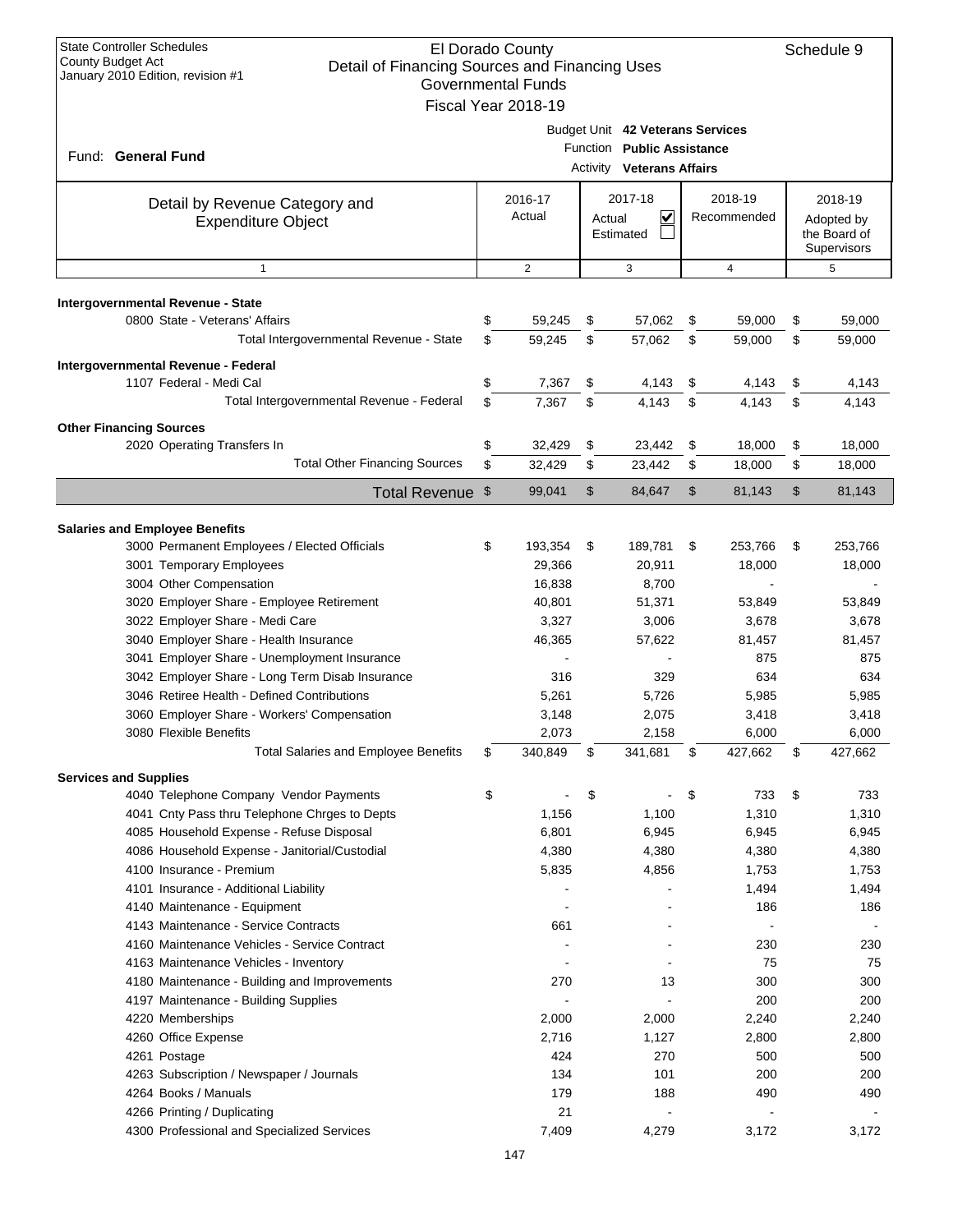| <b>State Controller Schedules</b><br><b>County Budget Act</b><br>January 2010 Edition, revision #1 | El Dorado County<br>Schedule 9<br>Detail of Financing Sources and Financing Uses<br><b>Governmental Funds</b><br>Fiscal Year 2018-19 |                   |                                                           |                        |    |                                                      |  |  |  |
|----------------------------------------------------------------------------------------------------|--------------------------------------------------------------------------------------------------------------------------------------|-------------------|-----------------------------------------------------------|------------------------|----|------------------------------------------------------|--|--|--|
| Fund: General Fund                                                                                 | Budget Unit 42 Veterans Services<br>Function Public Assistance<br><b>Activity Veterans Affairs</b>                                   |                   |                                                           |                        |    |                                                      |  |  |  |
| Detail by Revenue Category and<br><b>Expenditure Object</b>                                        |                                                                                                                                      | 2016-17<br>Actual | 2017-18<br>$\overline{\mathsf{v}}$<br>Actual<br>Estimated | 2018-19<br>Recommended |    | 2018-19<br>Adopted by<br>the Board of<br>Supervisors |  |  |  |
| $\mathbf{1}$                                                                                       |                                                                                                                                      | $\overline{2}$    | 3                                                         | $\overline{4}$         |    | 5                                                    |  |  |  |
| 4420 Rents and Leases - Equipment                                                                  |                                                                                                                                      | 5,363             | 4,801                                                     | 5,868                  |    | 5,868                                                |  |  |  |
| 4461 Minor Equipment                                                                               |                                                                                                                                      | 662               |                                                           | 1,500                  |    | 1,500                                                |  |  |  |
| 4462 Minor Computer Equipment                                                                      |                                                                                                                                      |                   | 1,885                                                     |                        |    |                                                      |  |  |  |
| 4500 Special Departmental Expense                                                                  |                                                                                                                                      |                   | 39                                                        |                        |    |                                                      |  |  |  |
| 4538 Software                                                                                      |                                                                                                                                      |                   |                                                           | 650                    |    | 650                                                  |  |  |  |
| 4600 Transportation and Travel                                                                     |                                                                                                                                      | 1,843             | 1,603                                                     | 3,817                  |    | 3,817                                                |  |  |  |
| 4602 Employee - Private Auto Mileage                                                               |                                                                                                                                      | 910               | 608                                                       | 800                    |    | 800                                                  |  |  |  |
| 4604 Volunteer - Private Auto Mileage                                                              |                                                                                                                                      | 1,589             | 1,906                                                     | 1,600                  |    | 1,600                                                |  |  |  |
| 4605 Vehicle - Rent or Lease                                                                       |                                                                                                                                      | 1,957             | 2.625                                                     | 3,234                  |    | 3,234                                                |  |  |  |
| 4606 Fuel Purchases                                                                                |                                                                                                                                      | 608               | 276                                                       | 500                    |    | 500                                                  |  |  |  |
| 4608 Hotel Accommodations                                                                          |                                                                                                                                      | 2,615             | 2,016                                                     | 3,000                  |    | 3,000                                                |  |  |  |
| 4609 Staff Development                                                                             |                                                                                                                                      |                   | 650                                                       |                        |    |                                                      |  |  |  |
| 4617 Staff Development Non 1099                                                                    |                                                                                                                                      | 1,300             |                                                           | 1,800                  |    | 1,800                                                |  |  |  |
| 4620 Utilities                                                                                     |                                                                                                                                      | 21,734            | 25,116                                                    | 24,883                 |    | 24,883                                               |  |  |  |
| <b>Total Services and Supplies</b>                                                                 | \$                                                                                                                                   | 70,567            | 66,785<br>\$                                              | 74,660<br>\$           | \$ | 74,660                                               |  |  |  |
| <b>Intrafund Transfers</b>                                                                         |                                                                                                                                      |                   |                                                           |                        |    |                                                      |  |  |  |
| 7200 Intrafund Transfers                                                                           | \$                                                                                                                                   |                   | \$<br>25                                                  | \$<br>81,637           | \$ | 81,637                                               |  |  |  |
| 7223 Intrafnd: Mail Service                                                                        |                                                                                                                                      | 2,825             | 2,669                                                     | 2,406                  |    | 2,406                                                |  |  |  |
| 7231 Intrafnd: IS Programming Support                                                              |                                                                                                                                      | 432               | 308                                                       | 450                    |    | 450                                                  |  |  |  |
| 7232 Intrafnd: Maint Bldg & Improvmnts                                                             |                                                                                                                                      | 5,903             | 13,896                                                    | 7,000                  |    | 7,000                                                |  |  |  |
| <b>Total Intrafund Transfers</b>                                                                   | \$                                                                                                                                   | 9,159             | \$<br>16,898                                              | \$<br>91,493           | \$ | 91,493                                               |  |  |  |
| Total Expenditures/Appropriations \$                                                               |                                                                                                                                      | 420,575           | $\mathfrak{L}$<br>425,363                                 | \$<br>593,815          | \$ | 593,815                                              |  |  |  |
| Net Cost \$                                                                                        |                                                                                                                                      | (321, 534)        | \$<br>(340, 716)                                          | \$<br>(512, 672)       | \$ | (512, 672)                                           |  |  |  |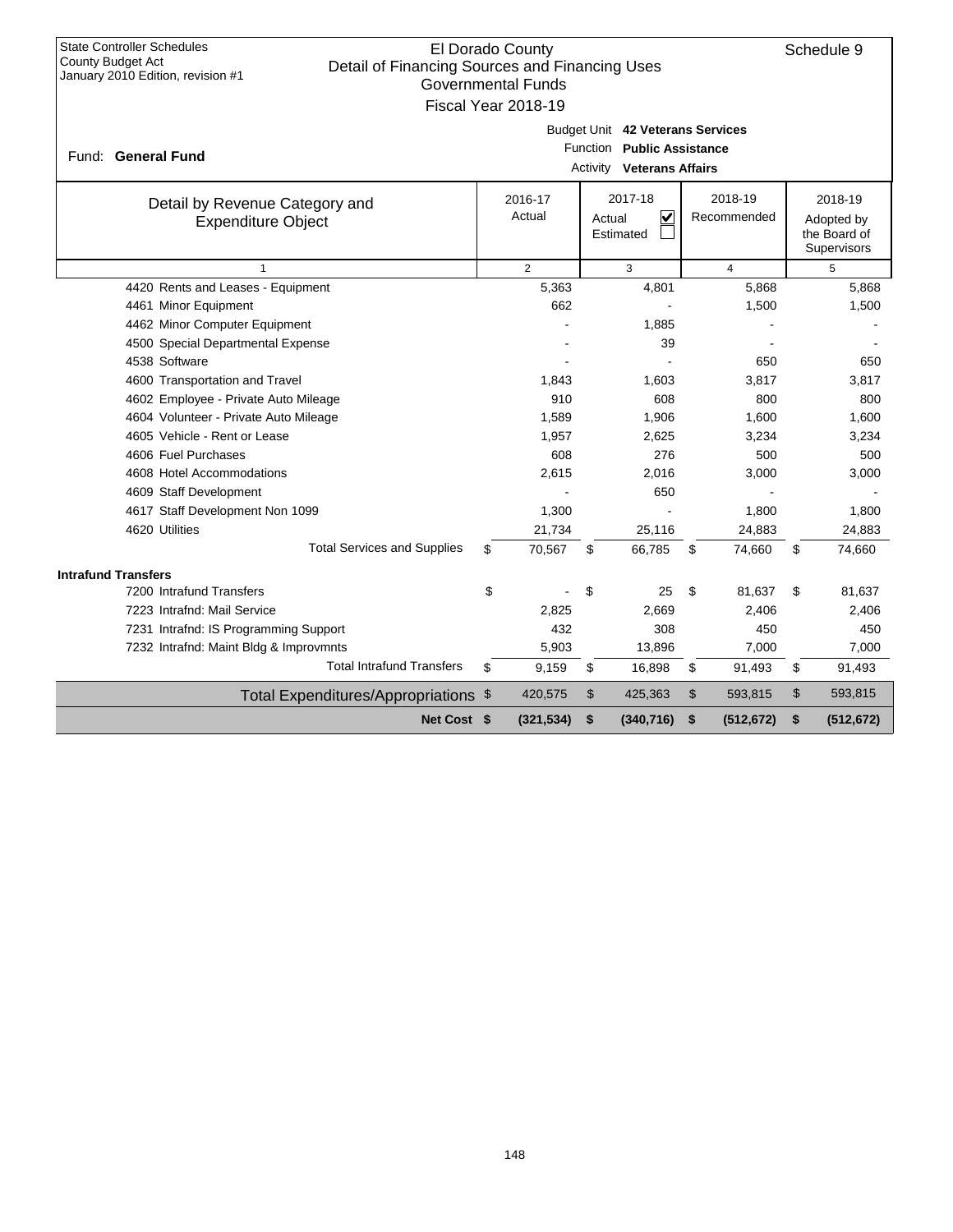| <b>State Controller Schedules</b><br>El Dorado County                                                           |    |                           |        |                                  |    |                  |    |                             |
|-----------------------------------------------------------------------------------------------------------------|----|---------------------------|--------|----------------------------------|----|------------------|----|-----------------------------|
| <b>County Budget Act</b><br>Detail of Financing Sources and Financing Uses<br>January 2010 Edition, revision #1 |    |                           |        |                                  |    |                  |    |                             |
|                                                                                                                 |    | <b>Governmental Funds</b> |        |                                  |    |                  |    |                             |
|                                                                                                                 |    | Fiscal Year 2018-19       |        |                                  |    |                  |    |                             |
|                                                                                                                 |    |                           |        | Budget Unit 43 Library           |    |                  |    |                             |
| Fund: General Fund                                                                                              |    |                           |        | Function Education               |    |                  |    |                             |
|                                                                                                                 |    |                           |        | <b>Activity Library Services</b> |    |                  |    |                             |
|                                                                                                                 |    |                           |        |                                  |    |                  |    |                             |
| Detail by Revenue Category and                                                                                  |    | 2016-17                   |        | 2017-18                          |    | 2018-19          |    | 2018-19                     |
| <b>Expenditure Object</b>                                                                                       |    | Actual                    | Actual | V                                |    | Recommended      |    | Adopted by                  |
|                                                                                                                 |    |                           |        | Estimated                        |    |                  |    | the Board of<br>Supervisors |
| $\mathbf{1}$                                                                                                    |    | $\overline{2}$            |        | 3                                |    | $\overline{4}$   |    | 5                           |
|                                                                                                                 |    |                           |        |                                  |    |                  |    |                             |
| <b>Revenue from Use of Money and Property</b>                                                                   |    |                           |        |                                  |    |                  |    |                             |
| 0420 Rent - Land and Buildings                                                                                  | \$ | 2,555                     | \$     | 2,335                            | \$ | 2,350            | \$ | 2,350                       |
| 0421 Rent - Equipment                                                                                           |    |                           |        | 20                               |    |                  |    |                             |
| Total Revenue from Use of Money and Property                                                                    | \$ | 2,555                     | \$     | 2,355                            | \$ | 2,350            | \$ | 2,350                       |
| Intergovernmental Revenue - State                                                                               |    |                           |        |                                  |    |                  |    |                             |
| 0880 State - Other                                                                                              | \$ | 316,139                   | \$     | 285,208                          | \$ | 276,000          | \$ | 283,500                     |
| Total Intergovernmental Revenue - State                                                                         | \$ | 316,139                   | \$     | 285,208                          | \$ | 276,000          | \$ | 283,500                     |
|                                                                                                                 |    |                           |        |                                  |    |                  |    |                             |
| Intergovernmental Revenue - Federal<br>1100 Federal - Other                                                     | \$ | 23,585                    | \$     | 2,621                            | \$ |                  | \$ |                             |
| Total Intergovernmental Revenue - Federal                                                                       | \$ | 23,585                    | \$     | 2,621                            | \$ |                  | \$ |                             |
|                                                                                                                 |    |                           |        |                                  |    |                  |    |                             |
| <b>Charges for Services</b><br>1700 Library Services                                                            | \$ | 92,607                    | \$     | 86,020                           | \$ | 86,900           | \$ | 86,900                      |
|                                                                                                                 |    | 45,879                    |        | 42,840                           |    | 43,900           |    | 43,900                      |
| 1701 Library Services - Video Rental                                                                            |    |                           |        | 18,028                           |    | 17,175           |    |                             |
| 1702 Library Services - Comp Lab Printing                                                                       |    | 17,440<br>7               |        |                                  |    |                  |    | 17,175                      |
| 1703 Library Services - Microfilm                                                                               |    |                           |        | 764                              |    |                  |    |                             |
| 1704 Library Services - Copy Machine                                                                            |    | 539                       |        |                                  |    | 650              |    | 650                         |
| 1705 Library Services - Lost & Paid Books<br><b>Total Charges for Services</b>                                  | \$ | 7,431<br>163,902          | \$     | 15,186<br>162,838                | \$ | 6,900<br>155,525 | \$ | 6,900<br>155,525            |
|                                                                                                                 |    |                           |        |                                  |    |                  |    |                             |
| <b>Miscellaneous Revenues</b>                                                                                   |    |                           |        |                                  |    |                  |    |                             |
| 1940 Miscellaneous Revenue                                                                                      | \$ | 13,000                    | \$     |                                  | \$ | 61,000           | \$ | 66,000                      |
| 1943 Miscellaneous Donation                                                                                     |    | 34,129                    |        | 42,225                           |    | 3,500            |    | 3,500                       |
| 1954 Misc Donations: Friends of Library                                                                         |    | 111,475                   |        | 101,578                          |    | 79,500           |    | 95,200                      |
| <b>Total Miscellaneous Revenues</b>                                                                             | \$ | 158,604                   | \$     | 143,803                          | \$ | 144,000          | \$ | 164,700                     |
| <b>Other Financing Sources</b>                                                                                  |    |                           |        |                                  |    |                  |    |                             |
| 2020 Operating Transfers In                                                                                     | \$ | 1,220,887                 | \$     | 1,409,578                        | \$ | 1,671,972        | \$ | 1,684,172                   |
| <b>Total Other Financing Sources</b>                                                                            | \$ | 1,220,887                 | \$     | 1,409,578                        | \$ | 1,671,972        | \$ | 1,684,172                   |
| Total Revenue \$                                                                                                |    | 1,885,672                 | \$     | 2,006,403                        | \$ | 2,249,847        | \$ | 2,290,247                   |
|                                                                                                                 |    |                           |        |                                  |    |                  |    |                             |
| <b>Salaries and Employee Benefits</b>                                                                           |    |                           |        |                                  |    |                  |    |                             |
| 3000 Permanent Employees / Elected Officials                                                                    | \$ | 1,661,187                 | \$     | 1,642,529                        | \$ | 1,829,600        | \$ | 1,829,600                   |
| 3001 Temporary Employees                                                                                        |    | 59,520                    |        | 72,033                           |    | 48,600           |    | 48,600                      |
| 3002 Overtime                                                                                                   |    | 2,881                     |        | 3,256                            |    |                  |    |                             |
| 3004 Other Compensation                                                                                         |    | 5,659                     |        | 94,359                           |    |                  |    |                             |
| 3005 Tahoe Differential                                                                                         |    | 15,659                    |        | 15,645                           |    | 15,600           |    | 15,600                      |
| 3006 Bilingual Pay                                                                                              |    | 4,912                     |        | 5,448                            |    | 4,680            |    | 4,680                       |
| 3020 Employer Share - Employee Retirement                                                                       |    | 347,849                   |        | 380,099                          |    | 427,071          |    | 427,071                     |
| 3022 Employer Share - Medi Care                                                                                 |    | 22,034                    |        | 23,092                           |    | 22,947           |    | 22,947                      |
| 3040 Employer Share - Health Insurance                                                                          |    | 336,376                   |        | 366,182                          |    | 416,881          |    | 416,881                     |
| 3041 Employer Share - Unemployment Insurance                                                                    |    |                           |        | $\blacksquare$                   |    | 7,701            |    | 7,701                       |
| 3042 Employer Share - Long Term Disab Insurance                                                                 |    | 2,709                     |        | 2,830                            |    | 4,451            |    | 4,451                       |
| 3043 Employer Share - Deferred Compensation                                                                     |    | 3,987                     |        | 4,050                            |    | 3,852            |    | 3,852                       |
| 3046 Retiree Health - Defined Contributions                                                                     |    | 39,615                    |        | 43,117                           |    | 42,197           |    | 42,197                      |
| 3060 Employer Share - Workers' Compensation                                                                     |    | 70,161                    |        | 41,374                           |    | 37,150           |    | 37,150                      |
|                                                                                                                 |    |                           |        |                                  |    |                  |    |                             |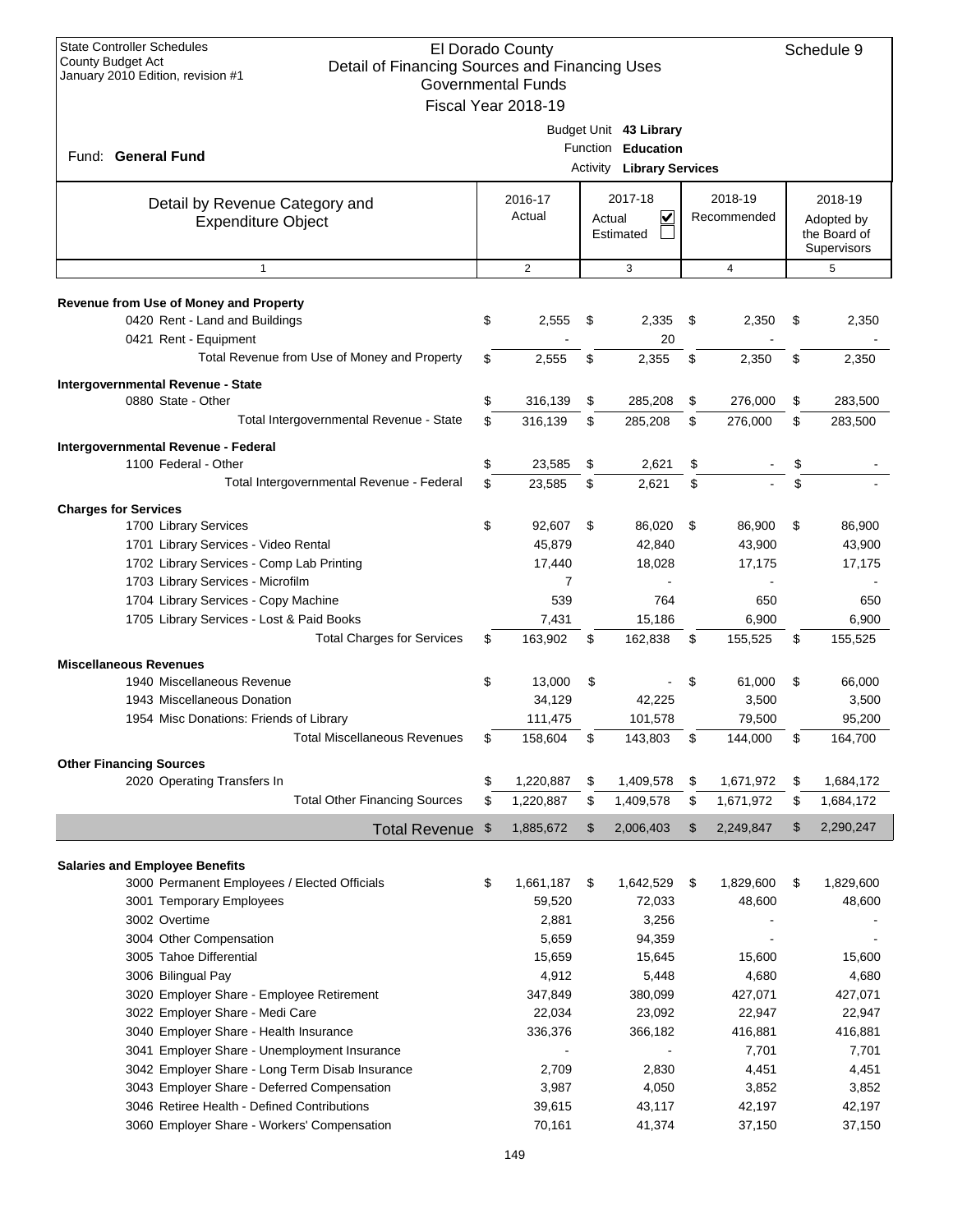| <b>State Controller Schedules</b><br>El Dorado County<br>Schedule 9<br>County Budget Act<br>Detail of Financing Sources and Financing Uses<br>January 2010 Edition, revision #1<br><b>Governmental Funds</b><br>Fiscal Year 2018-19 |    |                   |                                                                                  |                        |    |                                                      |  |
|-------------------------------------------------------------------------------------------------------------------------------------------------------------------------------------------------------------------------------------|----|-------------------|----------------------------------------------------------------------------------|------------------------|----|------------------------------------------------------|--|
| Fund: General Fund                                                                                                                                                                                                                  |    |                   | Budget Unit 43 Library<br>Function Education<br><b>Activity Library Services</b> |                        |    |                                                      |  |
| Detail by Revenue Category and<br><b>Expenditure Object</b>                                                                                                                                                                         |    | 2016-17<br>Actual | 2017-18<br>V<br>Actual<br>Estimated                                              | 2018-19<br>Recommended |    | 2018-19<br>Adopted by<br>the Board of<br>Supervisors |  |
| $\mathbf{1}$                                                                                                                                                                                                                        |    | 2                 | 3                                                                                | $\overline{4}$         |    | 5                                                    |  |
| 3080 Flexible Benefits                                                                                                                                                                                                              |    | 7,186             | 4,701                                                                            | 12,000                 |    | 12,000                                               |  |
| <b>Total Salaries and Employee Benefits</b>                                                                                                                                                                                         | \$ | 2,579,735         | 2,698,716<br>\$                                                                  | 2,872,730<br>\$        | \$ | 2,872,730                                            |  |
| <b>Services and Supplies</b>                                                                                                                                                                                                        |    |                   |                                                                                  |                        |    |                                                      |  |
| 4040 Telephone Company Vendor Payments                                                                                                                                                                                              | \$ | 47                | \$<br>161                                                                        | \$<br>210              | \$ | 210                                                  |  |
| 4041 Cnty Pass thru Telephone Chrges to Depts                                                                                                                                                                                       |    | 14,663            | 13,604                                                                           | 12,175                 |    | 12,175                                               |  |
| 4044 Cable/Internet Service                                                                                                                                                                                                         |    | 11,124            | 50,744                                                                           | 70,250                 |    | 70,250                                               |  |
| 4080 Household Expense                                                                                                                                                                                                              |    | 74                | 15                                                                               |                        |    |                                                      |  |
| 4081 Household Expense - Paper Goods                                                                                                                                                                                                |    | 1,889             | 1,963                                                                            | 1,975                  |    | 1,975                                                |  |
| 4085 Household Expense - Refuse Disposal                                                                                                                                                                                            |    | 4,977             | 5,149                                                                            | 5,000                  |    | 5,000                                                |  |
| 4086 Household Expense - Janitorial/Custodial                                                                                                                                                                                       |    | 31,514            | 31,704                                                                           | 33,116                 |    | 33,116                                               |  |
| 4100 Insurance - Premium                                                                                                                                                                                                            |    | 16,265            | 11,494                                                                           | 11,844                 |    | 11,844                                               |  |
| 4140 Maintenance - Equipment                                                                                                                                                                                                        |    | 12,974            | 12,400                                                                           | 15,750                 |    | 15,750                                               |  |
| 4143 Maintenance - Service Contracts                                                                                                                                                                                                |    | 107               | 285                                                                              |                        |    |                                                      |  |
| 4144 Maintenance - Computer System Supplies                                                                                                                                                                                         |    | 56,995            | 66,099                                                                           | 98,170                 |    | 98,170                                               |  |
| 4145 Maintenance - Equipment Parts                                                                                                                                                                                                  |    | 117               |                                                                                  |                        |    |                                                      |  |
| 4180 Maintenance - Building and Improvements                                                                                                                                                                                        |    | 1,622             |                                                                                  |                        |    |                                                      |  |
| 4220 Memberships                                                                                                                                                                                                                    |    | 5,069             | 4,852                                                                            | 5,700                  |    | 5,700                                                |  |
| 4221 Memberships - Legislative Advocacy                                                                                                                                                                                             |    | 793               | 1,656                                                                            | 1,425                  |    | 1,425                                                |  |
| 4260 Office Expense                                                                                                                                                                                                                 |    | 27,616            | 39,862                                                                           | 30,503                 |    | 30,503                                               |  |
| 4261 Postage                                                                                                                                                                                                                        |    | 4,965             | 3,921                                                                            | 5,225                  |    | 5,225                                                |  |
| 4266 Printing / Duplicating                                                                                                                                                                                                         |    | 6,293             | 2,324                                                                            | 1,700                  |    | 1,700                                                |  |
|                                                                                                                                                                                                                                     |    |                   | 73,427                                                                           | 82,500                 |    | 91,500                                               |  |
| 4267 On-Line Subscriptions                                                                                                                                                                                                          |    | 58,160            |                                                                                  |                        |    |                                                      |  |
| 4300 Professional and Specialized Services                                                                                                                                                                                          |    | 50,063            | 52,245                                                                           | 100,100                |    | 100,100                                              |  |
| 4324 Medical, Dental and Lab Services                                                                                                                                                                                               |    | 898               | 600                                                                              | 1,800                  |    | 1,800                                                |  |
| 4400 Publication and Legal Notices                                                                                                                                                                                                  |    | 129               |                                                                                  | 120                    |    | 120                                                  |  |
| 4420 Rents and Leases - Equipment                                                                                                                                                                                                   |    | 11,632            | 12,369                                                                           | 11,750                 |    | 11,750                                               |  |
| 4421 Security System                                                                                                                                                                                                                |    | 6,910             | 5,727                                                                            | 6,166                  |    | 6,646                                                |  |
| 4440 Rent & Lease - Building/Improvements                                                                                                                                                                                           |    | 53,778            | 54,686                                                                           | 54,987                 |    | 54,987                                               |  |
| 4460 Small Tools and Instruments                                                                                                                                                                                                    |    | 449               | 475                                                                              |                        |    |                                                      |  |
| 4461 Minor Equipment                                                                                                                                                                                                                |    | 32,739            | 40,106                                                                           | 12,500                 |    | 12,500                                               |  |
| 4462 Minor Computer Equipment                                                                                                                                                                                                       |    | 22,271            | 320                                                                              | 8,300                  |    | 8,300                                                |  |
| 4500 Special Departmental Expense                                                                                                                                                                                                   |    | 64,547            | 18,864                                                                           | 25,700                 |    | 25,700                                               |  |
| 4508 Snow Removal                                                                                                                                                                                                                   |    | 360               | 180                                                                              | 500                    |    | 500                                                  |  |
| 4516 Library - Circulating Library Books                                                                                                                                                                                            |    | 105,678           | 144,870                                                                          | 151,200                |    | 179,400                                              |  |
| 4517 Library - Adult / Audio Visual                                                                                                                                                                                                 |    | 18,588            | 11,713                                                                           | 12,000                 |    | 12,000                                               |  |
| 4518 Library - Subscriptions                                                                                                                                                                                                        |    | 20,830            | 17,524                                                                           | 21,000                 |    | 21,000                                               |  |
| 4519 Library - Microfilm Purchase                                                                                                                                                                                                   |    | 3,371             | 3,547                                                                            | 3,800                  |    | 3,800                                                |  |
| 4539 Software License                                                                                                                                                                                                               |    | 218               |                                                                                  |                        |    |                                                      |  |
| 4542 Library: Video                                                                                                                                                                                                                 |    | 14,543            |                                                                                  | 11,000                 |    | 11,000                                               |  |
| 4600 Transportation and Travel                                                                                                                                                                                                      |    | 475               | 656                                                                              | 2,600                  |    | 2,600                                                |  |
| 4602 Employee - Private Auto Mileage                                                                                                                                                                                                |    | 5,749             | 5,057                                                                            | 6,020                  |    | 6,020                                                |  |
| 4605 Vehicle - Rent or Lease                                                                                                                                                                                                        |    | 1,204             | 1,266                                                                            | 1,150                  |    | 1,150                                                |  |
| 4606 Fuel Purchases                                                                                                                                                                                                                 |    | 963               | 1,111                                                                            | 1,250                  |    | 1,250                                                |  |
| 4608 Hotel Accommodations                                                                                                                                                                                                           |    | 1,641             | 1,519                                                                            |                        |    |                                                      |  |
| 4609 Staff Development                                                                                                                                                                                                              |    | 2,422             | 5,507                                                                            | 2,550                  |    | 2,550                                                |  |
| 4617 Staff Development Non 1099                                                                                                                                                                                                     |    |                   |                                                                                  | 1,500                  |    | 1,500                                                |  |
|                                                                                                                                                                                                                                     |    |                   |                                                                                  |                        |    |                                                      |  |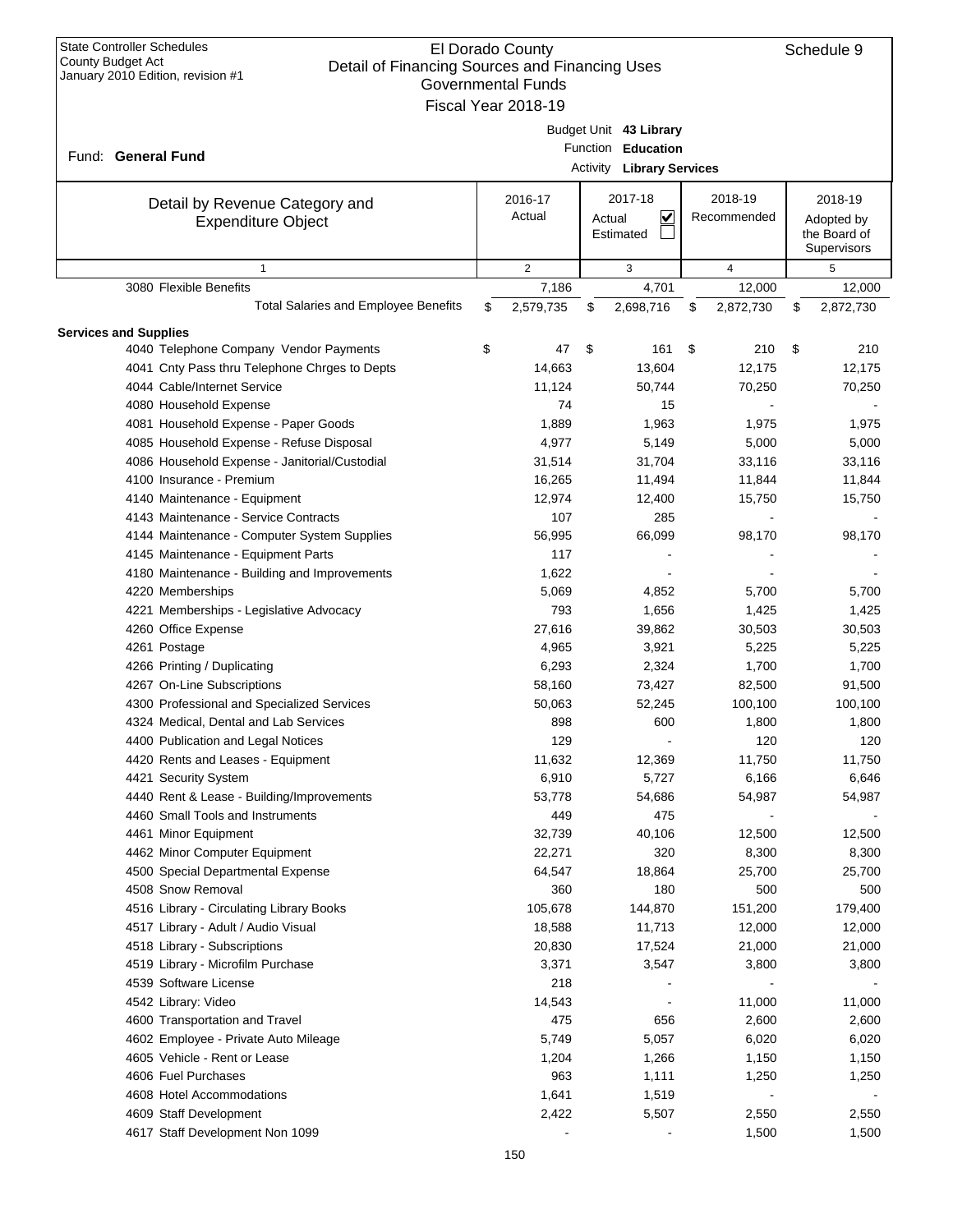| <b>State Controller Schedules</b><br>El Dorado County<br>Schedule 9<br>County Budget Act<br>Detail of Financing Sources and Financing Uses<br>January 2010 Edition, revision #1<br><b>Governmental Funds</b><br>Fiscal Year 2018-19 |  |    |                   |                             |                                                                |    |                        |    |                                                      |
|-------------------------------------------------------------------------------------------------------------------------------------------------------------------------------------------------------------------------------------|--|----|-------------------|-----------------------------|----------------------------------------------------------------|----|------------------------|----|------------------------------------------------------|
| Fund: General Fund                                                                                                                                                                                                                  |  |    |                   | <b>Function</b><br>Activity | Budget Unit 43 Library<br>Education<br><b>Library Services</b> |    |                        |    |                                                      |
| Detail by Revenue Category and<br><b>Expenditure Object</b>                                                                                                                                                                         |  |    | 2016-17<br>Actual |                             | 2017-18<br>$\checkmark$<br>Actual<br>Estimated                 |    | 2018-19<br>Recommended |    | 2018-19<br>Adopted by<br>the Board of<br>Supervisors |
| $\mathbf{1}$                                                                                                                                                                                                                        |  |    | $\overline{2}$    |                             | 3                                                              |    | $\overline{4}$         |    | 5                                                    |
| 4620 Utilities                                                                                                                                                                                                                      |  |    | 139,814           |                             | 125,411                                                        |    | 152,600                |    | 152,600                                              |
| <b>Total Services and Supplies</b>                                                                                                                                                                                                  |  | \$ | 814,539           | \$                          | 823,413                                                        | \$ | 964,136                | \$ | 1,001,816                                            |
| <b>Other Charges</b>                                                                                                                                                                                                                |  |    |                   |                             |                                                                |    |                        |    |                                                      |
| 5300 Interfund Expenditures                                                                                                                                                                                                         |  | \$ | 5,083             | \$                          | 2,411                                                          | \$ | 2,000                  | \$ | 2,000                                                |
| <b>Total Other Charges</b>                                                                                                                                                                                                          |  | \$ | 5.083             | \$                          | 2,411                                                          | \$ | 2,000                  | \$ | 2,000                                                |
| <b>Other Financing Uses</b>                                                                                                                                                                                                         |  |    |                   |                             |                                                                |    |                        |    |                                                      |
| 7000 Operating Transfers Out                                                                                                                                                                                                        |  | \$ |                   | \$                          | 5,000                                                          | \$ |                        | \$ |                                                      |
| <b>Total Other Financing Uses</b>                                                                                                                                                                                                   |  | \$ |                   | \$                          | 5,000                                                          | \$ |                        | \$ |                                                      |
| <b>Intrafund Transfers</b>                                                                                                                                                                                                          |  |    |                   |                             |                                                                |    |                        |    |                                                      |
| 7200 Intrafund Transfers                                                                                                                                                                                                            |  | \$ | 25                | \$                          |                                                                | \$ |                        | \$ |                                                      |
| 7210 Intrafnd: Collections                                                                                                                                                                                                          |  |    | 1,643             |                             | 1,633                                                          |    | 2,000                  |    | 2,000                                                |
| 7223 Intrafnd: Mail Service                                                                                                                                                                                                         |  |    | 14,088            |                             | 14,028                                                         |    | 12,879                 |    | 12,879                                               |
| 7224 Intrafnd: Stores Support                                                                                                                                                                                                       |  |    | 3,159             |                             | 5,585                                                          |    | 2,569                  |    | 2,569                                                |
| 7232 Intrafnd: Maint Bldg & Improvmnts                                                                                                                                                                                              |  |    | 12,105            |                             | 11,111                                                         |    | 13,000                 |    | 15,720                                               |
| <b>Total Intrafund Transfers</b>                                                                                                                                                                                                    |  | \$ | 31,020            | \$                          | 32,357                                                         | \$ | 30,448                 | \$ | 33,168                                               |
| Total Expenditures/Appropriations \$                                                                                                                                                                                                |  |    | 3,430,378         | \$                          | 3,561,896                                                      | \$ | 3,869,314              | \$ | 3,909,714                                            |
| Net Cost \$                                                                                                                                                                                                                         |  |    | (1,544,706)       | \$                          | (1, 555, 493)                                                  | \$ | (1,619,467)            | \$ | (1,619,467)                                          |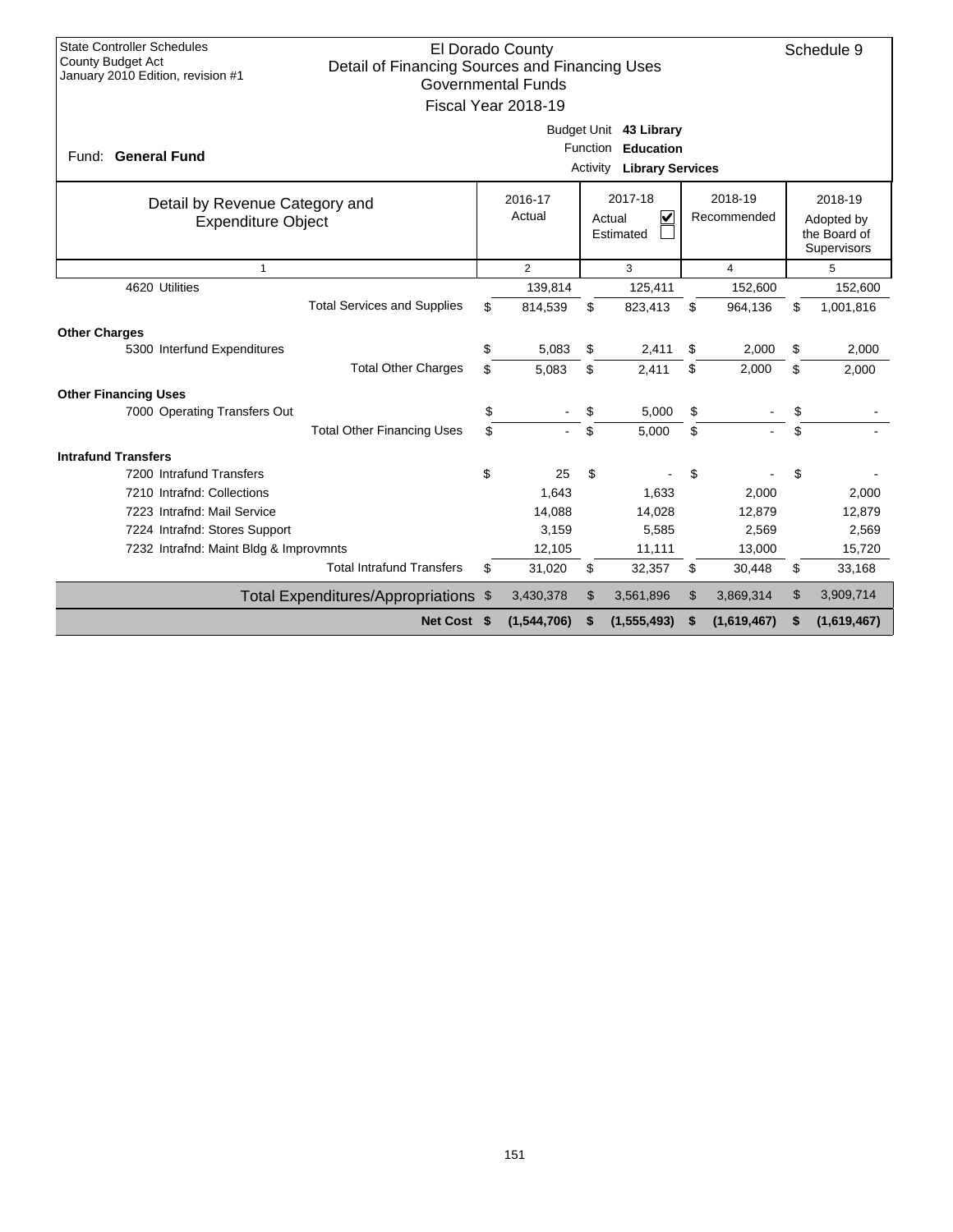| Budget Unit 50 HHSA Admistration<br>Function General Government<br>Fund: General Fund<br><b>Activity Other General</b><br>2018-19<br>2016-17<br>2017-18<br>2018-19<br>Detail by Revenue Category and<br>Actual<br>$\checkmark$<br>Recommended<br>Actual<br>Adopted by<br><b>Expenditure Object</b><br>the Board of<br>Estimated<br>Supervisors<br>$\overline{2}$<br>3<br>5<br>$\mathbf{1}$<br>$\overline{4}$<br><b>Charges for Services</b><br>1800 Interfund Revenue<br>\$<br>3,773,569<br>\$<br>3,462,206<br>\$<br>4,770,574<br>4,770,574<br>\$<br><b>Total Charges for Services</b><br>\$<br>3,462,206<br>\$<br>\$<br>3,773,569<br>4,770,574<br>\$<br>4,770,574<br><b>Miscellaneous Revenues</b><br>1940 Miscellaneous Revenue<br>\$<br>\$<br>\$<br>\$<br>15<br>\$<br>\$<br>\$<br>15<br>\$<br><b>Total Miscellaneous Revenues</b><br><b>Other Financing Sources</b><br>2020 Operating Transfers In<br>\$<br>56,922<br>\$<br>9,291,261<br>\$<br>\$<br>\$<br><b>Total Other Financing Sources</b><br>\$<br>\$<br>\$<br>56,922<br>9,291,261<br>\$<br>3,830,491<br>12,753,482<br>\$<br>4,770,574<br>Total Revenue \$<br>\$<br>4,770,574<br><b>Salaries and Employee Benefits</b><br>3000 Permanent Employees / Elected Officials<br>4,348,295<br>\$<br>4,409,715<br>4,748,312<br>\$<br>\$<br>\$<br>4,748,312<br>3002 Overtime<br>42,536<br>81,358<br>100,000<br>100,000<br>3004 Other Compensation<br>84,896<br>196,344<br>73,240<br>73,240<br>3005 Tahoe Differential<br>2,409<br>2,400<br>2,400<br>2,400<br>3020 Employer Share - Employee Retirement<br>891,625<br>1,107,432<br>998,854<br>1,107,432<br>3022 Employer Share - Medi Care<br>61,839<br>64.776<br>68,778<br>68,778<br>3040 Employer Share - Health Insurance<br>1,017,522<br>1,017,522<br>913,156<br>959,695<br>3041 Employer Share - Unemployment Insurance<br>118,526<br>118,526<br>3042 Employer Share - Long Term Disab Insurance<br>11,852<br>7,054<br>7,605<br>11,852<br>3043 Employer Share - Deferred Compensation<br>10,966<br>10,818<br>10,187<br>10,187<br>3046 Retiree Health - Defined Contributions<br>68,497<br>75,700<br>75,414<br>75,414<br>3060 Employer Share - Workers' Compensation<br>52,982<br>53,991<br>53,991<br>54,465<br>72,000<br>72,000<br>3080 Flexible Benefits<br>6,259<br>3,369<br><b>Total Salaries and Employee Benefits</b><br>6,490,515<br>\$<br>6,865,099<br>\$<br>7,459,654<br>\$<br>7,459,654<br>\$<br><b>Services and Supplies</b><br>4040 Telephone Company Vendor Payments<br>\$<br>1,507<br>\$<br>2,085<br>\$<br>1,500<br>1,500<br>\$<br>10,952<br>11,040<br>4041 Cnty Pass thru Telephone Chrges to Depts<br>12,000<br>12,000<br>4080 Household Expense<br>10,022<br>19,586<br>9,000<br>9,000<br>4082 Household Expense - Other<br>1,000<br>1,000<br>79<br>4084 Household Expense - Expendable Equipment<br>4086 Household Expense - Janitorial/Custodial<br>64,305<br>62,280<br>62,280<br>62,600<br>4100 Insurance - Premium<br>35,897<br>24,690<br>27,134<br>27,134<br>4144 Maintenance - Computer System Supplies<br>3,780<br>3,285<br>3,500<br>3,500<br>4180 Maintenance - Building and Improvements<br>86<br>500<br>500<br>89<br>122<br>4197 Maintenance - Building Supplies<br>4200 Medical, Dental and Laboratory Supplies<br>26<br>674<br>540<br>4220 Memberships<br>2,020<br>2,020<br>4260 Office Expense<br>37,963<br>22,724<br>38,990<br>38,990<br>45,021<br>4261 Postage<br>43,028<br>45,000<br>45,000<br>838<br>1,872<br>4263 Subscription / Newspaper / Journals<br>3,000<br>3,000<br>4264 Books / Manuals<br>35<br>500<br>42<br>500<br>1,673<br>19<br>4266 Printing / Duplicating<br>2,000<br>2,000<br>152 | <b>State Controller Schedules</b><br>El Dorado County<br><b>County Budget Act</b><br>Detail of Financing Sources and Financing Uses<br>January 2010 Edition, revision #1<br><b>Governmental Funds</b><br>Fiscal Year 2018-19 |  |  |  |  |  |  |  |  |  |
|---------------------------------------------------------------------------------------------------------------------------------------------------------------------------------------------------------------------------------------------------------------------------------------------------------------------------------------------------------------------------------------------------------------------------------------------------------------------------------------------------------------------------------------------------------------------------------------------------------------------------------------------------------------------------------------------------------------------------------------------------------------------------------------------------------------------------------------------------------------------------------------------------------------------------------------------------------------------------------------------------------------------------------------------------------------------------------------------------------------------------------------------------------------------------------------------------------------------------------------------------------------------------------------------------------------------------------------------------------------------------------------------------------------------------------------------------------------------------------------------------------------------------------------------------------------------------------------------------------------------------------------------------------------------------------------------------------------------------------------------------------------------------------------------------------------------------------------------------------------------------------------------------------------------------------------------------------------------------------------------------------------------------------------------------------------------------------------------------------------------------------------------------------------------------------------------------------------------------------------------------------------------------------------------------------------------------------------------------------------------------------------------------------------------------------------------------------------------------------------------------------------------------------------------------------------------------------------------------------------------------------------------------------------------------------------------------------------------------------------------------------------------------------------------------------------------------------------------------------------------------------------------------------------------------------------------------------------------------------------------------------------------------------------------------------------------------------------------------------------------------------------------------------------------------------------------------------------------------------------------------------------------------------------------------------------------------------------------------------------------------------------------------------------------------------------------------------------------------------------------------------------------------------------------------------------------------------------------------------------------------------------|------------------------------------------------------------------------------------------------------------------------------------------------------------------------------------------------------------------------------|--|--|--|--|--|--|--|--|--|
|                                                                                                                                                                                                                                                                                                                                                                                                                                                                                                                                                                                                                                                                                                                                                                                                                                                                                                                                                                                                                                                                                                                                                                                                                                                                                                                                                                                                                                                                                                                                                                                                                                                                                                                                                                                                                                                                                                                                                                                                                                                                                                                                                                                                                                                                                                                                                                                                                                                                                                                                                                                                                                                                                                                                                                                                                                                                                                                                                                                                                                                                                                                                                                                                                                                                                                                                                                                                                                                                                                                                                                                                                                       |                                                                                                                                                                                                                              |  |  |  |  |  |  |  |  |  |
|                                                                                                                                                                                                                                                                                                                                                                                                                                                                                                                                                                                                                                                                                                                                                                                                                                                                                                                                                                                                                                                                                                                                                                                                                                                                                                                                                                                                                                                                                                                                                                                                                                                                                                                                                                                                                                                                                                                                                                                                                                                                                                                                                                                                                                                                                                                                                                                                                                                                                                                                                                                                                                                                                                                                                                                                                                                                                                                                                                                                                                                                                                                                                                                                                                                                                                                                                                                                                                                                                                                                                                                                                                       |                                                                                                                                                                                                                              |  |  |  |  |  |  |  |  |  |
|                                                                                                                                                                                                                                                                                                                                                                                                                                                                                                                                                                                                                                                                                                                                                                                                                                                                                                                                                                                                                                                                                                                                                                                                                                                                                                                                                                                                                                                                                                                                                                                                                                                                                                                                                                                                                                                                                                                                                                                                                                                                                                                                                                                                                                                                                                                                                                                                                                                                                                                                                                                                                                                                                                                                                                                                                                                                                                                                                                                                                                                                                                                                                                                                                                                                                                                                                                                                                                                                                                                                                                                                                                       |                                                                                                                                                                                                                              |  |  |  |  |  |  |  |  |  |
|                                                                                                                                                                                                                                                                                                                                                                                                                                                                                                                                                                                                                                                                                                                                                                                                                                                                                                                                                                                                                                                                                                                                                                                                                                                                                                                                                                                                                                                                                                                                                                                                                                                                                                                                                                                                                                                                                                                                                                                                                                                                                                                                                                                                                                                                                                                                                                                                                                                                                                                                                                                                                                                                                                                                                                                                                                                                                                                                                                                                                                                                                                                                                                                                                                                                                                                                                                                                                                                                                                                                                                                                                                       |                                                                                                                                                                                                                              |  |  |  |  |  |  |  |  |  |
|                                                                                                                                                                                                                                                                                                                                                                                                                                                                                                                                                                                                                                                                                                                                                                                                                                                                                                                                                                                                                                                                                                                                                                                                                                                                                                                                                                                                                                                                                                                                                                                                                                                                                                                                                                                                                                                                                                                                                                                                                                                                                                                                                                                                                                                                                                                                                                                                                                                                                                                                                                                                                                                                                                                                                                                                                                                                                                                                                                                                                                                                                                                                                                                                                                                                                                                                                                                                                                                                                                                                                                                                                                       |                                                                                                                                                                                                                              |  |  |  |  |  |  |  |  |  |
|                                                                                                                                                                                                                                                                                                                                                                                                                                                                                                                                                                                                                                                                                                                                                                                                                                                                                                                                                                                                                                                                                                                                                                                                                                                                                                                                                                                                                                                                                                                                                                                                                                                                                                                                                                                                                                                                                                                                                                                                                                                                                                                                                                                                                                                                                                                                                                                                                                                                                                                                                                                                                                                                                                                                                                                                                                                                                                                                                                                                                                                                                                                                                                                                                                                                                                                                                                                                                                                                                                                                                                                                                                       |                                                                                                                                                                                                                              |  |  |  |  |  |  |  |  |  |
|                                                                                                                                                                                                                                                                                                                                                                                                                                                                                                                                                                                                                                                                                                                                                                                                                                                                                                                                                                                                                                                                                                                                                                                                                                                                                                                                                                                                                                                                                                                                                                                                                                                                                                                                                                                                                                                                                                                                                                                                                                                                                                                                                                                                                                                                                                                                                                                                                                                                                                                                                                                                                                                                                                                                                                                                                                                                                                                                                                                                                                                                                                                                                                                                                                                                                                                                                                                                                                                                                                                                                                                                                                       |                                                                                                                                                                                                                              |  |  |  |  |  |  |  |  |  |
|                                                                                                                                                                                                                                                                                                                                                                                                                                                                                                                                                                                                                                                                                                                                                                                                                                                                                                                                                                                                                                                                                                                                                                                                                                                                                                                                                                                                                                                                                                                                                                                                                                                                                                                                                                                                                                                                                                                                                                                                                                                                                                                                                                                                                                                                                                                                                                                                                                                                                                                                                                                                                                                                                                                                                                                                                                                                                                                                                                                                                                                                                                                                                                                                                                                                                                                                                                                                                                                                                                                                                                                                                                       |                                                                                                                                                                                                                              |  |  |  |  |  |  |  |  |  |
|                                                                                                                                                                                                                                                                                                                                                                                                                                                                                                                                                                                                                                                                                                                                                                                                                                                                                                                                                                                                                                                                                                                                                                                                                                                                                                                                                                                                                                                                                                                                                                                                                                                                                                                                                                                                                                                                                                                                                                                                                                                                                                                                                                                                                                                                                                                                                                                                                                                                                                                                                                                                                                                                                                                                                                                                                                                                                                                                                                                                                                                                                                                                                                                                                                                                                                                                                                                                                                                                                                                                                                                                                                       |                                                                                                                                                                                                                              |  |  |  |  |  |  |  |  |  |
|                                                                                                                                                                                                                                                                                                                                                                                                                                                                                                                                                                                                                                                                                                                                                                                                                                                                                                                                                                                                                                                                                                                                                                                                                                                                                                                                                                                                                                                                                                                                                                                                                                                                                                                                                                                                                                                                                                                                                                                                                                                                                                                                                                                                                                                                                                                                                                                                                                                                                                                                                                                                                                                                                                                                                                                                                                                                                                                                                                                                                                                                                                                                                                                                                                                                                                                                                                                                                                                                                                                                                                                                                                       |                                                                                                                                                                                                                              |  |  |  |  |  |  |  |  |  |
|                                                                                                                                                                                                                                                                                                                                                                                                                                                                                                                                                                                                                                                                                                                                                                                                                                                                                                                                                                                                                                                                                                                                                                                                                                                                                                                                                                                                                                                                                                                                                                                                                                                                                                                                                                                                                                                                                                                                                                                                                                                                                                                                                                                                                                                                                                                                                                                                                                                                                                                                                                                                                                                                                                                                                                                                                                                                                                                                                                                                                                                                                                                                                                                                                                                                                                                                                                                                                                                                                                                                                                                                                                       |                                                                                                                                                                                                                              |  |  |  |  |  |  |  |  |  |
|                                                                                                                                                                                                                                                                                                                                                                                                                                                                                                                                                                                                                                                                                                                                                                                                                                                                                                                                                                                                                                                                                                                                                                                                                                                                                                                                                                                                                                                                                                                                                                                                                                                                                                                                                                                                                                                                                                                                                                                                                                                                                                                                                                                                                                                                                                                                                                                                                                                                                                                                                                                                                                                                                                                                                                                                                                                                                                                                                                                                                                                                                                                                                                                                                                                                                                                                                                                                                                                                                                                                                                                                                                       |                                                                                                                                                                                                                              |  |  |  |  |  |  |  |  |  |
|                                                                                                                                                                                                                                                                                                                                                                                                                                                                                                                                                                                                                                                                                                                                                                                                                                                                                                                                                                                                                                                                                                                                                                                                                                                                                                                                                                                                                                                                                                                                                                                                                                                                                                                                                                                                                                                                                                                                                                                                                                                                                                                                                                                                                                                                                                                                                                                                                                                                                                                                                                                                                                                                                                                                                                                                                                                                                                                                                                                                                                                                                                                                                                                                                                                                                                                                                                                                                                                                                                                                                                                                                                       |                                                                                                                                                                                                                              |  |  |  |  |  |  |  |  |  |
|                                                                                                                                                                                                                                                                                                                                                                                                                                                                                                                                                                                                                                                                                                                                                                                                                                                                                                                                                                                                                                                                                                                                                                                                                                                                                                                                                                                                                                                                                                                                                                                                                                                                                                                                                                                                                                                                                                                                                                                                                                                                                                                                                                                                                                                                                                                                                                                                                                                                                                                                                                                                                                                                                                                                                                                                                                                                                                                                                                                                                                                                                                                                                                                                                                                                                                                                                                                                                                                                                                                                                                                                                                       |                                                                                                                                                                                                                              |  |  |  |  |  |  |  |  |  |
|                                                                                                                                                                                                                                                                                                                                                                                                                                                                                                                                                                                                                                                                                                                                                                                                                                                                                                                                                                                                                                                                                                                                                                                                                                                                                                                                                                                                                                                                                                                                                                                                                                                                                                                                                                                                                                                                                                                                                                                                                                                                                                                                                                                                                                                                                                                                                                                                                                                                                                                                                                                                                                                                                                                                                                                                                                                                                                                                                                                                                                                                                                                                                                                                                                                                                                                                                                                                                                                                                                                                                                                                                                       |                                                                                                                                                                                                                              |  |  |  |  |  |  |  |  |  |
|                                                                                                                                                                                                                                                                                                                                                                                                                                                                                                                                                                                                                                                                                                                                                                                                                                                                                                                                                                                                                                                                                                                                                                                                                                                                                                                                                                                                                                                                                                                                                                                                                                                                                                                                                                                                                                                                                                                                                                                                                                                                                                                                                                                                                                                                                                                                                                                                                                                                                                                                                                                                                                                                                                                                                                                                                                                                                                                                                                                                                                                                                                                                                                                                                                                                                                                                                                                                                                                                                                                                                                                                                                       |                                                                                                                                                                                                                              |  |  |  |  |  |  |  |  |  |
|                                                                                                                                                                                                                                                                                                                                                                                                                                                                                                                                                                                                                                                                                                                                                                                                                                                                                                                                                                                                                                                                                                                                                                                                                                                                                                                                                                                                                                                                                                                                                                                                                                                                                                                                                                                                                                                                                                                                                                                                                                                                                                                                                                                                                                                                                                                                                                                                                                                                                                                                                                                                                                                                                                                                                                                                                                                                                                                                                                                                                                                                                                                                                                                                                                                                                                                                                                                                                                                                                                                                                                                                                                       |                                                                                                                                                                                                                              |  |  |  |  |  |  |  |  |  |
|                                                                                                                                                                                                                                                                                                                                                                                                                                                                                                                                                                                                                                                                                                                                                                                                                                                                                                                                                                                                                                                                                                                                                                                                                                                                                                                                                                                                                                                                                                                                                                                                                                                                                                                                                                                                                                                                                                                                                                                                                                                                                                                                                                                                                                                                                                                                                                                                                                                                                                                                                                                                                                                                                                                                                                                                                                                                                                                                                                                                                                                                                                                                                                                                                                                                                                                                                                                                                                                                                                                                                                                                                                       |                                                                                                                                                                                                                              |  |  |  |  |  |  |  |  |  |
|                                                                                                                                                                                                                                                                                                                                                                                                                                                                                                                                                                                                                                                                                                                                                                                                                                                                                                                                                                                                                                                                                                                                                                                                                                                                                                                                                                                                                                                                                                                                                                                                                                                                                                                                                                                                                                                                                                                                                                                                                                                                                                                                                                                                                                                                                                                                                                                                                                                                                                                                                                                                                                                                                                                                                                                                                                                                                                                                                                                                                                                                                                                                                                                                                                                                                                                                                                                                                                                                                                                                                                                                                                       |                                                                                                                                                                                                                              |  |  |  |  |  |  |  |  |  |
|                                                                                                                                                                                                                                                                                                                                                                                                                                                                                                                                                                                                                                                                                                                                                                                                                                                                                                                                                                                                                                                                                                                                                                                                                                                                                                                                                                                                                                                                                                                                                                                                                                                                                                                                                                                                                                                                                                                                                                                                                                                                                                                                                                                                                                                                                                                                                                                                                                                                                                                                                                                                                                                                                                                                                                                                                                                                                                                                                                                                                                                                                                                                                                                                                                                                                                                                                                                                                                                                                                                                                                                                                                       |                                                                                                                                                                                                                              |  |  |  |  |  |  |  |  |  |
|                                                                                                                                                                                                                                                                                                                                                                                                                                                                                                                                                                                                                                                                                                                                                                                                                                                                                                                                                                                                                                                                                                                                                                                                                                                                                                                                                                                                                                                                                                                                                                                                                                                                                                                                                                                                                                                                                                                                                                                                                                                                                                                                                                                                                                                                                                                                                                                                                                                                                                                                                                                                                                                                                                                                                                                                                                                                                                                                                                                                                                                                                                                                                                                                                                                                                                                                                                                                                                                                                                                                                                                                                                       |                                                                                                                                                                                                                              |  |  |  |  |  |  |  |  |  |
|                                                                                                                                                                                                                                                                                                                                                                                                                                                                                                                                                                                                                                                                                                                                                                                                                                                                                                                                                                                                                                                                                                                                                                                                                                                                                                                                                                                                                                                                                                                                                                                                                                                                                                                                                                                                                                                                                                                                                                                                                                                                                                                                                                                                                                                                                                                                                                                                                                                                                                                                                                                                                                                                                                                                                                                                                                                                                                                                                                                                                                                                                                                                                                                                                                                                                                                                                                                                                                                                                                                                                                                                                                       |                                                                                                                                                                                                                              |  |  |  |  |  |  |  |  |  |
|                                                                                                                                                                                                                                                                                                                                                                                                                                                                                                                                                                                                                                                                                                                                                                                                                                                                                                                                                                                                                                                                                                                                                                                                                                                                                                                                                                                                                                                                                                                                                                                                                                                                                                                                                                                                                                                                                                                                                                                                                                                                                                                                                                                                                                                                                                                                                                                                                                                                                                                                                                                                                                                                                                                                                                                                                                                                                                                                                                                                                                                                                                                                                                                                                                                                                                                                                                                                                                                                                                                                                                                                                                       |                                                                                                                                                                                                                              |  |  |  |  |  |  |  |  |  |
|                                                                                                                                                                                                                                                                                                                                                                                                                                                                                                                                                                                                                                                                                                                                                                                                                                                                                                                                                                                                                                                                                                                                                                                                                                                                                                                                                                                                                                                                                                                                                                                                                                                                                                                                                                                                                                                                                                                                                                                                                                                                                                                                                                                                                                                                                                                                                                                                                                                                                                                                                                                                                                                                                                                                                                                                                                                                                                                                                                                                                                                                                                                                                                                                                                                                                                                                                                                                                                                                                                                                                                                                                                       |                                                                                                                                                                                                                              |  |  |  |  |  |  |  |  |  |
|                                                                                                                                                                                                                                                                                                                                                                                                                                                                                                                                                                                                                                                                                                                                                                                                                                                                                                                                                                                                                                                                                                                                                                                                                                                                                                                                                                                                                                                                                                                                                                                                                                                                                                                                                                                                                                                                                                                                                                                                                                                                                                                                                                                                                                                                                                                                                                                                                                                                                                                                                                                                                                                                                                                                                                                                                                                                                                                                                                                                                                                                                                                                                                                                                                                                                                                                                                                                                                                                                                                                                                                                                                       |                                                                                                                                                                                                                              |  |  |  |  |  |  |  |  |  |
|                                                                                                                                                                                                                                                                                                                                                                                                                                                                                                                                                                                                                                                                                                                                                                                                                                                                                                                                                                                                                                                                                                                                                                                                                                                                                                                                                                                                                                                                                                                                                                                                                                                                                                                                                                                                                                                                                                                                                                                                                                                                                                                                                                                                                                                                                                                                                                                                                                                                                                                                                                                                                                                                                                                                                                                                                                                                                                                                                                                                                                                                                                                                                                                                                                                                                                                                                                                                                                                                                                                                                                                                                                       |                                                                                                                                                                                                                              |  |  |  |  |  |  |  |  |  |
|                                                                                                                                                                                                                                                                                                                                                                                                                                                                                                                                                                                                                                                                                                                                                                                                                                                                                                                                                                                                                                                                                                                                                                                                                                                                                                                                                                                                                                                                                                                                                                                                                                                                                                                                                                                                                                                                                                                                                                                                                                                                                                                                                                                                                                                                                                                                                                                                                                                                                                                                                                                                                                                                                                                                                                                                                                                                                                                                                                                                                                                                                                                                                                                                                                                                                                                                                                                                                                                                                                                                                                                                                                       |                                                                                                                                                                                                                              |  |  |  |  |  |  |  |  |  |
|                                                                                                                                                                                                                                                                                                                                                                                                                                                                                                                                                                                                                                                                                                                                                                                                                                                                                                                                                                                                                                                                                                                                                                                                                                                                                                                                                                                                                                                                                                                                                                                                                                                                                                                                                                                                                                                                                                                                                                                                                                                                                                                                                                                                                                                                                                                                                                                                                                                                                                                                                                                                                                                                                                                                                                                                                                                                                                                                                                                                                                                                                                                                                                                                                                                                                                                                                                                                                                                                                                                                                                                                                                       |                                                                                                                                                                                                                              |  |  |  |  |  |  |  |  |  |
|                                                                                                                                                                                                                                                                                                                                                                                                                                                                                                                                                                                                                                                                                                                                                                                                                                                                                                                                                                                                                                                                                                                                                                                                                                                                                                                                                                                                                                                                                                                                                                                                                                                                                                                                                                                                                                                                                                                                                                                                                                                                                                                                                                                                                                                                                                                                                                                                                                                                                                                                                                                                                                                                                                                                                                                                                                                                                                                                                                                                                                                                                                                                                                                                                                                                                                                                                                                                                                                                                                                                                                                                                                       |                                                                                                                                                                                                                              |  |  |  |  |  |  |  |  |  |
|                                                                                                                                                                                                                                                                                                                                                                                                                                                                                                                                                                                                                                                                                                                                                                                                                                                                                                                                                                                                                                                                                                                                                                                                                                                                                                                                                                                                                                                                                                                                                                                                                                                                                                                                                                                                                                                                                                                                                                                                                                                                                                                                                                                                                                                                                                                                                                                                                                                                                                                                                                                                                                                                                                                                                                                                                                                                                                                                                                                                                                                                                                                                                                                                                                                                                                                                                                                                                                                                                                                                                                                                                                       |                                                                                                                                                                                                                              |  |  |  |  |  |  |  |  |  |
|                                                                                                                                                                                                                                                                                                                                                                                                                                                                                                                                                                                                                                                                                                                                                                                                                                                                                                                                                                                                                                                                                                                                                                                                                                                                                                                                                                                                                                                                                                                                                                                                                                                                                                                                                                                                                                                                                                                                                                                                                                                                                                                                                                                                                                                                                                                                                                                                                                                                                                                                                                                                                                                                                                                                                                                                                                                                                                                                                                                                                                                                                                                                                                                                                                                                                                                                                                                                                                                                                                                                                                                                                                       |                                                                                                                                                                                                                              |  |  |  |  |  |  |  |  |  |
|                                                                                                                                                                                                                                                                                                                                                                                                                                                                                                                                                                                                                                                                                                                                                                                                                                                                                                                                                                                                                                                                                                                                                                                                                                                                                                                                                                                                                                                                                                                                                                                                                                                                                                                                                                                                                                                                                                                                                                                                                                                                                                                                                                                                                                                                                                                                                                                                                                                                                                                                                                                                                                                                                                                                                                                                                                                                                                                                                                                                                                                                                                                                                                                                                                                                                                                                                                                                                                                                                                                                                                                                                                       |                                                                                                                                                                                                                              |  |  |  |  |  |  |  |  |  |
|                                                                                                                                                                                                                                                                                                                                                                                                                                                                                                                                                                                                                                                                                                                                                                                                                                                                                                                                                                                                                                                                                                                                                                                                                                                                                                                                                                                                                                                                                                                                                                                                                                                                                                                                                                                                                                                                                                                                                                                                                                                                                                                                                                                                                                                                                                                                                                                                                                                                                                                                                                                                                                                                                                                                                                                                                                                                                                                                                                                                                                                                                                                                                                                                                                                                                                                                                                                                                                                                                                                                                                                                                                       |                                                                                                                                                                                                                              |  |  |  |  |  |  |  |  |  |
|                                                                                                                                                                                                                                                                                                                                                                                                                                                                                                                                                                                                                                                                                                                                                                                                                                                                                                                                                                                                                                                                                                                                                                                                                                                                                                                                                                                                                                                                                                                                                                                                                                                                                                                                                                                                                                                                                                                                                                                                                                                                                                                                                                                                                                                                                                                                                                                                                                                                                                                                                                                                                                                                                                                                                                                                                                                                                                                                                                                                                                                                                                                                                                                                                                                                                                                                                                                                                                                                                                                                                                                                                                       |                                                                                                                                                                                                                              |  |  |  |  |  |  |  |  |  |
|                                                                                                                                                                                                                                                                                                                                                                                                                                                                                                                                                                                                                                                                                                                                                                                                                                                                                                                                                                                                                                                                                                                                                                                                                                                                                                                                                                                                                                                                                                                                                                                                                                                                                                                                                                                                                                                                                                                                                                                                                                                                                                                                                                                                                                                                                                                                                                                                                                                                                                                                                                                                                                                                                                                                                                                                                                                                                                                                                                                                                                                                                                                                                                                                                                                                                                                                                                                                                                                                                                                                                                                                                                       |                                                                                                                                                                                                                              |  |  |  |  |  |  |  |  |  |
|                                                                                                                                                                                                                                                                                                                                                                                                                                                                                                                                                                                                                                                                                                                                                                                                                                                                                                                                                                                                                                                                                                                                                                                                                                                                                                                                                                                                                                                                                                                                                                                                                                                                                                                                                                                                                                                                                                                                                                                                                                                                                                                                                                                                                                                                                                                                                                                                                                                                                                                                                                                                                                                                                                                                                                                                                                                                                                                                                                                                                                                                                                                                                                                                                                                                                                                                                                                                                                                                                                                                                                                                                                       |                                                                                                                                                                                                                              |  |  |  |  |  |  |  |  |  |
|                                                                                                                                                                                                                                                                                                                                                                                                                                                                                                                                                                                                                                                                                                                                                                                                                                                                                                                                                                                                                                                                                                                                                                                                                                                                                                                                                                                                                                                                                                                                                                                                                                                                                                                                                                                                                                                                                                                                                                                                                                                                                                                                                                                                                                                                                                                                                                                                                                                                                                                                                                                                                                                                                                                                                                                                                                                                                                                                                                                                                                                                                                                                                                                                                                                                                                                                                                                                                                                                                                                                                                                                                                       |                                                                                                                                                                                                                              |  |  |  |  |  |  |  |  |  |
|                                                                                                                                                                                                                                                                                                                                                                                                                                                                                                                                                                                                                                                                                                                                                                                                                                                                                                                                                                                                                                                                                                                                                                                                                                                                                                                                                                                                                                                                                                                                                                                                                                                                                                                                                                                                                                                                                                                                                                                                                                                                                                                                                                                                                                                                                                                                                                                                                                                                                                                                                                                                                                                                                                                                                                                                                                                                                                                                                                                                                                                                                                                                                                                                                                                                                                                                                                                                                                                                                                                                                                                                                                       |                                                                                                                                                                                                                              |  |  |  |  |  |  |  |  |  |
|                                                                                                                                                                                                                                                                                                                                                                                                                                                                                                                                                                                                                                                                                                                                                                                                                                                                                                                                                                                                                                                                                                                                                                                                                                                                                                                                                                                                                                                                                                                                                                                                                                                                                                                                                                                                                                                                                                                                                                                                                                                                                                                                                                                                                                                                                                                                                                                                                                                                                                                                                                                                                                                                                                                                                                                                                                                                                                                                                                                                                                                                                                                                                                                                                                                                                                                                                                                                                                                                                                                                                                                                                                       |                                                                                                                                                                                                                              |  |  |  |  |  |  |  |  |  |
|                                                                                                                                                                                                                                                                                                                                                                                                                                                                                                                                                                                                                                                                                                                                                                                                                                                                                                                                                                                                                                                                                                                                                                                                                                                                                                                                                                                                                                                                                                                                                                                                                                                                                                                                                                                                                                                                                                                                                                                                                                                                                                                                                                                                                                                                                                                                                                                                                                                                                                                                                                                                                                                                                                                                                                                                                                                                                                                                                                                                                                                                                                                                                                                                                                                                                                                                                                                                                                                                                                                                                                                                                                       |                                                                                                                                                                                                                              |  |  |  |  |  |  |  |  |  |
|                                                                                                                                                                                                                                                                                                                                                                                                                                                                                                                                                                                                                                                                                                                                                                                                                                                                                                                                                                                                                                                                                                                                                                                                                                                                                                                                                                                                                                                                                                                                                                                                                                                                                                                                                                                                                                                                                                                                                                                                                                                                                                                                                                                                                                                                                                                                                                                                                                                                                                                                                                                                                                                                                                                                                                                                                                                                                                                                                                                                                                                                                                                                                                                                                                                                                                                                                                                                                                                                                                                                                                                                                                       |                                                                                                                                                                                                                              |  |  |  |  |  |  |  |  |  |
|                                                                                                                                                                                                                                                                                                                                                                                                                                                                                                                                                                                                                                                                                                                                                                                                                                                                                                                                                                                                                                                                                                                                                                                                                                                                                                                                                                                                                                                                                                                                                                                                                                                                                                                                                                                                                                                                                                                                                                                                                                                                                                                                                                                                                                                                                                                                                                                                                                                                                                                                                                                                                                                                                                                                                                                                                                                                                                                                                                                                                                                                                                                                                                                                                                                                                                                                                                                                                                                                                                                                                                                                                                       |                                                                                                                                                                                                                              |  |  |  |  |  |  |  |  |  |
|                                                                                                                                                                                                                                                                                                                                                                                                                                                                                                                                                                                                                                                                                                                                                                                                                                                                                                                                                                                                                                                                                                                                                                                                                                                                                                                                                                                                                                                                                                                                                                                                                                                                                                                                                                                                                                                                                                                                                                                                                                                                                                                                                                                                                                                                                                                                                                                                                                                                                                                                                                                                                                                                                                                                                                                                                                                                                                                                                                                                                                                                                                                                                                                                                                                                                                                                                                                                                                                                                                                                                                                                                                       |                                                                                                                                                                                                                              |  |  |  |  |  |  |  |  |  |
|                                                                                                                                                                                                                                                                                                                                                                                                                                                                                                                                                                                                                                                                                                                                                                                                                                                                                                                                                                                                                                                                                                                                                                                                                                                                                                                                                                                                                                                                                                                                                                                                                                                                                                                                                                                                                                                                                                                                                                                                                                                                                                                                                                                                                                                                                                                                                                                                                                                                                                                                                                                                                                                                                                                                                                                                                                                                                                                                                                                                                                                                                                                                                                                                                                                                                                                                                                                                                                                                                                                                                                                                                                       |                                                                                                                                                                                                                              |  |  |  |  |  |  |  |  |  |
|                                                                                                                                                                                                                                                                                                                                                                                                                                                                                                                                                                                                                                                                                                                                                                                                                                                                                                                                                                                                                                                                                                                                                                                                                                                                                                                                                                                                                                                                                                                                                                                                                                                                                                                                                                                                                                                                                                                                                                                                                                                                                                                                                                                                                                                                                                                                                                                                                                                                                                                                                                                                                                                                                                                                                                                                                                                                                                                                                                                                                                                                                                                                                                                                                                                                                                                                                                                                                                                                                                                                                                                                                                       |                                                                                                                                                                                                                              |  |  |  |  |  |  |  |  |  |
|                                                                                                                                                                                                                                                                                                                                                                                                                                                                                                                                                                                                                                                                                                                                                                                                                                                                                                                                                                                                                                                                                                                                                                                                                                                                                                                                                                                                                                                                                                                                                                                                                                                                                                                                                                                                                                                                                                                                                                                                                                                                                                                                                                                                                                                                                                                                                                                                                                                                                                                                                                                                                                                                                                                                                                                                                                                                                                                                                                                                                                                                                                                                                                                                                                                                                                                                                                                                                                                                                                                                                                                                                                       |                                                                                                                                                                                                                              |  |  |  |  |  |  |  |  |  |
|                                                                                                                                                                                                                                                                                                                                                                                                                                                                                                                                                                                                                                                                                                                                                                                                                                                                                                                                                                                                                                                                                                                                                                                                                                                                                                                                                                                                                                                                                                                                                                                                                                                                                                                                                                                                                                                                                                                                                                                                                                                                                                                                                                                                                                                                                                                                                                                                                                                                                                                                                                                                                                                                                                                                                                                                                                                                                                                                                                                                                                                                                                                                                                                                                                                                                                                                                                                                                                                                                                                                                                                                                                       |                                                                                                                                                                                                                              |  |  |  |  |  |  |  |  |  |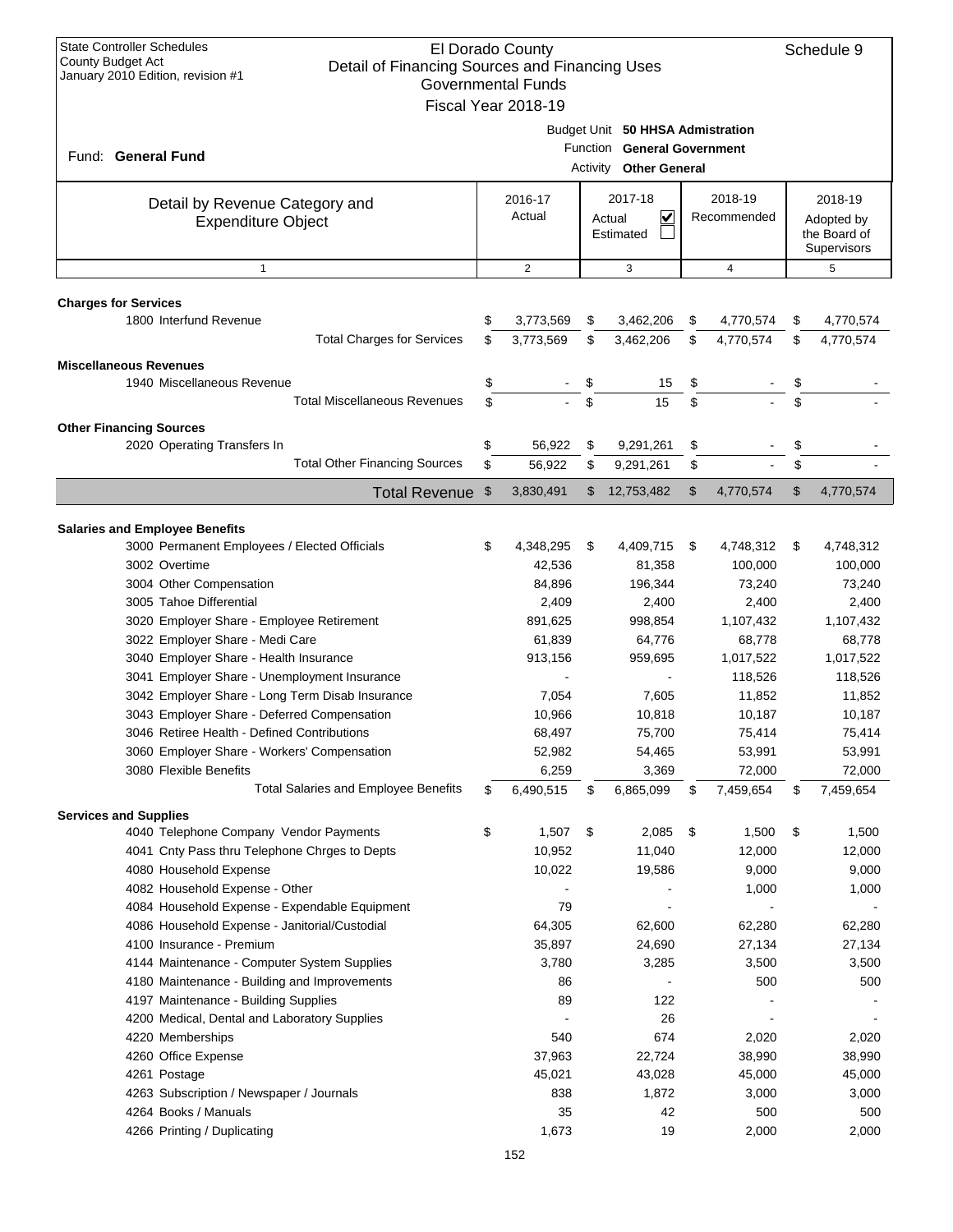| <b>State Controller Schedules</b><br>County Budget Act<br>Detail of Financing Sources and Financing Uses |          | El Dorado County          |        |                                  |                   | Schedule 9        |
|----------------------------------------------------------------------------------------------------------|----------|---------------------------|--------|----------------------------------|-------------------|-------------------|
| January 2010 Edition, revision #1                                                                        |          | <b>Governmental Funds</b> |        |                                  |                   |                   |
|                                                                                                          |          | Fiscal Year 2018-19       |        |                                  |                   |                   |
|                                                                                                          |          |                           |        |                                  |                   |                   |
|                                                                                                          |          |                           |        | Budget Unit 50 HHSA Admistration |                   |                   |
| Fund: General Fund                                                                                       |          |                           |        | Function General Government      |                   |                   |
|                                                                                                          |          |                           |        | <b>Activity Other General</b>    |                   |                   |
| Detail by Revenue Category and                                                                           |          | 2016-17                   |        | 2017-18                          | 2018-19           | 2018-19           |
| <b>Expenditure Object</b>                                                                                |          | Actual                    | Actual | V                                | Recommended       | Adopted by        |
|                                                                                                          |          |                           |        | Estimated                        |                   | the Board of      |
|                                                                                                          |          |                           |        |                                  |                   | Supervisors       |
| $\mathbf{1}$                                                                                             |          | 2                         |        | 3                                | 4                 | 5                 |
| 4267 On-Line Subscriptions                                                                               |          | 2,535                     |        | 1,933                            |                   |                   |
| 4300 Professional and Specialized Services                                                               |          | 52,086                    |        | 30,239                           | 152,945           | 152,945           |
| 4324 Medical, Dental and Lab Services                                                                    |          |                           |        | 65                               |                   |                   |
| 4337 Other Governmental Agencies                                                                         |          | 3,193                     |        | 796<br>$\overline{\phantom{a}}$  |                   |                   |
| 4400 Publication and Legal Notices                                                                       |          | 132                       |        |                                  | 500               | 500               |
| 4420 Rents and Leases - Equipment                                                                        |          | 121,230                   |        | 111,916                          | 119,820           | 119,820           |
| 4421 Security System<br>4440 Rent & Lease - Building/Improvements                                        |          | 23,521<br>674,650         |        | 24,012                           | 24,552<br>686,311 | 24,552<br>686,311 |
| 4460 Small Tools and Instruments                                                                         |          | 171                       |        | 682,989<br>51                    |                   |                   |
| 4461 Minor Equipment                                                                                     |          | 25,244                    |        | 23,776                           |                   |                   |
| 4462 Minor Computer Equipment                                                                            |          | 16,929                    |        | 15,926                           | 81,200            | 81,200            |
| 4463 Minor Telephone and Radio Equipment                                                                 |          | 1,986                     |        | 1,148                            |                   |                   |
| 4464 Minor Law Enforcement Equipment                                                                     |          |                           |        | 2,230                            |                   |                   |
| 4500 Special Departmental Expense                                                                        |          | 50                        |        | 651                              | 3,800             | 3,800             |
| 4538 Software                                                                                            |          | 4,872                     |        | 14,193                           | 13,000            | 13,000            |
| 4539 Software License                                                                                    |          |                           |        | 991                              | 3,500             | 3,500             |
| 4600 Transportation and Travel                                                                           |          | 3,447                     |        | 3,274                            | 5,840             | 5,840             |
| 4602 Employee - Private Auto Mileage                                                                     |          | 3,302                     |        | 4,162                            | 6,500             | 6,500             |
| 4604 Volunteer - Private Auto Mileage                                                                    |          |                           |        | 56                               |                   |                   |
| 4605 Vehicle - Rent or Lease                                                                             |          | 398,052                   |        | 407,913                          | 438,500           | 438,500           |
| 4606 Fuel Purchases                                                                                      |          | 139,199                   |        | 153,753                          | 282,400           | 282,400           |
| 4608 Hotel Accommodations                                                                                |          | 3,693                     |        | 4,816                            | 1,400             | 1,400             |
| 4609 Staff Development                                                                                   |          | 17,402                    |        | 32,426                           | 49,985            | 49,985            |
| 4617 Staff Development Non 1099                                                                          |          | 1,096                     |        | 80                               |                   |                   |
| 4620 Utilities                                                                                           |          | 147,589                   |        | 168,922                          | 110,000           | 110,000           |
| <b>Total Services and Supplies</b>                                                                       | \$       | 1,853,167                 | \$     | 1,878,107                        | \$<br>2,188,677   | \$<br>2,188,677   |
|                                                                                                          |          |                           |        |                                  |                   |                   |
| <b>Services and Supplies Abatements</b><br>4752 Allocated Fuel Purchase                                  |          | (527, 326)                |        |                                  |                   |                   |
| <b>Total Services and Supplies Abatements</b>                                                            | \$<br>\$ | (527, 326)                | \$     | $(552, 421)$ \$<br>(552, 421)    | (710,000)         | \$<br>(710,000)   |
|                                                                                                          |          |                           | \$     |                                  | \$<br>(710,000)   | \$<br>(710,000)   |
| <b>Intrafund Transfers</b>                                                                               |          |                           |        |                                  |                   |                   |
| 7200 Intrafund Transfers                                                                                 | \$       | 408,810                   | \$     | 629,133                          | \$<br>448,947     | \$<br>448,947     |
| 7223 Intrafnd: Mail Service                                                                              |          | 118                       |        | 54                               | 4                 | 4                 |
| 7224 Intrafnd: Stores Support                                                                            |          | 1,696                     |        | 2,234                            | 1,625             | 1,625             |
| 7231 Intrafnd: IS Programming Support                                                                    |          | 14,488                    |        | 8,636                            | 15,175            | 15,175            |
| 7232 Intrafnd: Maint Bldg & Improvmnts                                                                   |          | 14,491                    |        | 17,891                           | 16,000            | 16,000            |
| <b>Total Intrafund Transfers</b>                                                                         | \$       | 439,603                   | \$     | 657,948                          | \$<br>481,751     | \$<br>481,751     |
| <b>Intrafund Abatement</b>                                                                               |          |                           |        |                                  |                   |                   |
| 7350 Intrfnd Abatemnt: Only General Fund                                                                 | \$       | (4,282,649)               | - \$   | $(3,899,580)$ \$                 | (5,004,410)       | \$<br>(5,004,410) |
| 7351 Intrfnd Abatemnt: Social Services                                                                   |          | (12, 362)                 |        | (29, 457)                        | (62, 262)         | (62, 262)         |
| 7380 Intrfnd Abatemnt: Not General Fund                                                                  |          | (30, 574)                 |        |                                  |                   |                   |
| <b>Total Intrafund Abatement</b>                                                                         | \$       | (4,325,586)               | \$     | (3,929,037)                      | \$<br>(5,066,672) | \$<br>(5,066,672) |
| Total Expenditures/Appropriations \$                                                                     |          | 3,930,373                 | \$     | 4,919,696                        | \$<br>4,353,410   | \$<br>4,353,410   |
|                                                                                                          |          |                           |        |                                  |                   |                   |
| Net Cost \$                                                                                              |          | (99, 883)                 | \$     | 7,833,786                        | \$<br>417,164     | \$<br>417,164     |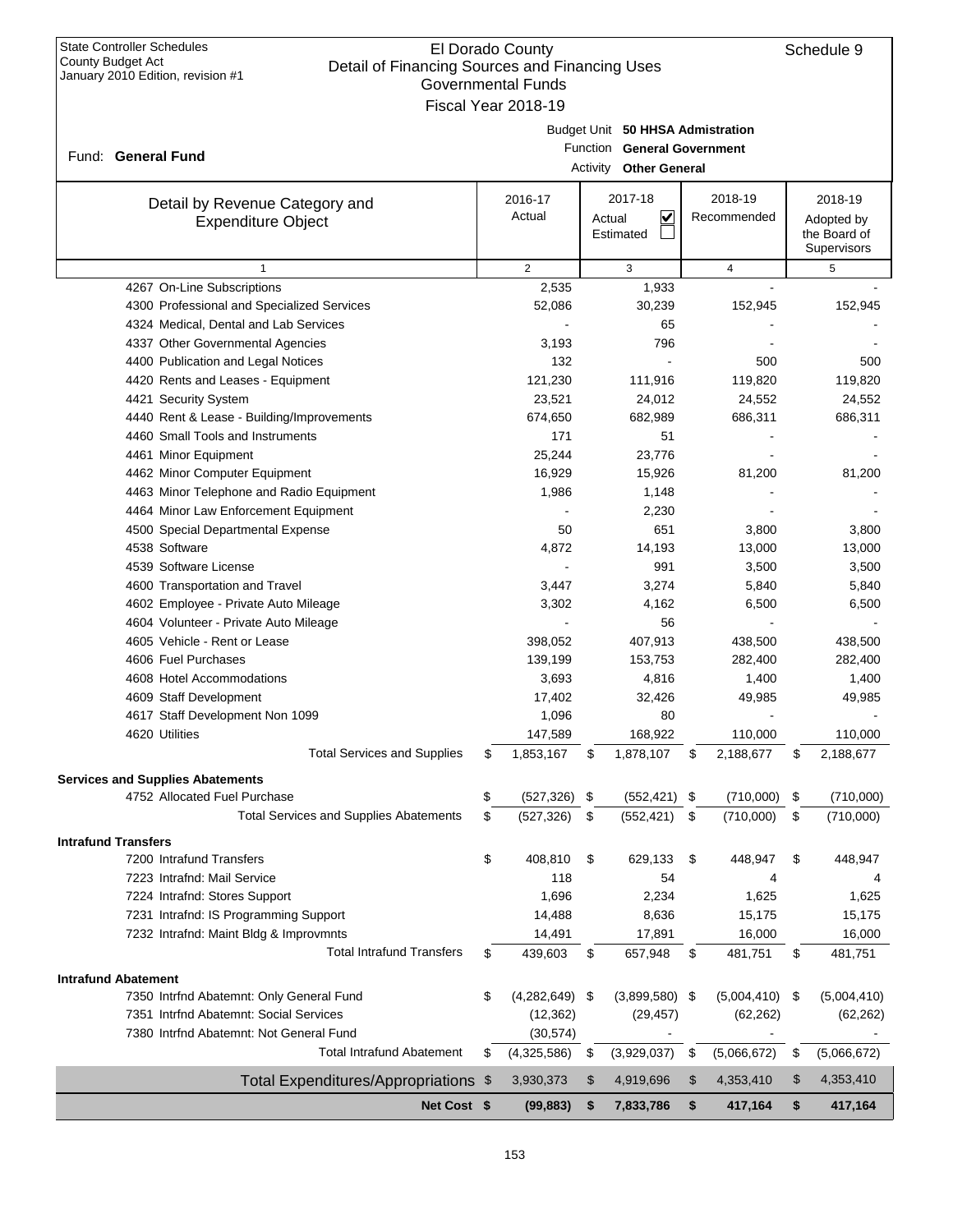| <b>State Controller Schedules</b><br>El Dorado County<br>County Budget Act<br>Detail of Financing Sources and Financing Uses<br>January 2010 Edition, revision #1<br><b>Governmental Funds</b><br>Fiscal Year 2018-19 |    |                                            |                                              |                                                |    |                         |    |                                                      |
|-----------------------------------------------------------------------------------------------------------------------------------------------------------------------------------------------------------------------|----|--------------------------------------------|----------------------------------------------|------------------------------------------------|----|-------------------------|----|------------------------------------------------------|
| Fund: General Fund                                                                                                                                                                                                    |    | Budget Unit 51 Social Services<br>Activity | Function Public Assistance<br>Administration |                                                |    |                         |    |                                                      |
| Detail by Revenue Category and<br><b>Expenditure Object</b>                                                                                                                                                           |    | 2016-17<br>Actual                          |                                              | 2017-18<br>$\checkmark$<br>Actual<br>Estimated |    | 2018-19<br>Recommended  |    | 2018-19<br>Adopted by<br>the Board of<br>Supervisors |
| $\mathbf{1}$                                                                                                                                                                                                          |    | $\overline{2}$                             |                                              | 3                                              |    | 4                       |    | 5                                                    |
| Revenue from Use of Money and Property<br>0400 Interest                                                                                                                                                               | \$ | (61)                                       | \$                                           | (484)                                          | \$ |                         | \$ |                                                      |
| Total Revenue from Use of Money and Property                                                                                                                                                                          | \$ | (61)                                       | \$                                           | (484)                                          | \$ |                         | \$ |                                                      |
| Intergovernmental Revenue - State<br>0580 State - Public Assistance Administration<br>0581 State - Food Stamp Administration<br>0601 State - Cw Two Parent Families                                                   | \$ | 5,337,685<br>2,538,047<br>625,949          | \$                                           | 5,483,701<br>2,328,086<br>650,311              | \$ | 4,795,572<br>1,960,462  | \$ | 4,795,572<br>1,960,462                               |
| 0602 State - Cw Zero Parent/All Other Families<br>0603 State - Foster Care<br>0604 State - Adoption                                                                                                                   |    | 438,166<br>303,070<br>(4,804)              |                                              | 867,235<br>1,043,970<br>1,453                  |    | 650,000                 |    | 650,000                                              |
| 0605 State - Boarding Home License<br>0607 State - Kinship Guardian<br>Total Intergovernmental Revenue - State                                                                                                        | S  | 26,256<br>74,812<br>9,339,181              | \$                                           | 15,140<br>188,148<br>10,578,044                | \$ | 506,323<br>7,912,357    | \$ | 506,323<br>7,912,357                                 |
|                                                                                                                                                                                                                       |    |                                            |                                              |                                                |    |                         |    |                                                      |
| Intergovernmental Revenue - Federal<br>1000 Federal - Public Assistance Admin.<br>1001 Federal - Food Stamps                                                                                                          | \$ | 7,597,635<br>2,709,676                     | \$                                           | 8,100,833<br>2,476,009                         | \$ | 10,804,303<br>2,477,004 | \$ | 10,804,303<br>2,477,004                              |
| 1004 Federal - Fraud Incentives                                                                                                                                                                                       |    | 1,520                                      |                                              | 60                                             |    |                         |    |                                                      |
| 1021 Federal - Cw Two Parent Families                                                                                                                                                                                 |    | 266,627                                    |                                              | 259,175                                        |    | 290,099                 |    | 290,099                                              |
| 1022 Federal - Cw Zero Parent/All Other Families                                                                                                                                                                      |    | 1,299,589                                  |                                              | 1,074,693                                      |    | 1,160,396               |    | 1,160,396                                            |
| 1023 Federal - Foster Care<br>1024 Federal - Adoption                                                                                                                                                                 |    | 2,523,772<br>1,960,674                     |                                              | 2,976,617<br>2,239,346                         |    | 3,374,357<br>2,640,231  |    | 3,374,357<br>2,640,231                               |
| 1025 Federal - Kinship Guardian                                                                                                                                                                                       |    | 114,586                                    |                                              | 156,540                                        |    |                         |    |                                                      |
| 1026 Federal - Refugee Cash Assistance                                                                                                                                                                                |    | (20)                                       |                                              |                                                |    |                         |    |                                                      |
| 1100 Federal - Other                                                                                                                                                                                                  |    | 26,039                                     |                                              | 17,036                                         |    |                         |    |                                                      |
| 1107 Federal - Medi Cal                                                                                                                                                                                               |    | 5,491,703                                  |                                              | 4,927,165                                      |    | 4,591,775               |    | 4,591,775                                            |
| Total Intergovernmental Revenue - Federal                                                                                                                                                                             | \$ | 21,991,801                                 | \$                                           | 22,227,474                                     | \$ | 25,338,165              | S. | 25,338,165                                           |
| <b>Revenue Other Governmental Agencies</b><br>1200 Other - Governmental Agencies                                                                                                                                      | \$ | 2,161                                      | \$                                           | 9,089                                          | \$ | 5,000                   | \$ | 5,000                                                |
| <b>Total Revenue Other Governmental Agencies</b>                                                                                                                                                                      | \$ | 2,161                                      | \$                                           | 9,089                                          | \$ | 5,000                   | \$ | 5,000                                                |
| <b>Charges for Services</b>                                                                                                                                                                                           |    |                                            |                                              |                                                |    |                         |    |                                                      |
| 1541 Public Guardian                                                                                                                                                                                                  | \$ | 152,092                                    | \$                                           |                                                | \$ |                         | \$ |                                                      |
| 1603 Vital Health Statistic Fee                                                                                                                                                                                       |    | 3,096                                      |                                              | 3,198                                          |    |                         |    |                                                      |
| 1740 Charges for Services                                                                                                                                                                                             |    | 36,654                                     |                                              |                                                |    |                         |    |                                                      |
| <b>Total Charges for Services</b>                                                                                                                                                                                     | S  | 191,842                                    | \$                                           | 3,198                                          | \$ |                         | \$ |                                                      |
| <b>Miscellaneous Revenues</b>                                                                                                                                                                                         |    |                                            |                                              |                                                |    |                         |    |                                                      |
| 1900 Welfare Repayments                                                                                                                                                                                               | \$ | 90,747                                     | \$                                           | 152,357                                        | \$ | 135,000                 | \$ | 135,000                                              |
| 1901 Recoup Cw Two Parent/All Other Families                                                                                                                                                                          |    | 491                                        |                                              | 591                                            |    | 550                     |    | 550                                                  |
| 1902 Recoup Cw Zero Parent/All Other Families                                                                                                                                                                         |    | 42,772                                     |                                              | 38,429                                         |    | 39,600                  |    | 39,600                                               |
| 1903 Recoup Cw Foster Care                                                                                                                                                                                            |    | 279,646                                    |                                              | 270,759                                        |    | 284,900                 |    | 284,900                                              |
| 1940 Miscellaneous Revenue                                                                                                                                                                                            |    | 40,098                                     |                                              | 47,933                                         |    | 14,200                  |    | 14,200                                               |
| 1942 Miscellaneous Reimbursement                                                                                                                                                                                      |    | 18                                         |                                              |                                                |    |                         |    |                                                      |
| 1945 Staled Dated Check<br><b>Total Miscellaneous Revenues</b>                                                                                                                                                        |    | 8,298                                      |                                              | 12,684                                         |    | 5,800                   |    | 5,800                                                |
|                                                                                                                                                                                                                       | \$ | 462,070                                    | \$                                           | 522,751                                        | \$ | 480,050                 | \$ | 480,050                                              |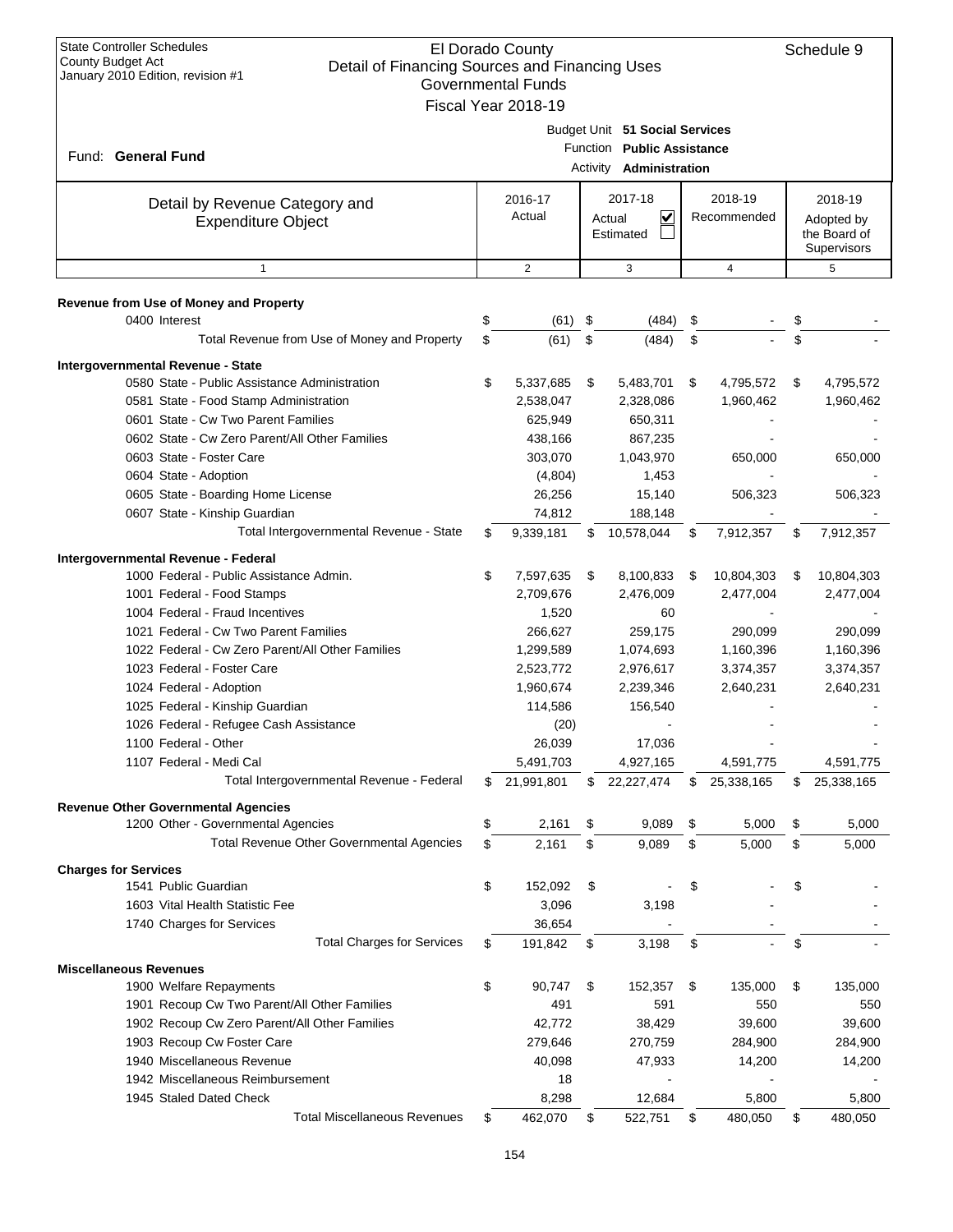| <b>State Controller Schedules</b><br>County Budget Act | El Dorado County<br>Detail of Financing Sources and Financing Uses |                     |    |                                |    |             |    |                            |  |
|--------------------------------------------------------|--------------------------------------------------------------------|---------------------|----|--------------------------------|----|-------------|----|----------------------------|--|
| January 2010 Edition, revision #1                      |                                                                    | Governmental Funds  |    |                                |    |             |    |                            |  |
|                                                        |                                                                    | Fiscal Year 2018-19 |    |                                |    |             |    |                            |  |
|                                                        |                                                                    |                     |    |                                |    |             |    |                            |  |
|                                                        |                                                                    |                     |    | Budget Unit 51 Social Services |    |             |    |                            |  |
| Fund: General Fund                                     |                                                                    |                     |    | Function Public Assistance     |    |             |    |                            |  |
|                                                        |                                                                    |                     |    | Activity <b>Administration</b> |    |             |    |                            |  |
|                                                        |                                                                    | 2016-17             |    | 2017-18                        |    | 2018-19     |    | 2018-19                    |  |
| Detail by Revenue Category and                         |                                                                    | Actual              |    | <u>V</u>                       |    | Recommended |    |                            |  |
| <b>Expenditure Object</b>                              |                                                                    |                     |    | Actual<br>Estimated            |    |             |    | Adopted by<br>the Board of |  |
|                                                        |                                                                    |                     |    |                                |    |             |    | Supervisors                |  |
| $\mathbf{1}$                                           |                                                                    | $\overline{c}$      |    | 3                              |    | 4           |    | 5                          |  |
| <b>Other Financing Sources</b>                         |                                                                    |                     |    |                                |    |             |    |                            |  |
| 2020 Operating Transfers In                            | \$                                                                 | 8,296,059           | \$ |                                | \$ | 9,738,726   | \$ | 9,585,303                  |  |
| 2021 Operating Transfers In: Veh Lic Fee               |                                                                    | 240,690             |    | 570,478                        |    | 849,553     |    | 849,553                    |  |
| 2027 Operating Transfers In: Sales Tax Realingment     |                                                                    | 10,939,271          |    | 10,239,193                     |    | 13,155,594  |    | 13,155,594                 |  |
| <b>Total Other Financing Sources</b>                   | \$                                                                 | 19,476,019          | \$ | 10,809,671                     |    |             |    |                            |  |
|                                                        |                                                                    |                     |    |                                | \$ | 23,743,873  | \$ | 23,590,450                 |  |
| <b>Total Revenue</b>                                   | \$                                                                 | 51,463,014          | \$ | 44,149,743                     | \$ | 57,479,445  | \$ | 57,326,022                 |  |
|                                                        |                                                                    |                     |    |                                |    |             |    |                            |  |
| <b>Salaries and Employee Benefits</b>                  |                                                                    |                     |    |                                |    |             |    |                            |  |
| 3000 Permanent Employees / Elected Officials           | \$                                                                 | 12,874,490          | \$ | 12,479,890                     | \$ | 13,323,808  | \$ | 13,323,808                 |  |
| 3001 Temporary Employees                               |                                                                    | 76,436              |    | 151,847                        |    | 77,000      |    | 77,000                     |  |
| 3002 Overtime                                          |                                                                    | 402,751             |    | 364,670                        |    | 263,677     |    | 263,677                    |  |
| 3003 Standby Pay                                       |                                                                    | 120,994             |    | 79,127                         |    | 65,087      |    | 65,087                     |  |
| 3004 Other Compensation                                |                                                                    | 131,318             |    | 699,434                        |    | 110,000     |    | 110,000                    |  |
| 3005 Tahoe Differential                                |                                                                    | 121,661             |    | 123,174                        |    | 123,024     |    | 123,024                    |  |
| 3006 Bilingual Pay                                     |                                                                    | 50,751              |    | 56,893                         |    | 60,653      |    | 60,653                     |  |
| 3020 Employer Share - Employee Retirement              |                                                                    | 2,698,169           |    | 2,724,514                      |    | 3,122,594   |    | 3,122,594                  |  |
| 3022 Employer Share - Medi Care                        |                                                                    | 187,591             |    | 190,748                        |    | 195,840     |    | 195,840                    |  |
| 3040 Employer Share - Health Insurance                 |                                                                    | 3,244,506           |    | 3,064,343                      |    | 3,216,849   |    | 3,216,849                  |  |
| 3041 Employer Share - Unemployment Insurance           |                                                                    |                     |    |                                |    | 340,647     |    | 340,647                    |  |
| 3042 Employer Share - Long Term Disab Insurance        |                                                                    | 20,963              |    | 21,476                         |    | 33,303      |    | 33,303                     |  |
| 3043 Employer Share - Deferred Compensation            |                                                                    | 8,633               |    | 10,278                         |    | 13,651      |    | 13,651                     |  |
| 3046 Retiree Health - Defined Contributions            |                                                                    | 301,850             |    | 313,452                        |    | 321,251     |    | 321,251                    |  |
| 3060 Employer Share - Workers' Compensation            |                                                                    | 520,921             |    | 515,072                        |    | 534,068     |    | 534,068                    |  |
| 3080 Flexible Benefits                                 |                                                                    | 12,745              |    | 22,515                         |    | 61,081      |    | 61,081                     |  |
| Total Salaries and Employee Benefits                   | S                                                                  | 20,773,778          | \$ | 20,817,433                     | \$ | 21,862,533  | \$ | 21,862,533                 |  |
|                                                        |                                                                    |                     |    |                                |    |             |    |                            |  |
| <b>Services and Supplies</b>                           |                                                                    |                     |    | 42                             |    |             |    |                            |  |
| 4020 Clothing and Personal Supplies                    | \$                                                                 | 59                  | \$ |                                | \$ |             | \$ |                            |  |
| 4040 Telephone Company Vendor Payments                 |                                                                    | 10,867              |    | 17,520                         |    | 7,000       |    | 7,000                      |  |
| 4041 Cnty Pass thru Telephone Chrges to Depts          |                                                                    | 10,061              |    | 9,781                          |    | 15,000      |    | 15,000                     |  |
| 4060 Food and Food Products                            |                                                                    | 1,777               |    | 1,310                          |    |             |    |                            |  |
| 4080 Household Expense                                 |                                                                    | 3,941               |    | 6,793                          |    | 4,000       |    | 4,000                      |  |
| 4082 Household Expense - Other                         |                                                                    | 120                 |    |                                |    |             |    |                            |  |
| 4084 Household Expense - Expendable Equipment          |                                                                    | 54                  |    |                                |    |             |    |                            |  |
| 4087 Household Expense - Exterm/Fumigation Serv        |                                                                    |                     |    |                                |    | 200         |    | 200                        |  |
| 4100 Insurance - Premium                               |                                                                    | 393,842             |    | 278,672                        |    | 536,501     |    | 536,501                    |  |
| 4101 Insurance - Additional Liability                  |                                                                    | 631                 |    | 688                            |    |             |    |                            |  |
| 4141 Maintenance - Office Equipment                    |                                                                    |                     |    |                                |    | 2,000       |    | 2,000                      |  |
| 4144 Maintenance - Computer System Supplies            |                                                                    | 34,765              |    | 15,307                         |    | 16,500      |    | 16,500                     |  |
| 4180 Maintenance - Building and Improvements           |                                                                    | 102                 |    | 59                             |    | 114         |    | 114                        |  |
| 4200 Medical, Dental and Laboratory Supplies           |                                                                    |                     |    | 475                            |    |             |    |                            |  |
| 4220 Memberships                                       |                                                                    | 3,910               |    | 60                             |    | 710         |    | 710                        |  |
| 4221 Memberships - Legislative Advocacy                |                                                                    | 45,271              |    | 47,535                         |    | 49,798      |    | 49,798                     |  |
| 4260 Office Expense                                    |                                                                    | 83,345              |    | 70,086                         |    | 81,000      |    | 81,000                     |  |
| 4261 Postage                                           |                                                                    | 100,633             |    | 118,442                        |    | 120,500     |    | 120,500                    |  |
| 4263 Subscription / Newspaper / Journals               |                                                                    | 225                 |    |                                |    | 1,000       |    | 1,000                      |  |
|                                                        |                                                                    |                     |    |                                |    |             |    |                            |  |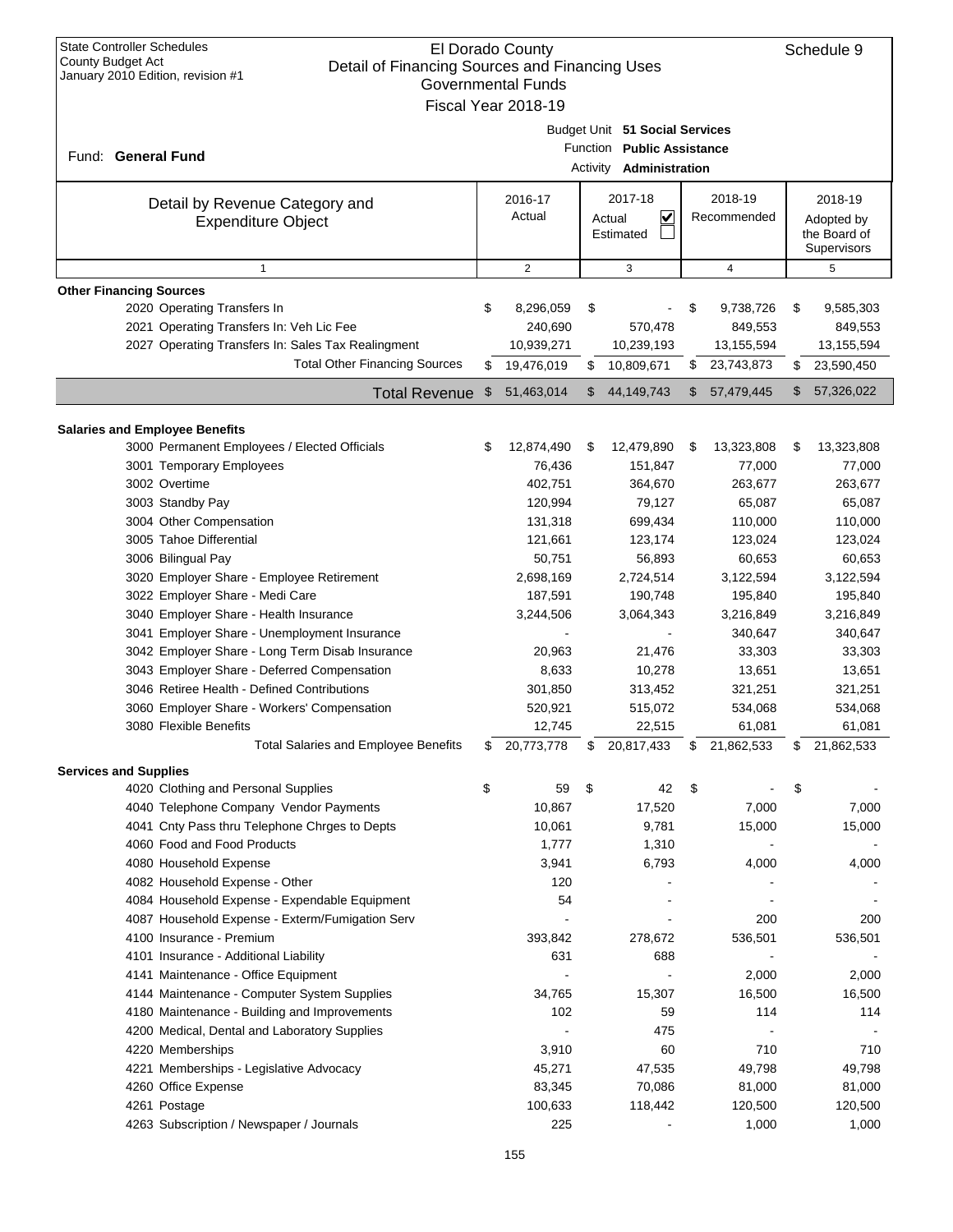| <b>State Controller Schedules</b><br>El Dorado County<br>County Budget Act<br>Detail of Financing Sources and Financing Uses<br>January 2010 Edition, revision #1<br>Governmental Funds<br>Fiscal Year 2018-19 |     |                   |                     |                                                                                                |    |                        |    | Schedule 9                                           |
|----------------------------------------------------------------------------------------------------------------------------------------------------------------------------------------------------------------|-----|-------------------|---------------------|------------------------------------------------------------------------------------------------|----|------------------------|----|------------------------------------------------------|
| Fund: General Fund                                                                                                                                                                                             |     |                   |                     | Budget Unit 51 Social Services<br>Function Public Assistance<br>Activity <b>Administration</b> |    |                        |    |                                                      |
| Detail by Revenue Category and<br><b>Expenditure Object</b>                                                                                                                                                    |     | 2016-17<br>Actual | Actual<br>Estimated | 2017-18<br>$\overline{\mathbf{v}}$                                                             |    | 2018-19<br>Recommended |    | 2018-19<br>Adopted by<br>the Board of<br>Supervisors |
| $\mathbf{1}$                                                                                                                                                                                                   |     | $\mathbf{2}$      |                     | 3                                                                                              |    | $\overline{4}$         |    | 5                                                    |
| 4264 Books / Manuals                                                                                                                                                                                           |     |                   |                     | 30                                                                                             |    | 700                    |    | 700                                                  |
| 4265 Law Books                                                                                                                                                                                                 |     | 819               |                     | 914                                                                                            |    |                        |    |                                                      |
| 4266 Printing / Duplicating                                                                                                                                                                                    |     | 9,633             |                     | 13,496                                                                                         |    | 11,630                 |    | 11,630                                               |
| 4267 On-Line Subscriptions                                                                                                                                                                                     |     | 20,164            |                     | 3,381                                                                                          |    |                        |    |                                                      |
| 4300 Professional and Specialized Services                                                                                                                                                                     |     | 195,834           |                     | 343,209                                                                                        |    | 523,347                |    | 369,924                                              |
| 4308 External Data Processing Services                                                                                                                                                                         |     | 49,611            |                     | 47,286                                                                                         |    | 55,000                 |    | 55,000                                               |
| 4318 Interpreter                                                                                                                                                                                               |     | 3,268             |                     | 4,791                                                                                          |    | 5,063                  |    | 5,063                                                |
| 4320 Verbatim Report - Transcription                                                                                                                                                                           |     |                   |                     |                                                                                                |    | 1,000                  |    | 1,000                                                |
| 4324 Medical, Dental and Lab Services                                                                                                                                                                          |     | 7,509             |                     | 9,776                                                                                          |    | 10,000                 |    | 10,000                                               |
| 4330 Food Stamp Service                                                                                                                                                                                        |     | 7,923             |                     | 8,063                                                                                          |    | 8,470                  |    | 8,470                                                |
| 4335 El Dorado County (EDC) Dept or Agency                                                                                                                                                                     |     | 145               |                     |                                                                                                |    |                        |    |                                                      |
| 4337 Other Governmental Agencies                                                                                                                                                                               |     | 15,488            |                     | 96,456                                                                                         |    | 60,000                 |    | 60,000                                               |
| 4400 Publication and Legal Notices                                                                                                                                                                             |     | 45<br>8,417       |                     | 3,559<br>4,542                                                                                 |    | 2,000<br>4,082         |    | 2,000<br>4,082                                       |
| 4420 Rents and Leases - Equipment                                                                                                                                                                              |     |                   |                     | 42                                                                                             |    |                        |    |                                                      |
| 4421 Security System                                                                                                                                                                                           |     | 1,533             |                     |                                                                                                |    |                        |    |                                                      |
| 4440 Rent & Lease - Building/Improvements                                                                                                                                                                      |     | 44,545            |                     | 38,218                                                                                         |    | 44,160                 |    | 44,160                                               |
| 4461 Minor Equipment                                                                                                                                                                                           |     | 21,896            |                     | 2,690                                                                                          |    | 53,477                 |    | 53,477                                               |
| 4462 Minor Computer Equipment                                                                                                                                                                                  |     | 128,340           |                     | 67,923                                                                                         |    | 157,241                |    | 157,241                                              |
| 4463 Minor Telephone and Radio Equipment                                                                                                                                                                       |     | 6,398             |                     | 3,347                                                                                          |    |                        |    |                                                      |
| 4464 Minor Law Enforcement Equipment                                                                                                                                                                           |     |                   |                     | 1,118                                                                                          |    |                        |    |                                                      |
| 4500 Special Departmental Expense                                                                                                                                                                              |     | 8,692             |                     | 12,148                                                                                         |    | 13,600                 |    | 13,600                                               |
| 4501 Special Projects<br>4502 Educational Materials                                                                                                                                                            |     | 71,910            |                     |                                                                                                |    |                        |    |                                                      |
| 4506 Film Development/Photography Supplies                                                                                                                                                                     |     |                   |                     |                                                                                                |    | 800<br>150             |    | 800<br>150                                           |
| 4538 Software                                                                                                                                                                                                  |     |                   |                     |                                                                                                |    |                        |    |                                                      |
| 4539 Software License                                                                                                                                                                                          |     | 15,159            |                     | 31,491                                                                                         |    | 15,600<br>4,600        |    | 15,600                                               |
| 4600 Transportation and Travel                                                                                                                                                                                 |     | 48,091            |                     | 2,135<br>51,221                                                                                |    | 56,894                 |    | 4,600<br>56,894                                      |
| 4601 Volunteer - Transportation and Travel                                                                                                                                                                     |     | 24                |                     |                                                                                                |    | 800                    |    | 800                                                  |
| 4602 Employee - Private Auto Mileage                                                                                                                                                                           |     | 38,617            |                     | 42,590                                                                                         |    | 34,950                 |    | 34,950                                               |
| 4604 Volunteer - Private Auto Mileage                                                                                                                                                                          |     | 45                |                     | $\overline{\phantom{a}}$                                                                       |    | $\blacksquare$         |    |                                                      |
| 4605 Vehicle - Rent or Lease                                                                                                                                                                                   |     | 183,843           |                     | 187,694                                                                                        |    | 154,000                |    | 154,000                                              |
| 4606 Fuel Purchases                                                                                                                                                                                            |     | 60,433            |                     | 68,009                                                                                         |    | 63,400                 |    | 63,400                                               |
| 4608 Hotel Accommodations                                                                                                                                                                                      |     | 18,721            |                     | 18,961                                                                                         |    | 15,980                 |    | 15,980                                               |
| 4609 Staff Development                                                                                                                                                                                         |     | 88,653            |                     | 144,238                                                                                        |    | 139,493                |    | 139,493                                              |
| 4613 Witness Fee/Per Diems                                                                                                                                                                                     |     |                   |                     |                                                                                                |    | 500                    |    | 500                                                  |
| 4617 Staff Development Non 1099                                                                                                                                                                                |     | 1,872             |                     |                                                                                                |    |                        |    |                                                      |
| 4620 Utilities                                                                                                                                                                                                 |     | 14,409            |                     | 3,457                                                                                          |    | 4,513                  |    | 4,513                                                |
| <b>Total Services and Supplies</b>                                                                                                                                                                             | S   | 1,761,640         | \$                  | 1,777,553                                                                                      | \$ | 2,275,773              | \$ | 2,122,350                                            |
|                                                                                                                                                                                                                |     |                   |                     |                                                                                                |    |                        |    |                                                      |
| <b>Other Charges</b>                                                                                                                                                                                           |     |                   |                     |                                                                                                |    |                        |    |                                                      |
| 5000 Support and Care of Persons                                                                                                                                                                               | \$  | 1,914,412         | \$                  | 2,673,833                                                                                      | \$ | 2,903,339              | \$ | 2,903,339                                            |
| 5004 Resident Expense - General Relief                                                                                                                                                                         |     | 20,786            |                     | 10,952                                                                                         |    | 24,000                 |    | 24,000                                               |
| 5005 Cash Aid - General Relief                                                                                                                                                                                 |     | 60,580            |                     | 48,826                                                                                         |    | 70,000                 |    | 70,000                                               |
| 5006 Child Care                                                                                                                                                                                                |     | 197,710           |                     | 288,860                                                                                        |    | 200,300                |    | 200,300                                              |
| 5007 Independent Living Prgm: Services                                                                                                                                                                         |     | 170               |                     | 533                                                                                            |    | 1,000                  |    | 1,000                                                |
| 5008 Independent Living Prgm: Expenses                                                                                                                                                                         |     | 5,945             |                     | 4,983                                                                                          |    | 41,250                 |    | 41,250                                               |
| 5009 Housing                                                                                                                                                                                                   |     | 229,093           |                     | 426,541                                                                                        |    | 563,100                |    | 563,100                                              |
|                                                                                                                                                                                                                | 156 |                   |                     |                                                                                                |    |                        |    |                                                      |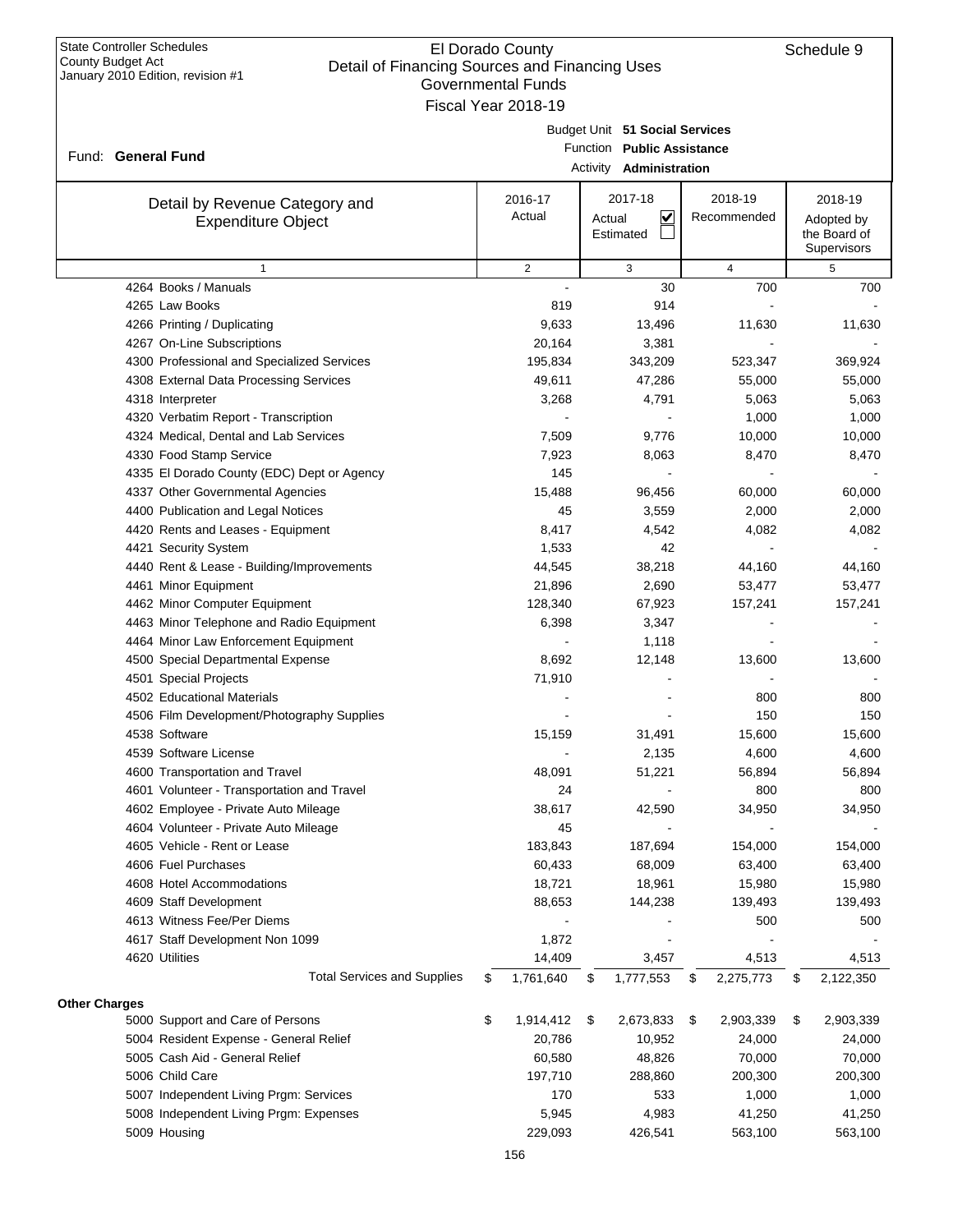| <b>State Controller Schedules</b><br>El Dorado County<br>Schedule 9<br>County Budget Act<br>Detail of Financing Sources and Financing Uses<br>January 2010 Edition, revision #1<br><b>Governmental Funds</b><br>Fiscal Year 2018-19 |    |                   |                      |                                                                              |    |                        |    |                                                      |  |
|-------------------------------------------------------------------------------------------------------------------------------------------------------------------------------------------------------------------------------------|----|-------------------|----------------------|------------------------------------------------------------------------------|----|------------------------|----|------------------------------------------------------|--|
| Fund: General Fund                                                                                                                                                                                                                  |    |                   | Function<br>Activity | Budget Unit 51 Social Services<br><b>Public Assistance</b><br>Administration |    |                        |    |                                                      |  |
| Detail by Revenue Category and<br><b>Expenditure Object</b>                                                                                                                                                                         |    | 2016-17<br>Actual |                      | 2017-18<br>✓<br>Actual<br>Estimated                                          |    | 2018-19<br>Recommended |    | 2018-19<br>Adopted by<br>the Board of<br>Supervisors |  |
| 1                                                                                                                                                                                                                                   |    | $\overline{2}$    |                      | 3                                                                            |    | $\overline{4}$         |    | 5                                                    |  |
| 5010 Transportation Services                                                                                                                                                                                                        |    | 27,248            |                      | 34,980                                                                       |    | 10,000                 |    | 10,000                                               |  |
| 5011 Transportation Expenses                                                                                                                                                                                                        |    | 178,353           |                      | 217,633                                                                      |    | 176,250                |    | 176,250                                              |  |
| 5012 Ancilliary Services                                                                                                                                                                                                            |    | 214,921           |                      | 284,429                                                                      |    | 272,611                |    | 272,611                                              |  |
| 5013 Ancilliary Expenses                                                                                                                                                                                                            |    | 90,035            |                      | 154,758                                                                      |    | 100,000                |    | 100,000                                              |  |
| 5014 Health Services                                                                                                                                                                                                                |    | 917,864           |                      | 1,441,285                                                                    |    | 1,165,960              |    | 1,165,960                                            |  |
| 5015 Cw: Two Parent Families                                                                                                                                                                                                        |    | 916,035           |                      | 909,877                                                                      |    | 1,004,975              |    | 1,004,975                                            |  |
| 5016 Cw: Zero Parent/All Other Families                                                                                                                                                                                             |    | 5,269,202         |                      | 4,767,089                                                                    |    | 5,189,314              |    | 5,189,314                                            |  |
| 5017 Foster Care                                                                                                                                                                                                                    |    | 7,599,868         |                      | 9,042,105                                                                    |    | 9,816,537              |    | 9,816,537                                            |  |
| 5018 Aid To Adoption                                                                                                                                                                                                                |    | 4,574,139         |                      | 5,135,994                                                                    |    | 6,065,924              |    | 6,065,924                                            |  |
| 5021 Kinship Guardian                                                                                                                                                                                                               |    | 312,965           |                      | 495,641                                                                      |    | 350,000                |    | 350,000                                              |  |
| 5022 County Foster Care                                                                                                                                                                                                             |    | 8,135             |                      | 16,848                                                                       |    | 10,000                 |    | 10,000                                               |  |
| 5300 Interfund Expenditures                                                                                                                                                                                                         |    | 237,843           |                      | 223,707                                                                      |    | 350,141                |    | 350,141                                              |  |
| <b>Total Other Charges</b>                                                                                                                                                                                                          | \$ | 22,775,302        | \$.                  | 26,178,874                                                                   | \$ | 28,314,701             | \$ | 28,314,701                                           |  |
| <b>Intrafund Transfers</b>                                                                                                                                                                                                          |    |                   |                      |                                                                              |    |                        |    |                                                      |  |
| 7200 Intrafund Transfers                                                                                                                                                                                                            | \$ | 4,291,623         | \$                   | 6,498,440                                                                    | \$ | 7,060,536              | \$ | 7,060,536                                            |  |
| 7201 Intrafnd: Social Services                                                                                                                                                                                                      |    | 2,816,547         |                      | 108,619                                                                      |    | 136,023                |    | 136,023                                              |  |
| 7202 Intrafnd: DA/FS Contract                                                                                                                                                                                                       |    | 476,000           |                      | 366,721                                                                      |    | 300,000                |    | 300,000                                              |  |
| 7210 Intrafnd: Collections                                                                                                                                                                                                          |    | 296               |                      | 699                                                                          |    | 300                    |    | 300                                                  |  |
| 7221 Intrafnd: Radio Equipment and Support                                                                                                                                                                                          |    | 460               |                      |                                                                              |    |                        |    |                                                      |  |
| 7223 Intrafnd: Mail Service                                                                                                                                                                                                         |    | 9,215             |                      | 9,888                                                                        |    | 9,398                  |    | 9,398                                                |  |
| 7224 Intrafnd: Stores Support                                                                                                                                                                                                       |    | 2,574             |                      | 1,396                                                                        |    | 1,677                  |    | 1,677                                                |  |
| 7231 Intrafnd: IS Programming Support                                                                                                                                                                                               |    | 679               |                      |                                                                              |    | 10,000                 |    | 10,000                                               |  |
| 7232 Intrafnd: Maint Bldg & Improvmnts                                                                                                                                                                                              |    | 10,577            |                      | 1,873                                                                        |    | 9,200                  |    | 9,200                                                |  |
| 7250 Intrafnd Transfers: Non General Fund                                                                                                                                                                                           |    | 30,574            |                      |                                                                              |    |                        |    |                                                      |  |
| <b>Total Intrafund Transfers</b>                                                                                                                                                                                                    | \$ | 7,638,544         | \$                   | 6,987,636                                                                    | \$ | 7,527,134              | \$ | 7,527,134                                            |  |
| <b>Total Expenditures/Appropriations</b>                                                                                                                                                                                            | \$ | 52,949,265        | \$                   | 55,761,497                                                                   | \$ | 59,980,141             | \$ | 59,826,718                                           |  |
| Net Cost \$                                                                                                                                                                                                                         |    | (1,486,251)       | \$                   | (11,611,754)                                                                 | S  | (2,500,696)            | \$ | (2,500,696)                                          |  |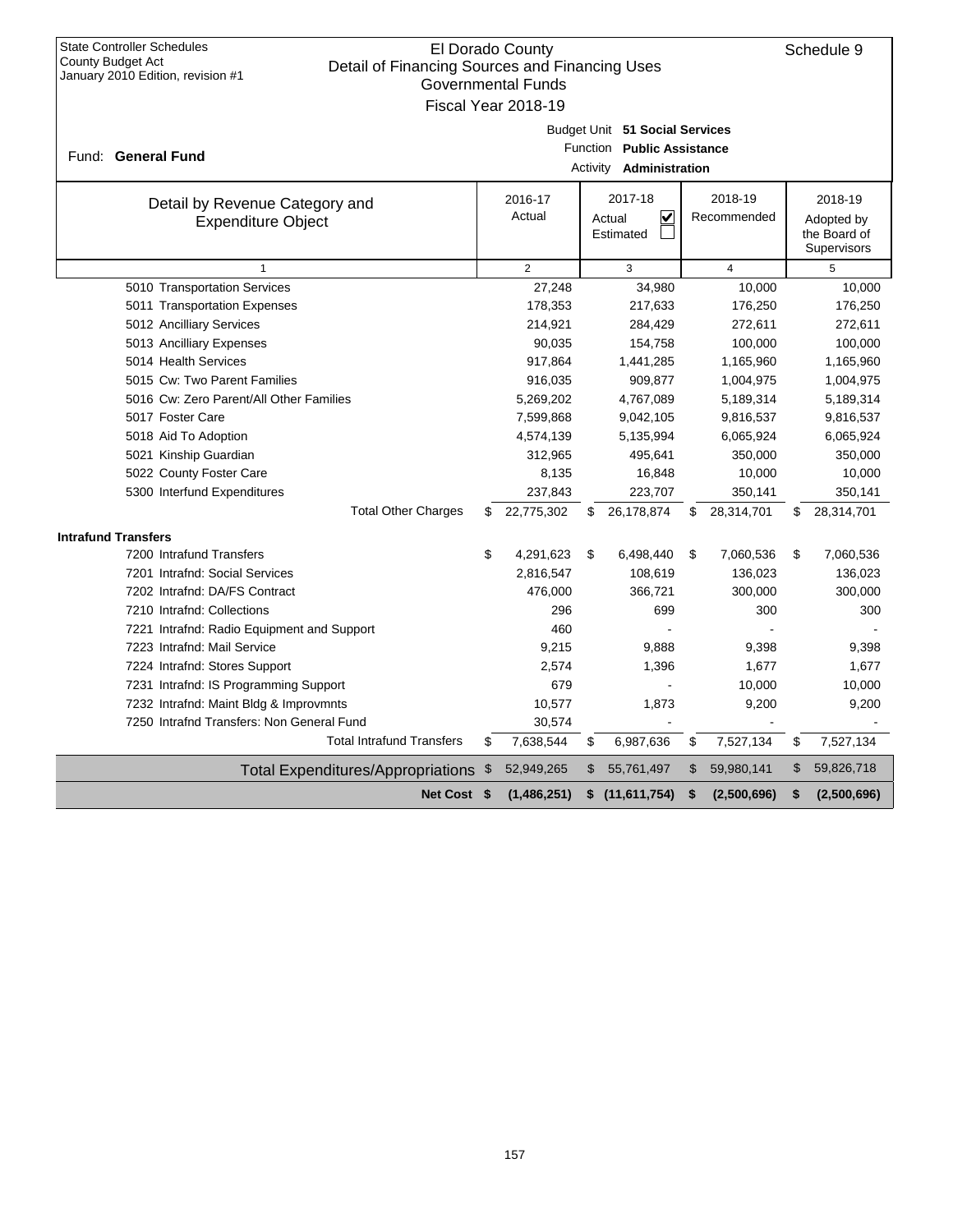| <b>State Controller Schedules</b> |                                                |    | El Dorado County   |                                |         |            | Schedule 9         |  |  |  |  |  |
|-----------------------------------|------------------------------------------------|----|--------------------|--------------------------------|---------|------------|--------------------|--|--|--|--|--|
| County Budget Act                 | Detail of Financing Sources and Financing Uses |    |                    |                                |         |            |                    |  |  |  |  |  |
| January 2010 Edition, revision #1 |                                                |    | Governmental Funds |                                |         |            |                    |  |  |  |  |  |
|                                   |                                                |    |                    |                                |         |            |                    |  |  |  |  |  |
| Fiscal Year 2018-19               |                                                |    |                    |                                |         |            |                    |  |  |  |  |  |
| Budget Unit 51 Social Services    |                                                |    |                    |                                |         |            |                    |  |  |  |  |  |
| Function Public Assistance        |                                                |    |                    |                                |         |            |                    |  |  |  |  |  |
| Fund: General Fund                |                                                |    |                    |                                |         |            |                    |  |  |  |  |  |
|                                   | Administration<br>Activity                     |    |                    |                                |         |            |                    |  |  |  |  |  |
|                                   |                                                |    | 2016-17            | 2017-18                        | 2018-19 |            | 2018-19            |  |  |  |  |  |
| Detail by Revenue Category and    |                                                |    |                    | $\blacktriangledown$<br>Actual |         |            |                    |  |  |  |  |  |
| <b>Expenditure Object</b>         |                                                |    | Actual             | Recommended                    |         | Adopted by |                    |  |  |  |  |  |
|                                   |                                                |    |                    | Estimated                      |         |            | the Board of       |  |  |  |  |  |
|                                   |                                                |    |                    |                                |         |            | <b>Supervisors</b> |  |  |  |  |  |
|                                   |                                                |    | $\overline{2}$     | 3                              | 4       |            | 5                  |  |  |  |  |  |
|                                   |                                                |    |                    |                                |         |            |                    |  |  |  |  |  |
| <b>Services and Supplies</b>      |                                                |    |                    |                                |         |            |                    |  |  |  |  |  |
| 4140 Maintenance - Equipment      |                                                | \$ | 578                | \$                             | \$      | \$         |                    |  |  |  |  |  |
|                                   | <b>Total Services and Supplies</b>             | \$ | 578                | \$                             | \$      |            |                    |  |  |  |  |  |
|                                   |                                                |    |                    |                                |         |            |                    |  |  |  |  |  |
|                                   | Total Expenditures/Appropriations \$           |    | 578                | \$                             | \$      | \$         |                    |  |  |  |  |  |
|                                   | Net Cost \$                                    |    | (578)              | \$                             | \$      |            |                    |  |  |  |  |  |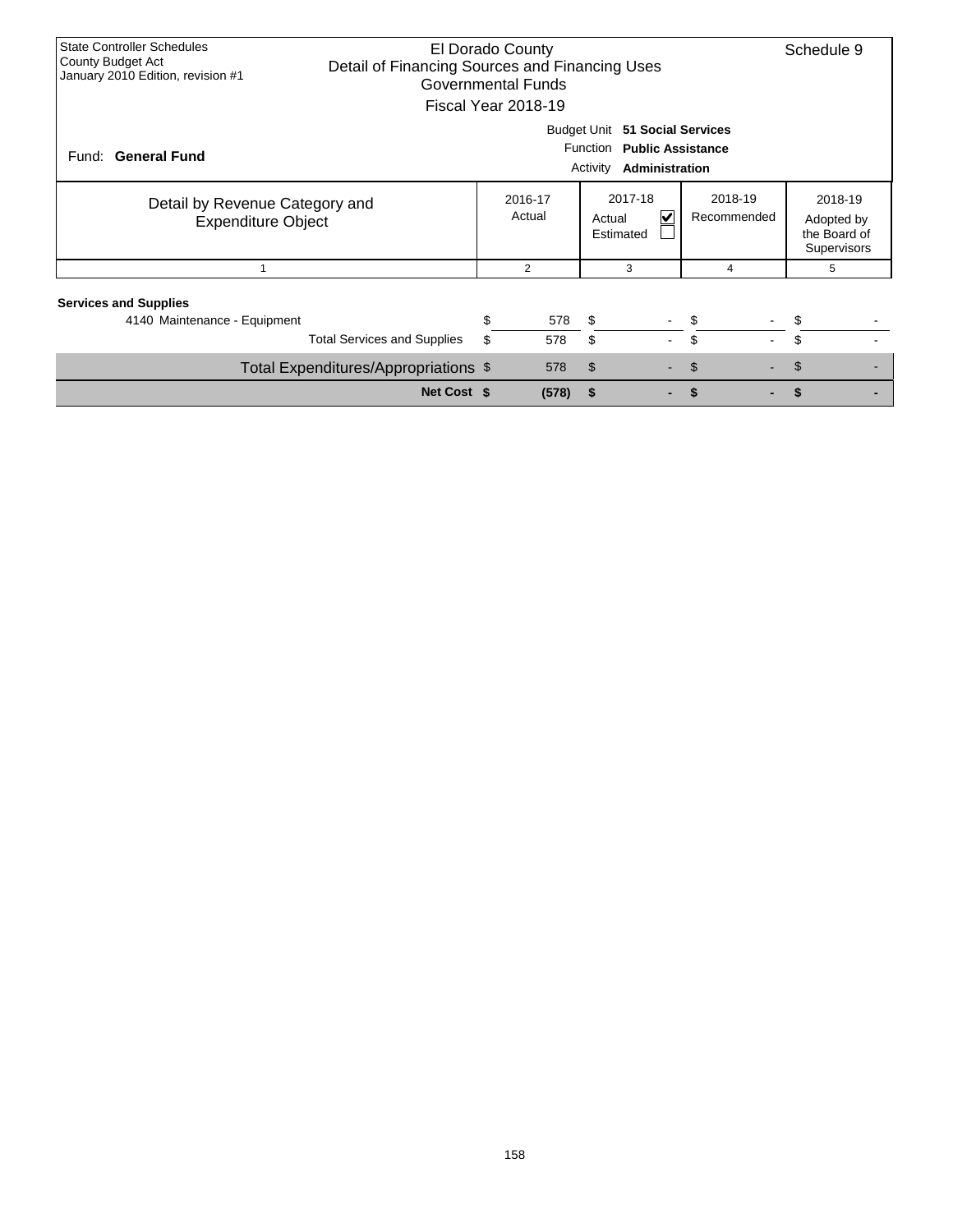| <b>State Controller Schedules</b><br>El Dorado County<br>Schedule 9<br>County Budget Act<br>Detail of Financing Sources and Financing Uses<br>January 2010 Edition, revision #1<br><b>Governmental Funds</b><br>Fiscal Year 2018-19 |          |                   |                |                                                                                                |                |                        |          |                                                      |  |  |
|-------------------------------------------------------------------------------------------------------------------------------------------------------------------------------------------------------------------------------------|----------|-------------------|----------------|------------------------------------------------------------------------------------------------|----------------|------------------------|----------|------------------------------------------------------|--|--|
| Fund: Social Services SB163 Wraparound                                                                                                                                                                                              |          |                   |                | Budget Unit 51 Social Services<br>Function Public Assistance<br>Activity <b>Administration</b> |                |                        |          |                                                      |  |  |
| Detail by Revenue Category and<br><b>Expenditure Object</b>                                                                                                                                                                         |          | 2016-17<br>Actual |                | 2017-18<br>$\overline{\mathbf{v}}$<br>Actual<br>Estimated                                      |                | 2018-19<br>Recommended |          | 2018-19<br>Adopted by<br>the Board of<br>Supervisors |  |  |
| $\mathbf{1}$                                                                                                                                                                                                                        |          | $\overline{2}$    |                | 3                                                                                              |                | $\overline{4}$         |          | 5                                                    |  |  |
| Revenue from Use of Money and Property<br>0400 Interest                                                                                                                                                                             | \$<br>\$ | 345               | \$<br>\$       | 655                                                                                            | \$<br>\$       | 120                    | \$<br>\$ | 120                                                  |  |  |
| Total Revenue from Use of Money and Property                                                                                                                                                                                        |          | 345               |                | 655                                                                                            |                | 120                    |          | 120                                                  |  |  |
| Intergovernmental Revenue - Federal<br>1000 Federal - Public Assistance Admin.<br>1100 Federal - Other                                                                                                                              | \$       | 99,715            | \$             | 70,076<br>87,463                                                                               | \$             | 172,923                | \$       | 172,923                                              |  |  |
| Total Intergovernmental Revenue - Federal                                                                                                                                                                                           | \$       | 99,715            | \$             | 157,539                                                                                        | \$             | 172,923                | \$       | 172,923                                              |  |  |
| Total Revenue \$                                                                                                                                                                                                                    |          | 100,061           | $\mathfrak{S}$ | 158,194                                                                                        | $\mathfrak{S}$ | 173,043                | \$       | 173,043                                              |  |  |
|                                                                                                                                                                                                                                     |          |                   |                |                                                                                                |                |                        |          |                                                      |  |  |
| <b>Salaries and Employee Benefits</b><br>3001 Temporary Employees                                                                                                                                                                   | \$       |                   | \$             | 4,707                                                                                          | \$             | 38.500                 | \$       | 32,702                                               |  |  |
| 3020 Employer Share - Employee Retirement                                                                                                                                                                                           |          |                   |                | 406                                                                                            |                |                        |          |                                                      |  |  |
| 3022 Employer Share - Medi Care                                                                                                                                                                                                     |          |                   |                | 68                                                                                             |                |                        |          |                                                      |  |  |
| <b>Total Salaries and Employee Benefits</b>                                                                                                                                                                                         | \$       |                   | \$             | 5,181                                                                                          | \$             | 38,500                 | \$       | 32,702                                               |  |  |
| <b>Services and Supplies</b>                                                                                                                                                                                                        |          |                   |                |                                                                                                |                |                        |          |                                                      |  |  |
| 4538 Software                                                                                                                                                                                                                       | \$       |                   | \$             |                                                                                                | \$             | 7,501                  | \$       | 7,501                                                |  |  |
| <b>Total Services and Supplies</b>                                                                                                                                                                                                  | \$       |                   | \$             |                                                                                                | \$             | 7,501                  | \$       | 7,501                                                |  |  |
|                                                                                                                                                                                                                                     |          |                   |                |                                                                                                |                |                        |          |                                                      |  |  |
| <b>Other Charges</b><br>5012 Ancilliary Services                                                                                                                                                                                    | \$       | 99,715            | \$             | 157,539                                                                                        | \$             | 172,923                | \$       | 172,923                                              |  |  |
| 5300 Interfund Expenditures                                                                                                                                                                                                         |          |                   |                | 1,271                                                                                          |                | 12,385                 |          | 12,385                                               |  |  |
| <b>Total Other Charges</b>                                                                                                                                                                                                          | \$       | 99.715            | \$             | 158,810                                                                                        | \$             | 185,308                | \$       | 185,308                                              |  |  |
| Total Expenditures/Appropriations \$                                                                                                                                                                                                |          | 99,715            | \$             | 163,992                                                                                        | \$             | 231,309                | \$       | 225,511                                              |  |  |
| Net Cost \$                                                                                                                                                                                                                         |          | 345               | \$             | (5,798)                                                                                        | \$             | (58, 266)              | \$       | (52, 468)                                            |  |  |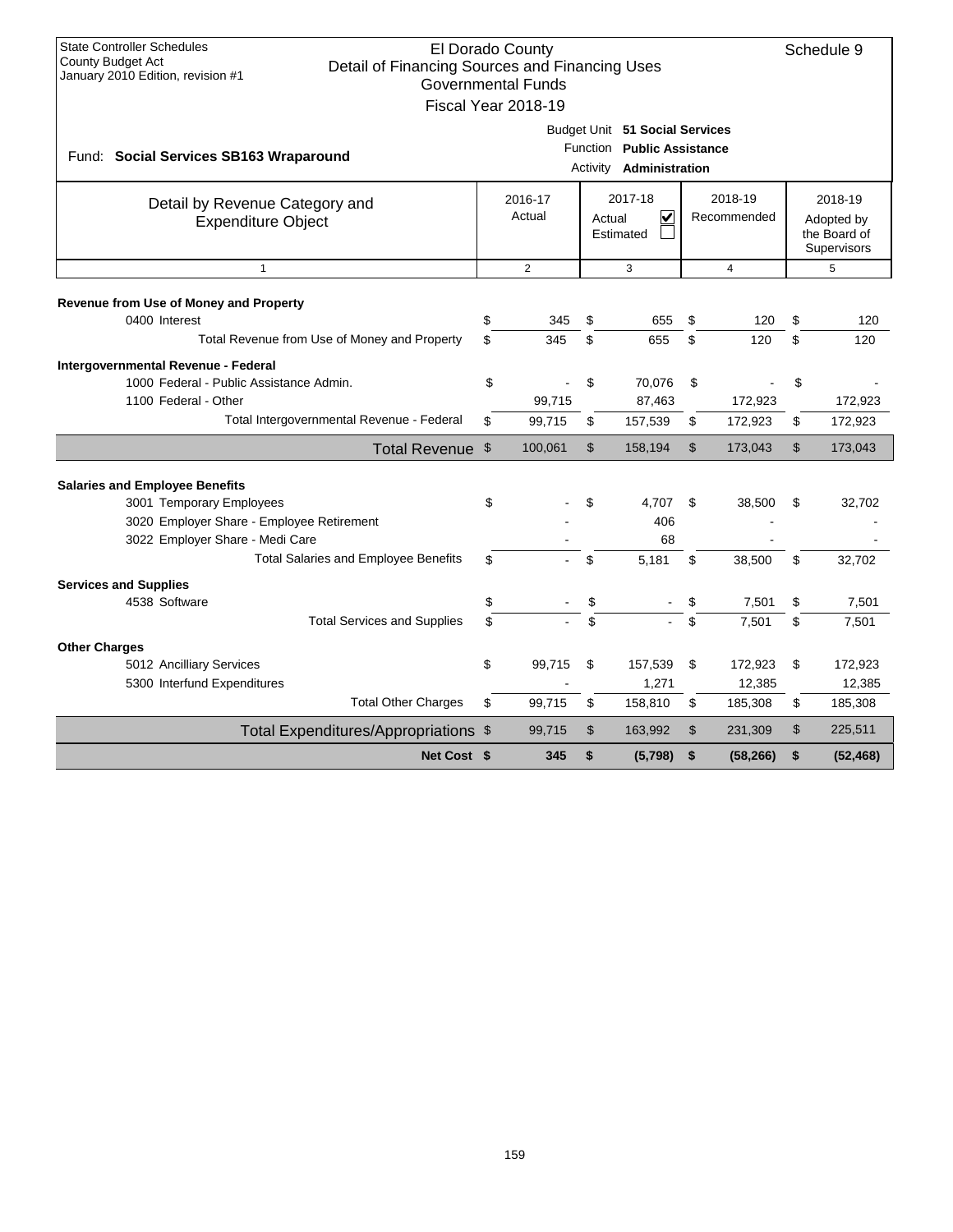| Budget Unit 52 Community Services<br>Function Public Assistance<br>Fund: Community Services<br>Activity<br><b>Other Assistance</b><br>2016-17<br>2017-18<br>2018-19<br>2018-19<br>Detail by Revenue Category and<br>Actual<br>V<br>Recommended<br>Actual<br>Adopted by<br><b>Expenditure Object</b><br>the Board of<br>Estimated<br>Supervisors<br>$\overline{2}$<br>3<br>$\overline{4}$<br>$\mathbf{1}$<br>5<br>Revenue from Use of Money and Property<br>0400 Interest<br>\$<br>\$<br>(2, 178)<br>(6,605)<br>\$<br>1,360<br>\$<br>1,360<br>Total Revenue from Use of Money and Property<br>\$<br>(2, 178)<br>\$<br>(6,605)<br>\$<br>1,360<br>\$<br>1,360<br>Intergovernmental Revenue - State<br>0880 State - Other<br>\$<br>72,848<br>\$<br>66,119<br>66,119<br>\$<br>66,119<br>\$<br>Total Intergovernmental Revenue - State<br>\$<br>\$<br>66,119<br>\$<br>\$<br>72,848<br>66,119<br>66,119<br>Intergovernmental Revenue - Federal<br>\$<br>1100 Federal - Other<br>2,529,621<br>\$<br>\$<br>2,292,470<br>\$<br>2,576,359<br>2,576,359<br>1107 Federal - Medi Cal<br>136,032<br>30,041<br>53,000<br>53,000<br>1109 Federal - C1 Senior Nutrition<br>245,306<br>302,758<br>294,397<br>294,397<br>1110 Federal - C2 Senior Nutrition<br>233,467<br>151,177<br>148,165<br>148,165<br>1111 Federal - IIIB Social Programs<br>236,137<br>232,473<br>232,473<br>234,473<br>1113 Federal - Title 7B Elder Abuse<br>3,220<br>3,309<br>3,133<br>3,133<br>23,797<br>1114 Federal - 7A Ombudsman Supplement<br>23,628<br>23,388<br>23,388<br>1116 Federal - Dept of Agricultural (USDA)<br>118,429<br>124,990<br>123,504<br>123,504<br>1120 Federal - IIIF Disease Prevention- Aging<br>12,918<br>12,948<br>12,412<br>12,412<br>1122 Federal - IIIE Family Caregiver Support Prgm<br>114,009<br>108,076<br>98,628<br>98,628<br>Total Intergovernmental Revenue - Federal<br>\$<br>3,652,936<br>3,283,870<br>\$<br>3,565,459<br>3,565,459<br>\$<br>\$<br><b>Charges for Services</b><br>\$<br>571,321<br>\$<br>639,606<br>\$<br>586,200<br>586,200<br>1740 Charges for Services<br>\$<br>1759 Senior Nutrition Services<br>219,750<br>222,547<br>225,000<br>225,000<br>1800 Interfund Revenue<br>18,699<br>17,393<br>24,583<br>24,583<br><b>Total Charges for Services</b><br>\$<br>\$<br>\$<br>\$<br>879,546<br>809,769<br>835,783<br>835,783<br><b>Miscellaneous Revenues</b><br>\$<br>1940 Miscellaneous Revenue<br>17,218<br>\$<br>22,139<br>\$<br>\$<br>10,000<br>10,000<br>34,784<br>1942 Miscellaneous Reimbursement<br>32,665<br>33,598<br>33,598<br>1943 Miscellaneous Donation<br>176,542<br>188,162<br>398,500<br>398,500<br><b>Total Miscellaneous Revenues</b><br>\$<br>226,425<br>\$<br>245,084<br>442,098<br>442,098<br>\$<br>\$<br><b>Other Financing Sources</b><br>\$<br>\$<br>\$<br>\$<br>2000 Sale of Fixed Assets<br>143<br>2020 Operating Transfers In<br>2,140,517<br>2,759,428<br>2,163,738<br>2,759,428<br><b>Total Other Financing Sources</b><br>2,140,659<br>\$<br>2,163,738<br>2,759,428<br>2,759,428<br>\$<br>\$<br>\$<br>6,900,460<br>\$<br>\$<br>\$<br>7,670,247<br>Total Revenue \$<br>6,631,753<br>7,670,247<br><b>Salaries and Employee Benefits</b><br>3000 Permanent Employees / Elected Officials<br>\$<br>2,385,040<br>\$<br>2,276,699<br>2,481,416<br>2,481,416<br>\$<br>\$<br>3001 Temporary Employees<br>47,289<br>76,849<br>39,488<br>39,488<br>3002 Overtime<br>23,395<br>13,838<br>82,000<br>82,000<br>3004 Other Compensation<br>17,930<br>135,399<br>9,218<br>9,218<br>3005 Tahoe Differential<br>9,770<br>10,292<br>10,800<br>10,800<br>3006 Bilingual Pay<br>3,548<br>3,395<br>4,160<br>4,160<br>3007 Hazard Pay<br>(1, 564)<br>3020 Employer Share - Employee Retirement<br>581,943<br>494,107<br>507,293<br>581,943 | <b>State Controller Schedules</b><br>El Dorado County<br><b>County Budget Act</b><br>Detail of Financing Sources and Financing Uses<br>January 2010 Edition, revision #1<br><b>Governmental Funds</b><br>Fiscal Year 2018-19 |  |  |  |  |  |  |  |  |  |
|-----------------------------------------------------------------------------------------------------------------------------------------------------------------------------------------------------------------------------------------------------------------------------------------------------------------------------------------------------------------------------------------------------------------------------------------------------------------------------------------------------------------------------------------------------------------------------------------------------------------------------------------------------------------------------------------------------------------------------------------------------------------------------------------------------------------------------------------------------------------------------------------------------------------------------------------------------------------------------------------------------------------------------------------------------------------------------------------------------------------------------------------------------------------------------------------------------------------------------------------------------------------------------------------------------------------------------------------------------------------------------------------------------------------------------------------------------------------------------------------------------------------------------------------------------------------------------------------------------------------------------------------------------------------------------------------------------------------------------------------------------------------------------------------------------------------------------------------------------------------------------------------------------------------------------------------------------------------------------------------------------------------------------------------------------------------------------------------------------------------------------------------------------------------------------------------------------------------------------------------------------------------------------------------------------------------------------------------------------------------------------------------------------------------------------------------------------------------------------------------------------------------------------------------------------------------------------------------------------------------------------------------------------------------------------------------------------------------------------------------------------------------------------------------------------------------------------------------------------------------------------------------------------------------------------------------------------------------------------------------------------------------------------------------------------------------------------------------------------------------------------------------------------------------------------------------------------------------------------------------------------------------------------------------------------------------------------------------------------------------------------------------------------------------------------------------------------------------------------------------------------------------------------------------------------------------------------------------------------------------------------------------------------------------------------------------------------------------------------------------------------------------|------------------------------------------------------------------------------------------------------------------------------------------------------------------------------------------------------------------------------|--|--|--|--|--|--|--|--|--|
|                                                                                                                                                                                                                                                                                                                                                                                                                                                                                                                                                                                                                                                                                                                                                                                                                                                                                                                                                                                                                                                                                                                                                                                                                                                                                                                                                                                                                                                                                                                                                                                                                                                                                                                                                                                                                                                                                                                                                                                                                                                                                                                                                                                                                                                                                                                                                                                                                                                                                                                                                                                                                                                                                                                                                                                                                                                                                                                                                                                                                                                                                                                                                                                                                                                                                                                                                                                                                                                                                                                                                                                                                                                                                                                                                                 |                                                                                                                                                                                                                              |  |  |  |  |  |  |  |  |  |
|                                                                                                                                                                                                                                                                                                                                                                                                                                                                                                                                                                                                                                                                                                                                                                                                                                                                                                                                                                                                                                                                                                                                                                                                                                                                                                                                                                                                                                                                                                                                                                                                                                                                                                                                                                                                                                                                                                                                                                                                                                                                                                                                                                                                                                                                                                                                                                                                                                                                                                                                                                                                                                                                                                                                                                                                                                                                                                                                                                                                                                                                                                                                                                                                                                                                                                                                                                                                                                                                                                                                                                                                                                                                                                                                                                 |                                                                                                                                                                                                                              |  |  |  |  |  |  |  |  |  |
|                                                                                                                                                                                                                                                                                                                                                                                                                                                                                                                                                                                                                                                                                                                                                                                                                                                                                                                                                                                                                                                                                                                                                                                                                                                                                                                                                                                                                                                                                                                                                                                                                                                                                                                                                                                                                                                                                                                                                                                                                                                                                                                                                                                                                                                                                                                                                                                                                                                                                                                                                                                                                                                                                                                                                                                                                                                                                                                                                                                                                                                                                                                                                                                                                                                                                                                                                                                                                                                                                                                                                                                                                                                                                                                                                                 |                                                                                                                                                                                                                              |  |  |  |  |  |  |  |  |  |
|                                                                                                                                                                                                                                                                                                                                                                                                                                                                                                                                                                                                                                                                                                                                                                                                                                                                                                                                                                                                                                                                                                                                                                                                                                                                                                                                                                                                                                                                                                                                                                                                                                                                                                                                                                                                                                                                                                                                                                                                                                                                                                                                                                                                                                                                                                                                                                                                                                                                                                                                                                                                                                                                                                                                                                                                                                                                                                                                                                                                                                                                                                                                                                                                                                                                                                                                                                                                                                                                                                                                                                                                                                                                                                                                                                 |                                                                                                                                                                                                                              |  |  |  |  |  |  |  |  |  |
|                                                                                                                                                                                                                                                                                                                                                                                                                                                                                                                                                                                                                                                                                                                                                                                                                                                                                                                                                                                                                                                                                                                                                                                                                                                                                                                                                                                                                                                                                                                                                                                                                                                                                                                                                                                                                                                                                                                                                                                                                                                                                                                                                                                                                                                                                                                                                                                                                                                                                                                                                                                                                                                                                                                                                                                                                                                                                                                                                                                                                                                                                                                                                                                                                                                                                                                                                                                                                                                                                                                                                                                                                                                                                                                                                                 |                                                                                                                                                                                                                              |  |  |  |  |  |  |  |  |  |
|                                                                                                                                                                                                                                                                                                                                                                                                                                                                                                                                                                                                                                                                                                                                                                                                                                                                                                                                                                                                                                                                                                                                                                                                                                                                                                                                                                                                                                                                                                                                                                                                                                                                                                                                                                                                                                                                                                                                                                                                                                                                                                                                                                                                                                                                                                                                                                                                                                                                                                                                                                                                                                                                                                                                                                                                                                                                                                                                                                                                                                                                                                                                                                                                                                                                                                                                                                                                                                                                                                                                                                                                                                                                                                                                                                 |                                                                                                                                                                                                                              |  |  |  |  |  |  |  |  |  |
|                                                                                                                                                                                                                                                                                                                                                                                                                                                                                                                                                                                                                                                                                                                                                                                                                                                                                                                                                                                                                                                                                                                                                                                                                                                                                                                                                                                                                                                                                                                                                                                                                                                                                                                                                                                                                                                                                                                                                                                                                                                                                                                                                                                                                                                                                                                                                                                                                                                                                                                                                                                                                                                                                                                                                                                                                                                                                                                                                                                                                                                                                                                                                                                                                                                                                                                                                                                                                                                                                                                                                                                                                                                                                                                                                                 |                                                                                                                                                                                                                              |  |  |  |  |  |  |  |  |  |
|                                                                                                                                                                                                                                                                                                                                                                                                                                                                                                                                                                                                                                                                                                                                                                                                                                                                                                                                                                                                                                                                                                                                                                                                                                                                                                                                                                                                                                                                                                                                                                                                                                                                                                                                                                                                                                                                                                                                                                                                                                                                                                                                                                                                                                                                                                                                                                                                                                                                                                                                                                                                                                                                                                                                                                                                                                                                                                                                                                                                                                                                                                                                                                                                                                                                                                                                                                                                                                                                                                                                                                                                                                                                                                                                                                 |                                                                                                                                                                                                                              |  |  |  |  |  |  |  |  |  |
|                                                                                                                                                                                                                                                                                                                                                                                                                                                                                                                                                                                                                                                                                                                                                                                                                                                                                                                                                                                                                                                                                                                                                                                                                                                                                                                                                                                                                                                                                                                                                                                                                                                                                                                                                                                                                                                                                                                                                                                                                                                                                                                                                                                                                                                                                                                                                                                                                                                                                                                                                                                                                                                                                                                                                                                                                                                                                                                                                                                                                                                                                                                                                                                                                                                                                                                                                                                                                                                                                                                                                                                                                                                                                                                                                                 |                                                                                                                                                                                                                              |  |  |  |  |  |  |  |  |  |
|                                                                                                                                                                                                                                                                                                                                                                                                                                                                                                                                                                                                                                                                                                                                                                                                                                                                                                                                                                                                                                                                                                                                                                                                                                                                                                                                                                                                                                                                                                                                                                                                                                                                                                                                                                                                                                                                                                                                                                                                                                                                                                                                                                                                                                                                                                                                                                                                                                                                                                                                                                                                                                                                                                                                                                                                                                                                                                                                                                                                                                                                                                                                                                                                                                                                                                                                                                                                                                                                                                                                                                                                                                                                                                                                                                 |                                                                                                                                                                                                                              |  |  |  |  |  |  |  |  |  |
|                                                                                                                                                                                                                                                                                                                                                                                                                                                                                                                                                                                                                                                                                                                                                                                                                                                                                                                                                                                                                                                                                                                                                                                                                                                                                                                                                                                                                                                                                                                                                                                                                                                                                                                                                                                                                                                                                                                                                                                                                                                                                                                                                                                                                                                                                                                                                                                                                                                                                                                                                                                                                                                                                                                                                                                                                                                                                                                                                                                                                                                                                                                                                                                                                                                                                                                                                                                                                                                                                                                                                                                                                                                                                                                                                                 |                                                                                                                                                                                                                              |  |  |  |  |  |  |  |  |  |
|                                                                                                                                                                                                                                                                                                                                                                                                                                                                                                                                                                                                                                                                                                                                                                                                                                                                                                                                                                                                                                                                                                                                                                                                                                                                                                                                                                                                                                                                                                                                                                                                                                                                                                                                                                                                                                                                                                                                                                                                                                                                                                                                                                                                                                                                                                                                                                                                                                                                                                                                                                                                                                                                                                                                                                                                                                                                                                                                                                                                                                                                                                                                                                                                                                                                                                                                                                                                                                                                                                                                                                                                                                                                                                                                                                 |                                                                                                                                                                                                                              |  |  |  |  |  |  |  |  |  |
|                                                                                                                                                                                                                                                                                                                                                                                                                                                                                                                                                                                                                                                                                                                                                                                                                                                                                                                                                                                                                                                                                                                                                                                                                                                                                                                                                                                                                                                                                                                                                                                                                                                                                                                                                                                                                                                                                                                                                                                                                                                                                                                                                                                                                                                                                                                                                                                                                                                                                                                                                                                                                                                                                                                                                                                                                                                                                                                                                                                                                                                                                                                                                                                                                                                                                                                                                                                                                                                                                                                                                                                                                                                                                                                                                                 |                                                                                                                                                                                                                              |  |  |  |  |  |  |  |  |  |
|                                                                                                                                                                                                                                                                                                                                                                                                                                                                                                                                                                                                                                                                                                                                                                                                                                                                                                                                                                                                                                                                                                                                                                                                                                                                                                                                                                                                                                                                                                                                                                                                                                                                                                                                                                                                                                                                                                                                                                                                                                                                                                                                                                                                                                                                                                                                                                                                                                                                                                                                                                                                                                                                                                                                                                                                                                                                                                                                                                                                                                                                                                                                                                                                                                                                                                                                                                                                                                                                                                                                                                                                                                                                                                                                                                 |                                                                                                                                                                                                                              |  |  |  |  |  |  |  |  |  |
|                                                                                                                                                                                                                                                                                                                                                                                                                                                                                                                                                                                                                                                                                                                                                                                                                                                                                                                                                                                                                                                                                                                                                                                                                                                                                                                                                                                                                                                                                                                                                                                                                                                                                                                                                                                                                                                                                                                                                                                                                                                                                                                                                                                                                                                                                                                                                                                                                                                                                                                                                                                                                                                                                                                                                                                                                                                                                                                                                                                                                                                                                                                                                                                                                                                                                                                                                                                                                                                                                                                                                                                                                                                                                                                                                                 |                                                                                                                                                                                                                              |  |  |  |  |  |  |  |  |  |
|                                                                                                                                                                                                                                                                                                                                                                                                                                                                                                                                                                                                                                                                                                                                                                                                                                                                                                                                                                                                                                                                                                                                                                                                                                                                                                                                                                                                                                                                                                                                                                                                                                                                                                                                                                                                                                                                                                                                                                                                                                                                                                                                                                                                                                                                                                                                                                                                                                                                                                                                                                                                                                                                                                                                                                                                                                                                                                                                                                                                                                                                                                                                                                                                                                                                                                                                                                                                                                                                                                                                                                                                                                                                                                                                                                 |                                                                                                                                                                                                                              |  |  |  |  |  |  |  |  |  |
|                                                                                                                                                                                                                                                                                                                                                                                                                                                                                                                                                                                                                                                                                                                                                                                                                                                                                                                                                                                                                                                                                                                                                                                                                                                                                                                                                                                                                                                                                                                                                                                                                                                                                                                                                                                                                                                                                                                                                                                                                                                                                                                                                                                                                                                                                                                                                                                                                                                                                                                                                                                                                                                                                                                                                                                                                                                                                                                                                                                                                                                                                                                                                                                                                                                                                                                                                                                                                                                                                                                                                                                                                                                                                                                                                                 |                                                                                                                                                                                                                              |  |  |  |  |  |  |  |  |  |
|                                                                                                                                                                                                                                                                                                                                                                                                                                                                                                                                                                                                                                                                                                                                                                                                                                                                                                                                                                                                                                                                                                                                                                                                                                                                                                                                                                                                                                                                                                                                                                                                                                                                                                                                                                                                                                                                                                                                                                                                                                                                                                                                                                                                                                                                                                                                                                                                                                                                                                                                                                                                                                                                                                                                                                                                                                                                                                                                                                                                                                                                                                                                                                                                                                                                                                                                                                                                                                                                                                                                                                                                                                                                                                                                                                 |                                                                                                                                                                                                                              |  |  |  |  |  |  |  |  |  |
|                                                                                                                                                                                                                                                                                                                                                                                                                                                                                                                                                                                                                                                                                                                                                                                                                                                                                                                                                                                                                                                                                                                                                                                                                                                                                                                                                                                                                                                                                                                                                                                                                                                                                                                                                                                                                                                                                                                                                                                                                                                                                                                                                                                                                                                                                                                                                                                                                                                                                                                                                                                                                                                                                                                                                                                                                                                                                                                                                                                                                                                                                                                                                                                                                                                                                                                                                                                                                                                                                                                                                                                                                                                                                                                                                                 |                                                                                                                                                                                                                              |  |  |  |  |  |  |  |  |  |
|                                                                                                                                                                                                                                                                                                                                                                                                                                                                                                                                                                                                                                                                                                                                                                                                                                                                                                                                                                                                                                                                                                                                                                                                                                                                                                                                                                                                                                                                                                                                                                                                                                                                                                                                                                                                                                                                                                                                                                                                                                                                                                                                                                                                                                                                                                                                                                                                                                                                                                                                                                                                                                                                                                                                                                                                                                                                                                                                                                                                                                                                                                                                                                                                                                                                                                                                                                                                                                                                                                                                                                                                                                                                                                                                                                 |                                                                                                                                                                                                                              |  |  |  |  |  |  |  |  |  |
|                                                                                                                                                                                                                                                                                                                                                                                                                                                                                                                                                                                                                                                                                                                                                                                                                                                                                                                                                                                                                                                                                                                                                                                                                                                                                                                                                                                                                                                                                                                                                                                                                                                                                                                                                                                                                                                                                                                                                                                                                                                                                                                                                                                                                                                                                                                                                                                                                                                                                                                                                                                                                                                                                                                                                                                                                                                                                                                                                                                                                                                                                                                                                                                                                                                                                                                                                                                                                                                                                                                                                                                                                                                                                                                                                                 |                                                                                                                                                                                                                              |  |  |  |  |  |  |  |  |  |
|                                                                                                                                                                                                                                                                                                                                                                                                                                                                                                                                                                                                                                                                                                                                                                                                                                                                                                                                                                                                                                                                                                                                                                                                                                                                                                                                                                                                                                                                                                                                                                                                                                                                                                                                                                                                                                                                                                                                                                                                                                                                                                                                                                                                                                                                                                                                                                                                                                                                                                                                                                                                                                                                                                                                                                                                                                                                                                                                                                                                                                                                                                                                                                                                                                                                                                                                                                                                                                                                                                                                                                                                                                                                                                                                                                 |                                                                                                                                                                                                                              |  |  |  |  |  |  |  |  |  |
|                                                                                                                                                                                                                                                                                                                                                                                                                                                                                                                                                                                                                                                                                                                                                                                                                                                                                                                                                                                                                                                                                                                                                                                                                                                                                                                                                                                                                                                                                                                                                                                                                                                                                                                                                                                                                                                                                                                                                                                                                                                                                                                                                                                                                                                                                                                                                                                                                                                                                                                                                                                                                                                                                                                                                                                                                                                                                                                                                                                                                                                                                                                                                                                                                                                                                                                                                                                                                                                                                                                                                                                                                                                                                                                                                                 |                                                                                                                                                                                                                              |  |  |  |  |  |  |  |  |  |
|                                                                                                                                                                                                                                                                                                                                                                                                                                                                                                                                                                                                                                                                                                                                                                                                                                                                                                                                                                                                                                                                                                                                                                                                                                                                                                                                                                                                                                                                                                                                                                                                                                                                                                                                                                                                                                                                                                                                                                                                                                                                                                                                                                                                                                                                                                                                                                                                                                                                                                                                                                                                                                                                                                                                                                                                                                                                                                                                                                                                                                                                                                                                                                                                                                                                                                                                                                                                                                                                                                                                                                                                                                                                                                                                                                 |                                                                                                                                                                                                                              |  |  |  |  |  |  |  |  |  |
|                                                                                                                                                                                                                                                                                                                                                                                                                                                                                                                                                                                                                                                                                                                                                                                                                                                                                                                                                                                                                                                                                                                                                                                                                                                                                                                                                                                                                                                                                                                                                                                                                                                                                                                                                                                                                                                                                                                                                                                                                                                                                                                                                                                                                                                                                                                                                                                                                                                                                                                                                                                                                                                                                                                                                                                                                                                                                                                                                                                                                                                                                                                                                                                                                                                                                                                                                                                                                                                                                                                                                                                                                                                                                                                                                                 |                                                                                                                                                                                                                              |  |  |  |  |  |  |  |  |  |
|                                                                                                                                                                                                                                                                                                                                                                                                                                                                                                                                                                                                                                                                                                                                                                                                                                                                                                                                                                                                                                                                                                                                                                                                                                                                                                                                                                                                                                                                                                                                                                                                                                                                                                                                                                                                                                                                                                                                                                                                                                                                                                                                                                                                                                                                                                                                                                                                                                                                                                                                                                                                                                                                                                                                                                                                                                                                                                                                                                                                                                                                                                                                                                                                                                                                                                                                                                                                                                                                                                                                                                                                                                                                                                                                                                 |                                                                                                                                                                                                                              |  |  |  |  |  |  |  |  |  |
|                                                                                                                                                                                                                                                                                                                                                                                                                                                                                                                                                                                                                                                                                                                                                                                                                                                                                                                                                                                                                                                                                                                                                                                                                                                                                                                                                                                                                                                                                                                                                                                                                                                                                                                                                                                                                                                                                                                                                                                                                                                                                                                                                                                                                                                                                                                                                                                                                                                                                                                                                                                                                                                                                                                                                                                                                                                                                                                                                                                                                                                                                                                                                                                                                                                                                                                                                                                                                                                                                                                                                                                                                                                                                                                                                                 |                                                                                                                                                                                                                              |  |  |  |  |  |  |  |  |  |
|                                                                                                                                                                                                                                                                                                                                                                                                                                                                                                                                                                                                                                                                                                                                                                                                                                                                                                                                                                                                                                                                                                                                                                                                                                                                                                                                                                                                                                                                                                                                                                                                                                                                                                                                                                                                                                                                                                                                                                                                                                                                                                                                                                                                                                                                                                                                                                                                                                                                                                                                                                                                                                                                                                                                                                                                                                                                                                                                                                                                                                                                                                                                                                                                                                                                                                                                                                                                                                                                                                                                                                                                                                                                                                                                                                 |                                                                                                                                                                                                                              |  |  |  |  |  |  |  |  |  |
|                                                                                                                                                                                                                                                                                                                                                                                                                                                                                                                                                                                                                                                                                                                                                                                                                                                                                                                                                                                                                                                                                                                                                                                                                                                                                                                                                                                                                                                                                                                                                                                                                                                                                                                                                                                                                                                                                                                                                                                                                                                                                                                                                                                                                                                                                                                                                                                                                                                                                                                                                                                                                                                                                                                                                                                                                                                                                                                                                                                                                                                                                                                                                                                                                                                                                                                                                                                                                                                                                                                                                                                                                                                                                                                                                                 |                                                                                                                                                                                                                              |  |  |  |  |  |  |  |  |  |
|                                                                                                                                                                                                                                                                                                                                                                                                                                                                                                                                                                                                                                                                                                                                                                                                                                                                                                                                                                                                                                                                                                                                                                                                                                                                                                                                                                                                                                                                                                                                                                                                                                                                                                                                                                                                                                                                                                                                                                                                                                                                                                                                                                                                                                                                                                                                                                                                                                                                                                                                                                                                                                                                                                                                                                                                                                                                                                                                                                                                                                                                                                                                                                                                                                                                                                                                                                                                                                                                                                                                                                                                                                                                                                                                                                 |                                                                                                                                                                                                                              |  |  |  |  |  |  |  |  |  |
|                                                                                                                                                                                                                                                                                                                                                                                                                                                                                                                                                                                                                                                                                                                                                                                                                                                                                                                                                                                                                                                                                                                                                                                                                                                                                                                                                                                                                                                                                                                                                                                                                                                                                                                                                                                                                                                                                                                                                                                                                                                                                                                                                                                                                                                                                                                                                                                                                                                                                                                                                                                                                                                                                                                                                                                                                                                                                                                                                                                                                                                                                                                                                                                                                                                                                                                                                                                                                                                                                                                                                                                                                                                                                                                                                                 |                                                                                                                                                                                                                              |  |  |  |  |  |  |  |  |  |
|                                                                                                                                                                                                                                                                                                                                                                                                                                                                                                                                                                                                                                                                                                                                                                                                                                                                                                                                                                                                                                                                                                                                                                                                                                                                                                                                                                                                                                                                                                                                                                                                                                                                                                                                                                                                                                                                                                                                                                                                                                                                                                                                                                                                                                                                                                                                                                                                                                                                                                                                                                                                                                                                                                                                                                                                                                                                                                                                                                                                                                                                                                                                                                                                                                                                                                                                                                                                                                                                                                                                                                                                                                                                                                                                                                 |                                                                                                                                                                                                                              |  |  |  |  |  |  |  |  |  |
|                                                                                                                                                                                                                                                                                                                                                                                                                                                                                                                                                                                                                                                                                                                                                                                                                                                                                                                                                                                                                                                                                                                                                                                                                                                                                                                                                                                                                                                                                                                                                                                                                                                                                                                                                                                                                                                                                                                                                                                                                                                                                                                                                                                                                                                                                                                                                                                                                                                                                                                                                                                                                                                                                                                                                                                                                                                                                                                                                                                                                                                                                                                                                                                                                                                                                                                                                                                                                                                                                                                                                                                                                                                                                                                                                                 |                                                                                                                                                                                                                              |  |  |  |  |  |  |  |  |  |
|                                                                                                                                                                                                                                                                                                                                                                                                                                                                                                                                                                                                                                                                                                                                                                                                                                                                                                                                                                                                                                                                                                                                                                                                                                                                                                                                                                                                                                                                                                                                                                                                                                                                                                                                                                                                                                                                                                                                                                                                                                                                                                                                                                                                                                                                                                                                                                                                                                                                                                                                                                                                                                                                                                                                                                                                                                                                                                                                                                                                                                                                                                                                                                                                                                                                                                                                                                                                                                                                                                                                                                                                                                                                                                                                                                 |                                                                                                                                                                                                                              |  |  |  |  |  |  |  |  |  |
|                                                                                                                                                                                                                                                                                                                                                                                                                                                                                                                                                                                                                                                                                                                                                                                                                                                                                                                                                                                                                                                                                                                                                                                                                                                                                                                                                                                                                                                                                                                                                                                                                                                                                                                                                                                                                                                                                                                                                                                                                                                                                                                                                                                                                                                                                                                                                                                                                                                                                                                                                                                                                                                                                                                                                                                                                                                                                                                                                                                                                                                                                                                                                                                                                                                                                                                                                                                                                                                                                                                                                                                                                                                                                                                                                                 |                                                                                                                                                                                                                              |  |  |  |  |  |  |  |  |  |
|                                                                                                                                                                                                                                                                                                                                                                                                                                                                                                                                                                                                                                                                                                                                                                                                                                                                                                                                                                                                                                                                                                                                                                                                                                                                                                                                                                                                                                                                                                                                                                                                                                                                                                                                                                                                                                                                                                                                                                                                                                                                                                                                                                                                                                                                                                                                                                                                                                                                                                                                                                                                                                                                                                                                                                                                                                                                                                                                                                                                                                                                                                                                                                                                                                                                                                                                                                                                                                                                                                                                                                                                                                                                                                                                                                 |                                                                                                                                                                                                                              |  |  |  |  |  |  |  |  |  |
|                                                                                                                                                                                                                                                                                                                                                                                                                                                                                                                                                                                                                                                                                                                                                                                                                                                                                                                                                                                                                                                                                                                                                                                                                                                                                                                                                                                                                                                                                                                                                                                                                                                                                                                                                                                                                                                                                                                                                                                                                                                                                                                                                                                                                                                                                                                                                                                                                                                                                                                                                                                                                                                                                                                                                                                                                                                                                                                                                                                                                                                                                                                                                                                                                                                                                                                                                                                                                                                                                                                                                                                                                                                                                                                                                                 |                                                                                                                                                                                                                              |  |  |  |  |  |  |  |  |  |
|                                                                                                                                                                                                                                                                                                                                                                                                                                                                                                                                                                                                                                                                                                                                                                                                                                                                                                                                                                                                                                                                                                                                                                                                                                                                                                                                                                                                                                                                                                                                                                                                                                                                                                                                                                                                                                                                                                                                                                                                                                                                                                                                                                                                                                                                                                                                                                                                                                                                                                                                                                                                                                                                                                                                                                                                                                                                                                                                                                                                                                                                                                                                                                                                                                                                                                                                                                                                                                                                                                                                                                                                                                                                                                                                                                 |                                                                                                                                                                                                                              |  |  |  |  |  |  |  |  |  |
|                                                                                                                                                                                                                                                                                                                                                                                                                                                                                                                                                                                                                                                                                                                                                                                                                                                                                                                                                                                                                                                                                                                                                                                                                                                                                                                                                                                                                                                                                                                                                                                                                                                                                                                                                                                                                                                                                                                                                                                                                                                                                                                                                                                                                                                                                                                                                                                                                                                                                                                                                                                                                                                                                                                                                                                                                                                                                                                                                                                                                                                                                                                                                                                                                                                                                                                                                                                                                                                                                                                                                                                                                                                                                                                                                                 |                                                                                                                                                                                                                              |  |  |  |  |  |  |  |  |  |
|                                                                                                                                                                                                                                                                                                                                                                                                                                                                                                                                                                                                                                                                                                                                                                                                                                                                                                                                                                                                                                                                                                                                                                                                                                                                                                                                                                                                                                                                                                                                                                                                                                                                                                                                                                                                                                                                                                                                                                                                                                                                                                                                                                                                                                                                                                                                                                                                                                                                                                                                                                                                                                                                                                                                                                                                                                                                                                                                                                                                                                                                                                                                                                                                                                                                                                                                                                                                                                                                                                                                                                                                                                                                                                                                                                 |                                                                                                                                                                                                                              |  |  |  |  |  |  |  |  |  |
|                                                                                                                                                                                                                                                                                                                                                                                                                                                                                                                                                                                                                                                                                                                                                                                                                                                                                                                                                                                                                                                                                                                                                                                                                                                                                                                                                                                                                                                                                                                                                                                                                                                                                                                                                                                                                                                                                                                                                                                                                                                                                                                                                                                                                                                                                                                                                                                                                                                                                                                                                                                                                                                                                                                                                                                                                                                                                                                                                                                                                                                                                                                                                                                                                                                                                                                                                                                                                                                                                                                                                                                                                                                                                                                                                                 |                                                                                                                                                                                                                              |  |  |  |  |  |  |  |  |  |
|                                                                                                                                                                                                                                                                                                                                                                                                                                                                                                                                                                                                                                                                                                                                                                                                                                                                                                                                                                                                                                                                                                                                                                                                                                                                                                                                                                                                                                                                                                                                                                                                                                                                                                                                                                                                                                                                                                                                                                                                                                                                                                                                                                                                                                                                                                                                                                                                                                                                                                                                                                                                                                                                                                                                                                                                                                                                                                                                                                                                                                                                                                                                                                                                                                                                                                                                                                                                                                                                                                                                                                                                                                                                                                                                                                 |                                                                                                                                                                                                                              |  |  |  |  |  |  |  |  |  |
|                                                                                                                                                                                                                                                                                                                                                                                                                                                                                                                                                                                                                                                                                                                                                                                                                                                                                                                                                                                                                                                                                                                                                                                                                                                                                                                                                                                                                                                                                                                                                                                                                                                                                                                                                                                                                                                                                                                                                                                                                                                                                                                                                                                                                                                                                                                                                                                                                                                                                                                                                                                                                                                                                                                                                                                                                                                                                                                                                                                                                                                                                                                                                                                                                                                                                                                                                                                                                                                                                                                                                                                                                                                                                                                                                                 |                                                                                                                                                                                                                              |  |  |  |  |  |  |  |  |  |
|                                                                                                                                                                                                                                                                                                                                                                                                                                                                                                                                                                                                                                                                                                                                                                                                                                                                                                                                                                                                                                                                                                                                                                                                                                                                                                                                                                                                                                                                                                                                                                                                                                                                                                                                                                                                                                                                                                                                                                                                                                                                                                                                                                                                                                                                                                                                                                                                                                                                                                                                                                                                                                                                                                                                                                                                                                                                                                                                                                                                                                                                                                                                                                                                                                                                                                                                                                                                                                                                                                                                                                                                                                                                                                                                                                 |                                                                                                                                                                                                                              |  |  |  |  |  |  |  |  |  |
|                                                                                                                                                                                                                                                                                                                                                                                                                                                                                                                                                                                                                                                                                                                                                                                                                                                                                                                                                                                                                                                                                                                                                                                                                                                                                                                                                                                                                                                                                                                                                                                                                                                                                                                                                                                                                                                                                                                                                                                                                                                                                                                                                                                                                                                                                                                                                                                                                                                                                                                                                                                                                                                                                                                                                                                                                                                                                                                                                                                                                                                                                                                                                                                                                                                                                                                                                                                                                                                                                                                                                                                                                                                                                                                                                                 |                                                                                                                                                                                                                              |  |  |  |  |  |  |  |  |  |
|                                                                                                                                                                                                                                                                                                                                                                                                                                                                                                                                                                                                                                                                                                                                                                                                                                                                                                                                                                                                                                                                                                                                                                                                                                                                                                                                                                                                                                                                                                                                                                                                                                                                                                                                                                                                                                                                                                                                                                                                                                                                                                                                                                                                                                                                                                                                                                                                                                                                                                                                                                                                                                                                                                                                                                                                                                                                                                                                                                                                                                                                                                                                                                                                                                                                                                                                                                                                                                                                                                                                                                                                                                                                                                                                                                 |                                                                                                                                                                                                                              |  |  |  |  |  |  |  |  |  |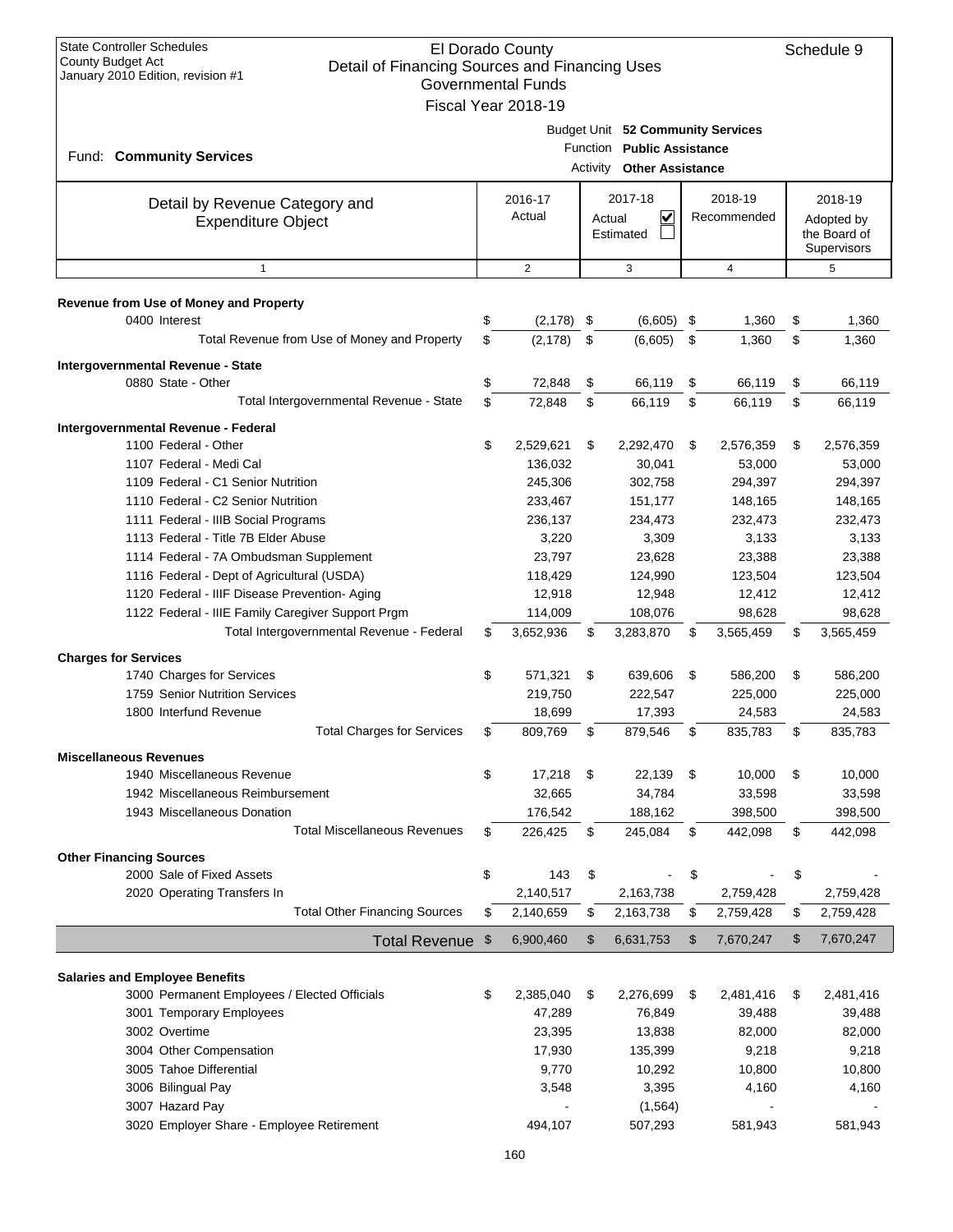|                              | January 2010 Edition, revision #1                           | <b>Governmental Funds</b> |     |                                                                                                     |                 |                                           |
|------------------------------|-------------------------------------------------------------|---------------------------|-----|-----------------------------------------------------------------------------------------------------|-----------------|-------------------------------------------|
|                              |                                                             | Fiscal Year 2018-19       |     |                                                                                                     |                 |                                           |
|                              | Fund: Community Services                                    |                           |     | Budget Unit 52 Community Services<br>Function Public Assistance<br><b>Activity Other Assistance</b> |                 |                                           |
|                              |                                                             | 2016-17                   |     | 2017-18                                                                                             | 2018-19         | 2018-19                                   |
|                              | Detail by Revenue Category and<br><b>Expenditure Object</b> | Actual                    |     | $\overline{\mathbf{v}}$<br>Actual<br>Estimated                                                      | Recommended     | Adopted by<br>the Board of<br>Supervisors |
|                              | $\mathbf{1}$                                                | 2                         |     | 3                                                                                                   | $\overline{4}$  | 5                                         |
|                              | 3022 Employer Share - Medi Care                             | 32,401                    |     | 32,686                                                                                              | 34,861          | 34,861                                    |
|                              | 3040 Employer Share - Health Insurance                      | 604,471                   |     | 602,690                                                                                             | 713,417         | 713,417                                   |
|                              | 3041 Employer Share - Unemployment Insurance                |                           |     |                                                                                                     | 62,033          | 62,033                                    |
|                              | 3042 Employer Share - Long Term Disab Insurance             | 3,880                     |     | 3,932                                                                                               | 6,201           | 6,201                                     |
|                              | 3043 Employer Share - Deferred Compensation                 | 8,613                     |     | 6,455                                                                                               | 6,112           | 6,112                                     |
|                              | 3046 Retiree Health - Defined Contributions                 | 52,805                    |     | 56,253                                                                                              | 53,070          | 53,070                                    |
|                              | 3060 Employer Share - Workers' Compensation                 | 19,650                    |     | 30,134                                                                                              | 26,978          | 26,978                                    |
|                              | 3080 Flexible Benefits                                      | 6,299                     |     | 4,750                                                                                               | 20,220          | 20,220                                    |
|                              | <b>Total Salaries and Employee Benefits</b>                 | \$<br>3,709,199           | S   | 3,759,101                                                                                           | \$<br>4,131,917 | \$<br>4,131,917                           |
|                              |                                                             |                           |     |                                                                                                     |                 |                                           |
| <b>Services and Supplies</b> | 4020 Clothing and Personal Supplies                         | \$<br>1,352               | -\$ | 1,639                                                                                               | \$<br>2,300     | \$<br>2,300                               |
|                              | 4040 Telephone Company Vendor Payments                      | 5,914                     |     | 5,266                                                                                               | 7,000           | 7,000                                     |
|                              | 4041 Cnty Pass thru Telephone Chrges to Depts               | 5,601                     |     | 5,627                                                                                               | 7,570           | 7,570                                     |
|                              | 4044 Cable/Internet Service                                 | 2,977                     |     | 3,200                                                                                               | 3,252           | 3,252                                     |
|                              | 4060 Food and Food Products                                 | 482,567                   |     | 592,372                                                                                             | 592,701         | 592,701                                   |
|                              | 4080 Household Expense                                      | 8,798                     |     | 7,972                                                                                               | 12,850          | 12,850                                    |
|                              | 4081 Household Expense - Paper Goods                        | 63,081                    |     | 67,896                                                                                              | 65,000          | 65,000                                    |
|                              | 4082 Household Expense - Other                              | 9,739                     |     | 9,094                                                                                               | 10,000          | 10,000                                    |
|                              | 4083 Household Expense - Laundry                            | 7,905                     |     | 7,234                                                                                               | 10,000          | 10,000                                    |
|                              | 4084 Household Expense - Expendable Equipment               | 2,318                     |     | 3,218                                                                                               | 3,000           | 3,000                                     |
|                              | 4085 Household Expense - Refuse Disposal                    | 7,253                     |     | 6,204                                                                                               | 8,340           | 8,340                                     |
|                              | 4086 Household Expense - Janitorial/Custodial               |                           |     | (60)                                                                                                |                 |                                           |
|                              | 4100 Insurance - Premium                                    | 18,083                    |     | 18,017                                                                                              | 18,424          | 18,424                                    |
|                              | 4101 Insurance - Additional Liability                       | 6,653                     |     | 7,254                                                                                               | 7,000           | 7,000                                     |
|                              | 4140 Maintenance - Equipment                                | 3,965                     |     | 3,655                                                                                               | 2,750           | 2,750                                     |
|                              | 4144 Maintenance - Computer System Supplies                 | 44,495                    |     | 56,329                                                                                              | 46,882          | 46,882                                    |
|                              | 4200 Medical, Dental and Laboratory Supplies                |                           |     | 89                                                                                                  |                 |                                           |
|                              | 4220 Memberships                                            | 15,769                    |     | 12,836                                                                                              | 68,100          | 68,100                                    |
|                              | 4221 Memberships - Legislative Advocacy                     | 200                       |     | 350                                                                                                 | 500             | 500                                       |
|                              | 4260 Office Expense                                         | 23,252                    |     | 15,958                                                                                              | 48,047          | 48,047                                    |
|                              | 4261 Postage                                                | 31,900                    |     | 25,058                                                                                              | 45,350          | 45,350                                    |
|                              | 4263 Subscription / Newspaper / Journals                    | 720                       |     | 369                                                                                                 | 700             | 700                                       |
|                              | 4264 Books / Manuals                                        | 1,770                     |     |                                                                                                     | 1,700           | 1,700                                     |
|                              | 4265 Law Books                                              | 3,080                     |     | 2,016                                                                                               | 2,500           | 2,500                                     |
|                              | 4266 Printing / Duplicating                                 | 27,819                    |     | 12,031                                                                                              | 40,400          | 40,400                                    |
|                              | 4267 On-Line Subscriptions                                  | 3,036                     |     | 2,840                                                                                               | 3,000           | 3,000                                     |
|                              | 4300 Professional and Specialized Services                  | 29,105                    |     | 42,290                                                                                              | 132,120         | 132,120                                   |
|                              | 4315 Contract Legal Attorney                                |                           |     | 9,928                                                                                               |                 |                                           |
|                              | 4318 Interpreter                                            |                           |     | 130                                                                                                 |                 |                                           |
|                              | 4324 Medical, Dental and Lab Services                       | 997                       |     | 1,023                                                                                               | 600             | 600                                       |
|                              | 4337 Other Governmental Agencies                            | 2,024                     |     | 2,001                                                                                               |                 |                                           |
|                              | 4400 Publication and Legal Notices                          | 10                        |     | 10                                                                                                  |                 |                                           |
|                              | 4420 Rents and Leases - Equipment                           | 35,223                    |     | 23,072                                                                                              | 51,260          | 51,260                                    |
|                              | 4421 Security System                                        | 6,132                     |     | 6,132                                                                                               | 7,020           | 7,020                                     |
|                              | 4440 Rent & Lease - Building/Improvements                   | 27,663                    |     | 27,867                                                                                              | 27,148          | 27,148                                    |
|                              | 4460 Small Tools and Instruments                            | 2,263                     |     | 7,000                                                                                               | 10,000          | 10,000                                    |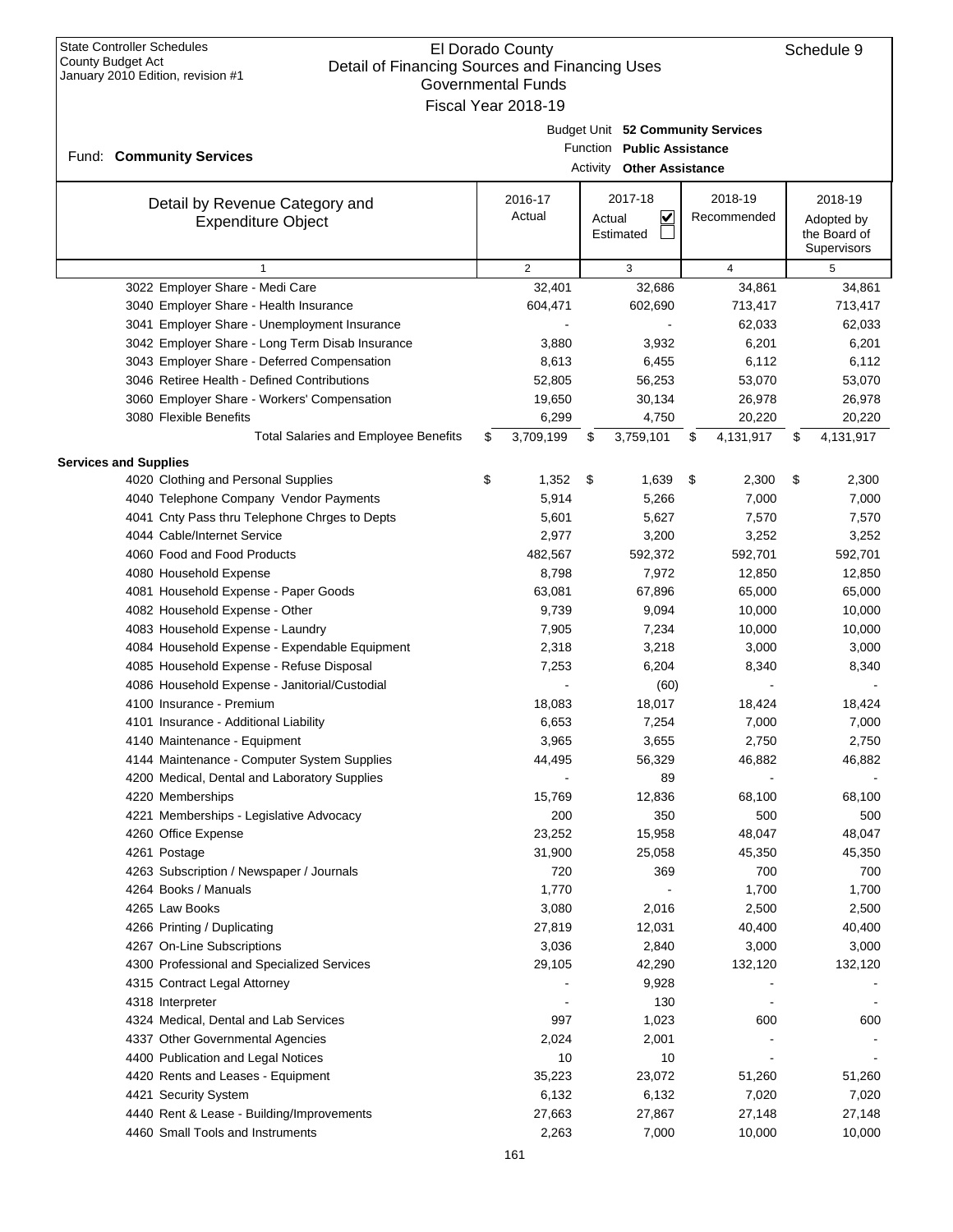| <b>State Controller Schedules</b><br>El Dorado County<br>County Budget Act<br>Detail of Financing Sources and Financing Uses<br>January 2010 Edition, revision #1<br><b>Governmental Funds</b><br>Fiscal Year 2018-19 |    |                   |          |                                                                                            |    |                        |    | Schedule 9                                           |
|-----------------------------------------------------------------------------------------------------------------------------------------------------------------------------------------------------------------------|----|-------------------|----------|--------------------------------------------------------------------------------------------|----|------------------------|----|------------------------------------------------------|
| Fund: Community Services                                                                                                                                                                                              |    |                   | Activity | Budget Unit 52 Community Services<br>Function Public Assistance<br><b>Other Assistance</b> |    |                        |    |                                                      |
| Detail by Revenue Category and<br><b>Expenditure Object</b>                                                                                                                                                           |    | 2016-17<br>Actual | Actual   | 2017-18<br>V<br>Estimated                                                                  |    | 2018-19<br>Recommended |    | 2018-19<br>Adopted by<br>the Board of<br>Supervisors |
| $\mathbf{1}$                                                                                                                                                                                                          |    | $\overline{2}$    |          | 3                                                                                          |    | $\overline{4}$         |    | 5                                                    |
| 4461 Minor Equipment                                                                                                                                                                                                  |    | 17,511            |          | 17,396                                                                                     |    | 11,950                 |    | 11,950                                               |
| 4462 Minor Computer Equipment                                                                                                                                                                                         |    | 6,746             |          | 1,919                                                                                      |    | 4,000                  |    | 4,000                                                |
| 4463 Minor Telephone and Radio Equipment                                                                                                                                                                              |    | 115               |          | 256                                                                                        |    |                        |    |                                                      |
| 4500 Special Departmental Expense                                                                                                                                                                                     |    | 38,384            |          | 17,032                                                                                     |    | 18,000                 |    | 18,000                                               |
| 4501 Special Projects                                                                                                                                                                                                 |    | 176,633           |          | 39,238                                                                                     |    | 288,376                |    | 228,487                                              |
| 4502 Educational Materials                                                                                                                                                                                            |    | 27                |          |                                                                                            |    |                        |    |                                                      |
| 4507 Fire and Safety Supplies                                                                                                                                                                                         |    |                   |          | 867                                                                                        |    |                        |    |                                                      |
| 4532 Client Program Services                                                                                                                                                                                          |    | 75,315            |          |                                                                                            |    |                        |    |                                                      |
| 4538 Software                                                                                                                                                                                                         |    | 17,439            |          | 16,909                                                                                     |    | 19,996                 |    | 19,996                                               |
| 4539 Software License                                                                                                                                                                                                 |    |                   |          | 849                                                                                        |    |                        |    |                                                      |
| 4600 Transportation and Travel                                                                                                                                                                                        |    | 6,603             |          | 5,460                                                                                      |    | 41,771                 |    | 41,771                                               |
| 4602 Employee - Private Auto Mileage                                                                                                                                                                                  |    | 8,837             |          | 12,054                                                                                     |    | 14,475                 |    | 14,475                                               |
| 4604 Volunteer - Private Auto Mileage                                                                                                                                                                                 |    | 46,666            |          | 47,682                                                                                     |    | 49,800                 |    | 49,800                                               |
| 4605 Vehicle - Rent or Lease                                                                                                                                                                                          |    | 38,367            |          | 32,302                                                                                     |    | 46,200                 |    | 46,200                                               |
| 4606 Fuel Purchases                                                                                                                                                                                                   |    | 13,934            |          | 12,798                                                                                     |    | 17,550                 |    | 17,550                                               |
| 4608 Hotel Accommodations                                                                                                                                                                                             |    | 5,759             |          | 5,281                                                                                      |    | 5,150                  |    | 5,150                                                |
| 4609 Staff Development                                                                                                                                                                                                |    | 8,950             |          | 18,206                                                                                     |    | 18,525                 |    | 18,525                                               |
| 4620 Utilities                                                                                                                                                                                                        |    | 112,235           |          | 126,442                                                                                    |    | 126,120                |    | 126,120                                              |
| <b>Total Services and Supplies</b>                                                                                                                                                                                    | \$ | 1,455,187         | \$       | 1,340,608                                                                                  | \$ | 1,897,427              | \$ | 1,837,538                                            |
| <b>Other Charges</b>                                                                                                                                                                                                  |    |                   |          |                                                                                            |    |                        |    |                                                      |
| 5000 Support and Care of Persons                                                                                                                                                                                      | \$ | 8,731             | \$       | 7,925                                                                                      | \$ | 12,500                 | \$ | 12,500                                               |
| 5010 Transportation Services                                                                                                                                                                                          |    | 74,038            |          | 113,448                                                                                    |    |                        |    |                                                      |
| 5011 Transportation Expenses                                                                                                                                                                                          |    | 14,151            |          | 268                                                                                        |    | 300,000                |    | 300,000                                              |
| 5012 Ancilliary Services                                                                                                                                                                                              |    | 77,000            |          | 59,522                                                                                     |    | 48,600                 |    | 48,600                                               |
| 5013 Ancilliary Expenses                                                                                                                                                                                              |    | 851,698           |          | 736,064                                                                                    |    | 829,050                |    | 829,050                                              |
| 5019 Special Circumstances Allowance                                                                                                                                                                                  |    |                   |          | 7,938                                                                                      |    |                        |    |                                                      |
| 5300 Interfund Expenditures                                                                                                                                                                                           |    | 746,269           |          | 638,899                                                                                    |    | 810,975                |    | 810,975                                              |
| 5304 Intrfnd Exp: Mail Service                                                                                                                                                                                        |    | 14,918            |          | 14,344                                                                                     |    | 13,342                 |    | 13,342                                               |
| 5305 Intrfnd Exp: Stores Support                                                                                                                                                                                      |    | 2,457             |          | 2,932                                                                                      |    | 2,659                  |    | 2,659                                                |
| 5316 Intrfnd Exp: IS Programming Support                                                                                                                                                                              |    | 60                |          |                                                                                            |    | 12,000                 |    | 12,000                                               |
| 5318 Intrfnd Exp: Maint Buildg & Imprvmnts                                                                                                                                                                            |    | 8,984             |          | 16,453                                                                                     |    | 11,800                 |    | 11,800                                               |
| 5321 Intrfnd Exp: Collections                                                                                                                                                                                         |    | 1                 |          | 139                                                                                        |    |                        |    |                                                      |
| <b>Total Other Charges</b>                                                                                                                                                                                            | \$ | 1,798,307         | \$       | 1,597,932                                                                                  | \$ | 2,040,926              | \$ | 2,040,926                                            |
|                                                                                                                                                                                                                       |    |                   |          |                                                                                            |    |                        |    |                                                      |
| <b>Fixed Assets</b>                                                                                                                                                                                                   |    |                   |          |                                                                                            |    |                        |    |                                                      |
| 6040 Fixed Assets - Equipment                                                                                                                                                                                         | \$ | 38,017            | \$       | 28,465                                                                                     | \$ | 18,486                 | \$ | 18,486                                               |
| <b>Total Fixed Assets</b>                                                                                                                                                                                             | \$ | 38,017            | \$       | 28,465                                                                                     | \$ | 18,486                 | \$ | 18,486                                               |
| <b>Other Financing Uses</b>                                                                                                                                                                                           |    |                   |          |                                                                                            |    |                        |    |                                                      |
| 7000 Operating Transfers Out                                                                                                                                                                                          | \$ |                   | \$       |                                                                                            |    |                        | \$ |                                                      |
| <b>Total Other Financing Uses</b>                                                                                                                                                                                     | \$ |                   | \$       |                                                                                            | \$ |                        | \$ |                                                      |
| <b>Intrafund Transfers</b>                                                                                                                                                                                            |    |                   |          |                                                                                            |    |                        |    |                                                      |
| 7250 Intrafnd Transfers: Non General Fund                                                                                                                                                                             | \$ | 116,998           | \$       | 118,808                                                                                    | \$ | 151,512                | \$ | 151,512                                              |
| <b>Total Intrafund Transfers</b>                                                                                                                                                                                      | \$ | 116,998           | \$       | 118,808                                                                                    | \$ | 151,512                | \$ | 151,512                                              |
|                                                                                                                                                                                                                       |    |                   |          |                                                                                            |    |                        |    |                                                      |
| <b>Intrafund Abatement</b><br>7380 Intrfnd Abatemnt: Not General Fund                                                                                                                                                 | \$ | $(116,998)$ \$    |          | $(118,808)$ \$                                                                             |    | (151, 512)             | \$ | (151, 512)                                           |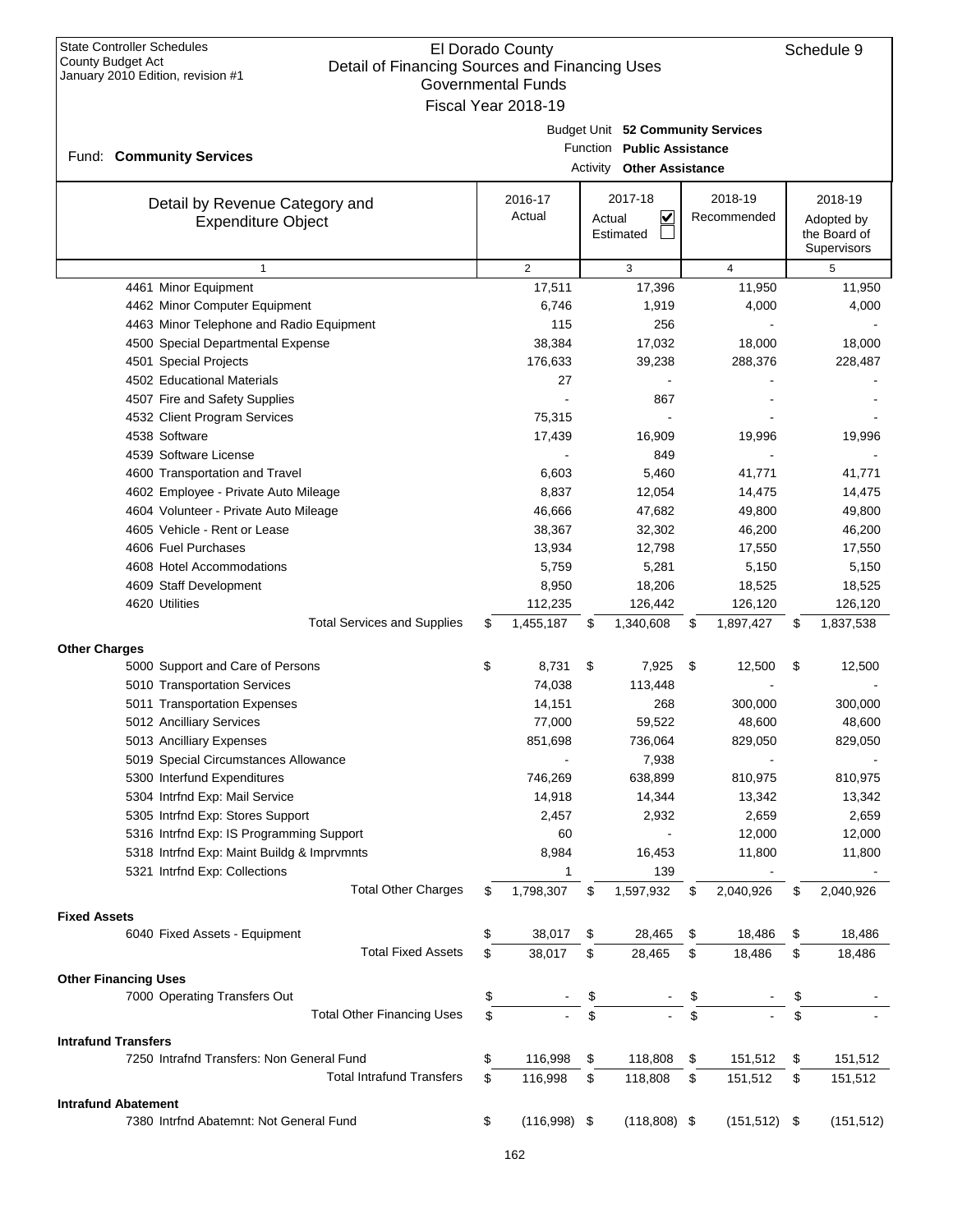| <b>State Controller Schedules</b><br>El Dorado County<br>County Budget Act<br>Detail of Financing Sources and Financing Uses<br>January 2010 Edition, revision #1<br>Governmental Funds<br>Fiscal Year 2018-19 |                                                                     |    |            |          |                |                        |                                                             |    |            |  |  |  |
|----------------------------------------------------------------------------------------------------------------------------------------------------------------------------------------------------------------|---------------------------------------------------------------------|----|------------|----------|----------------|------------------------|-------------------------------------------------------------|----|------------|--|--|--|
| <b>Budget Unit</b><br><b>52 Community Services</b><br>Function<br><b>Public Assistance</b><br><b>Community Services</b><br>Fund:<br><b>Other Assistance</b><br>Activity                                        |                                                                     |    |            |          |                |                        |                                                             |    |            |  |  |  |
| Detail by Revenue Category and<br><b>Expenditure Object</b>                                                                                                                                                    | 2017-18<br>2016-17<br>Actual<br>$\checkmark$<br>Actual<br>Estimated |    |            |          |                | 2018-19<br>Recommended | 2018-19<br>Adopted by<br>the Board of<br><b>Supervisors</b> |    |            |  |  |  |
|                                                                                                                                                                                                                |                                                                     |    | 2          |          | 3              |                        | 4                                                           |    | 5          |  |  |  |
|                                                                                                                                                                                                                | <b>Total Intrafund Abatement</b>                                    | \$ | (116,998)  | \$       | (118, 808)     | \$                     | (151, 512)                                                  | \$ | (151, 512) |  |  |  |
| <b>Appropriations for Contingencies</b>                                                                                                                                                                        |                                                                     |    |            |          |                |                        |                                                             |    |            |  |  |  |
| 7700 Contingency                                                                                                                                                                                               |                                                                     | \$ | $\sim$     | \$       |                | \$                     | 71,374                                                      | \$ | 81,855     |  |  |  |
|                                                                                                                                                                                                                | <b>Total Appropriations for Contingencies</b>                       | \$ |            | \$       | $\blacksquare$ | \$                     | 71,374                                                      | \$ | 81,855     |  |  |  |
|                                                                                                                                                                                                                | Total Expenditures/Appropriations \$                                |    | 7,000,710  | \$       | 6,726,106      | \$                     | 8,160,130                                                   | \$ | 8,110,722  |  |  |  |
|                                                                                                                                                                                                                | Net Cost \$                                                         |    | (100, 250) | <b>S</b> | (94, 353)      |                        | (489, 883)                                                  | S  | (440, 475) |  |  |  |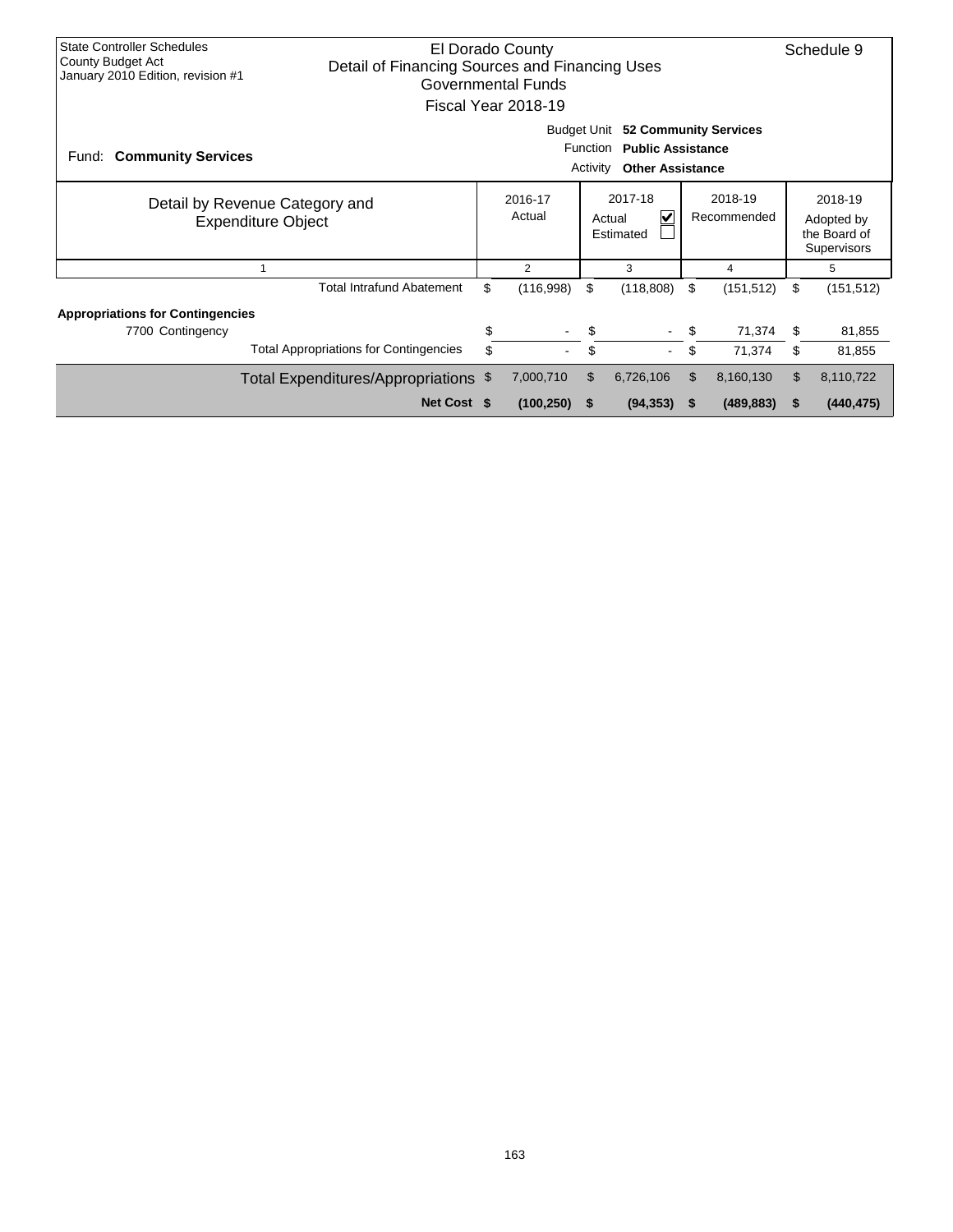| <b>State Controller Schedules</b><br>El Dorado County<br>County Budget Act<br>Detail of Financing Sources and Financing Uses<br>January 2010 Edition, revision #1<br><b>Governmental Funds</b><br>Fiscal Year 2018-19 |                |                   |                      |                                                                        |    |                        |    |                                                      |  |  |
|-----------------------------------------------------------------------------------------------------------------------------------------------------------------------------------------------------------------------|----------------|-------------------|----------------------|------------------------------------------------------------------------|----|------------------------|----|------------------------------------------------------|--|--|
| Fund: Mental Health                                                                                                                                                                                                   |                |                   | Function<br>Activity | Budget Unit 53 Mental Health<br><b>Health and Sanitation</b><br>Health |    |                        |    |                                                      |  |  |
| Detail by Revenue Category and<br><b>Expenditure Object</b>                                                                                                                                                           |                | 2016-17<br>Actual |                      | 2017-18<br>$\checkmark$<br>Actual<br>Estimated                         |    | 2018-19<br>Recommended |    | 2018-19<br>Adopted by<br>the Board of<br>Supervisors |  |  |
| $\mathbf{1}$                                                                                                                                                                                                          |                | $\overline{2}$    |                      | 3                                                                      |    | $\overline{4}$         |    | 5                                                    |  |  |
| <b>Fines, Forfeitures and Penalties</b>                                                                                                                                                                               |                |                   |                      |                                                                        |    |                        |    |                                                      |  |  |
| 0320 Other Court Fines                                                                                                                                                                                                | \$             | 54,722            | \$                   | 48,547                                                                 | \$ | 70,000                 | \$ | 70,000                                               |  |  |
| Total Fines, Forfeitures and Penalties                                                                                                                                                                                | \$             | 54,722            | \$                   | 48.547                                                                 | \$ | 70,000                 | \$ | 70,000                                               |  |  |
| Revenue from Use of Money and Property                                                                                                                                                                                |                |                   |                      |                                                                        |    |                        |    |                                                      |  |  |
| 0400 Interest                                                                                                                                                                                                         | \$             | 79,912            | \$                   | 170,082                                                                | \$ | 42,000                 | \$ | 42,000                                               |  |  |
| Total Revenue from Use of Money and Property                                                                                                                                                                          | \$             | 79,912            | \$                   | 170,082                                                                | \$ | 42,000                 | \$ | 42,000                                               |  |  |
| Intergovernmental Revenue - State                                                                                                                                                                                     |                |                   |                      |                                                                        |    |                        |    |                                                      |  |  |
| 0662 State - Mental Health Medi Cal                                                                                                                                                                                   | \$             | 60.071            | \$                   |                                                                        | \$ |                        | \$ |                                                      |  |  |
| 0663 State - Mental Health Proposition 63                                                                                                                                                                             |                | 7,340,273         |                      | 8,048,235                                                              |    | 7,584,313              |    | 7,584,313                                            |  |  |
| 0688 State - Medi Cal General Fund                                                                                                                                                                                    |                |                   |                      | 24,760                                                                 |    |                        |    |                                                      |  |  |
| 0880 State - Other                                                                                                                                                                                                    |                | 240,745           |                      | 2,244,976                                                              |    | 615,719                |    | 615,719                                              |  |  |
| Total Intergovernmental Revenue - State                                                                                                                                                                               | \$             | 7,641,089         | \$                   | 10,317,972                                                             | \$ | 8,200,032              | \$ | 8,200,032                                            |  |  |
| Intergovernmental Revenue - Federal                                                                                                                                                                                   |                |                   |                      |                                                                        |    |                        |    |                                                      |  |  |
| 1100 Federal - Other                                                                                                                                                                                                  | \$             | 242,550           | \$                   | 211,911                                                                | \$ | 373,008                | \$ | 373,008                                              |  |  |
| 1101 Federal - Block Grant Revenues                                                                                                                                                                                   |                | 1,006,590         |                      | 960,329                                                                |    | 1,022,727              |    | 1,022,727                                            |  |  |
| 1107 Federal - Medi Cal                                                                                                                                                                                               |                | 7,459,604         |                      | 6,290,658                                                              |    | 7,610,901              |    | 7,610,901                                            |  |  |
| 1108 Federal - Perinatal Medi Cal                                                                                                                                                                                     |                | 257,533           |                      | 156,497                                                                |    | 680,217                |    | 680,217                                              |  |  |
| 1127 Federal - Healthy Families                                                                                                                                                                                       |                | 10,279            |                      |                                                                        |    |                        |    |                                                      |  |  |
| Total Intergovernmental Revenue - Federal                                                                                                                                                                             | \$             | 8,976,556         | \$                   | 7,619,395                                                              | \$ | 9,686,853              | \$ | 9,686,853                                            |  |  |
| <b>Charges for Services</b>                                                                                                                                                                                           |                |                   |                      |                                                                        |    |                        |    |                                                      |  |  |
| 1640 Mental Health Services: Private Insurance                                                                                                                                                                        | \$             | 65,363            | \$                   | 74,796                                                                 | \$ | 87,400                 | \$ | 87,400                                               |  |  |
| 1641 Mental Health Services: Private Payors                                                                                                                                                                           |                | 1,261             |                      | 18,236                                                                 |    | 5,000                  |    | 5,000                                                |  |  |
| 1642 Mental Health Services: Other County                                                                                                                                                                             |                | 444,275           |                      | 325,292                                                                |    | 400,000                |    | 400,000                                              |  |  |
| 1643 Mental Health Services: Co Collections<br>1644 Mental Health Services: Public Guardian                                                                                                                           |                | 2,654<br>161,766  |                      | 8,836<br>238,463                                                       |    | 5,000                  |    | 5,000                                                |  |  |
| 1649 Mental Health Services: Other                                                                                                                                                                                    |                | 385               |                      | 612                                                                    |    | 125,000                |    | 125,000                                              |  |  |
| 1740 Charges for Services                                                                                                                                                                                             |                | 262               |                      | 499                                                                    |    |                        |    |                                                      |  |  |
| 1742 Miscellaneous Copy Fees                                                                                                                                                                                          |                | 20                |                      |                                                                        |    |                        |    |                                                      |  |  |
| 1819 Intrfnd Rev: Mental Health Sevices                                                                                                                                                                               |                |                   |                      | 125                                                                    |    |                        |    |                                                      |  |  |
| <b>Total Charges for Services</b>                                                                                                                                                                                     | \$             | 675,988           | \$                   | 666,858                                                                | \$ | 622,400                | \$ | 622,400                                              |  |  |
| <b>Miscellaneous Revenues</b>                                                                                                                                                                                         |                |                   |                      |                                                                        |    |                        |    |                                                      |  |  |
| 1940 Miscellaneous Revenue                                                                                                                                                                                            | \$             | 739,734           | \$                   | 122,253                                                                | \$ | 144,000                | \$ | 144,000                                              |  |  |
| <b>Total Miscellaneous Revenues</b>                                                                                                                                                                                   | \$             | 739,734           | \$                   | 122,253                                                                | \$ | 144,000                | \$ | 144,000                                              |  |  |
| <b>Other Financing Sources</b>                                                                                                                                                                                        |                |                   |                      |                                                                        |    |                        |    |                                                      |  |  |
| 2020 Operating Transfers In                                                                                                                                                                                           | \$             | 764,011           | \$                   | 1,451,716                                                              | \$ | 993,853                | \$ | 993,853                                              |  |  |
| 2021 Operating Transfers In: Veh Lic Fee                                                                                                                                                                              |                | 368,386           |                      | 327,276                                                                |    | 517,244                |    | 517,244                                              |  |  |
| 2026 Operating Transfers In: PHD SRF                                                                                                                                                                                  |                | 3,436,310         |                      | 3,156,398                                                              |    | 3,193,607              |    | 3,193,607                                            |  |  |
| 2027 Operating Transfers In: Sales Tax Realingment                                                                                                                                                                    |                | 3,480,856         |                      | 3,124,853                                                              |    | 3,089,736              |    | 3,089,736                                            |  |  |
| <b>Total Other Financing Sources</b>                                                                                                                                                                                  | \$             | 8,049,564         | \$                   | 8,060,243                                                              | \$ | 7,794,440              | \$ | 7,794,440                                            |  |  |
| <b>Total Revenue</b>                                                                                                                                                                                                  | $\mathfrak{S}$ | 26,217,564        | \$                   | 27,005,349                                                             | \$ | 26,559,725             | \$ | 26,559,725                                           |  |  |
|                                                                                                                                                                                                                       |                |                   |                      |                                                                        |    |                        |    |                                                      |  |  |
| <b>Salaries and Employee Benefits</b><br>3000 Permanent Employees / Elected Officials                                                                                                                                 | \$             | 5,281,721         | \$                   | 5,479,657                                                              | \$ | 7,282,587              | \$ | 7,282,587                                            |  |  |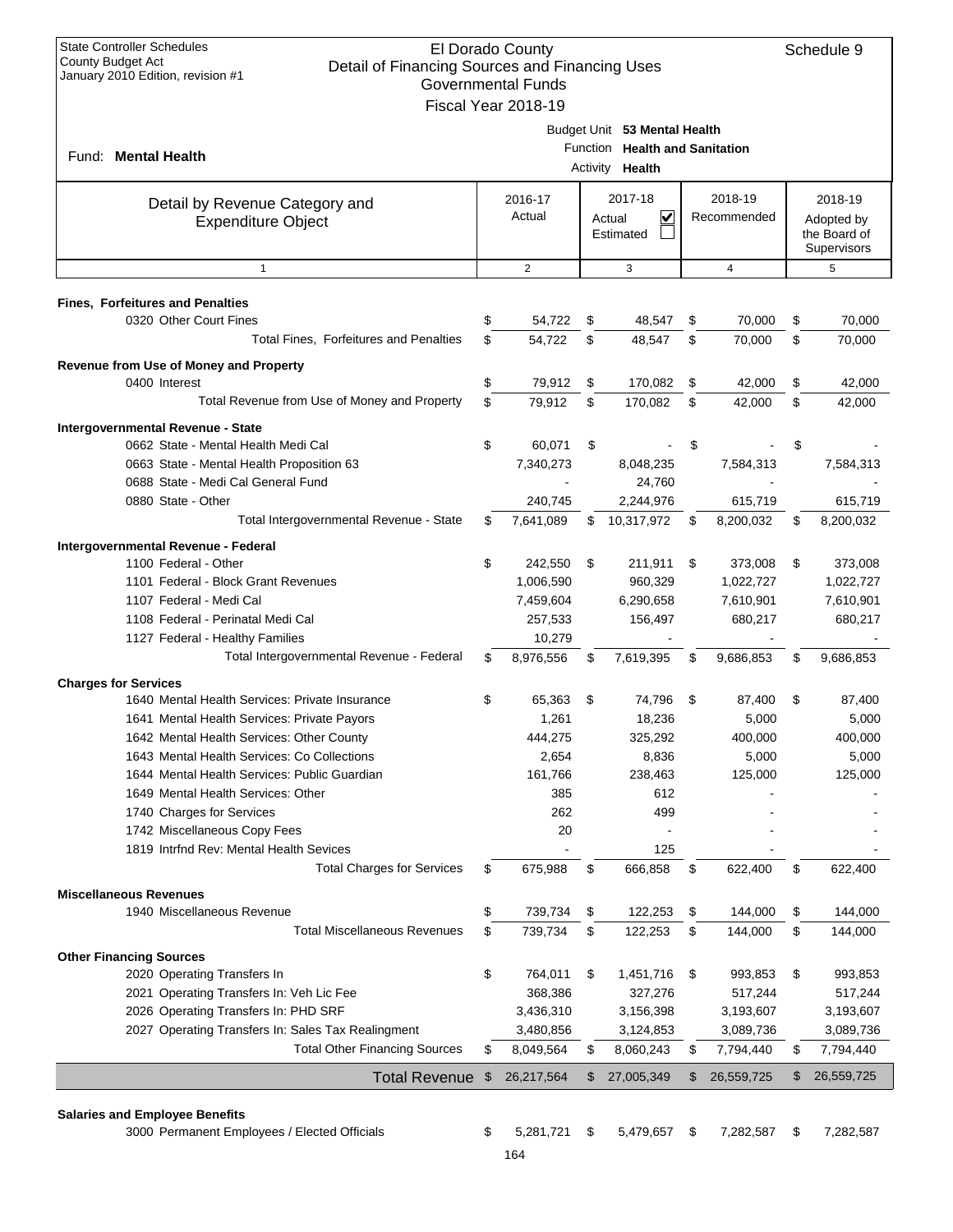| $3a$ $10a$ $y$ $2010$ Eq. $101$ , $15v$ $3001$ $\pi$ $1$                               |                 | Governmental Funds<br>Fiscal Year 2018-19 |    |                                   |    |                      |    |                      |
|----------------------------------------------------------------------------------------|-----------------|-------------------------------------------|----|-----------------------------------|----|----------------------|----|----------------------|
|                                                                                        |                 |                                           |    | Budget Unit 53 Mental Health      |    |                      |    |                      |
|                                                                                        |                 |                                           |    | Function Health and Sanitation    |    |                      |    |                      |
| Fund: Mental Health                                                                    | Activity Health |                                           |    |                                   |    |                      |    |                      |
| Detail by Revenue Category and                                                         |                 | 2016-17                                   |    | 2017-18                           |    | 2018-19              |    | 2018-19              |
| <b>Expenditure Object</b>                                                              |                 | Actual                                    |    | $\overline{\mathsf{v}}$<br>Actual |    | Recommended          |    | Adopted by           |
|                                                                                        |                 |                                           |    | Estimated                         |    |                      |    | the Board of         |
|                                                                                        |                 |                                           |    |                                   |    |                      |    | Supervisors          |
| $\mathbf{1}$                                                                           |                 | $\overline{2}$                            |    | 3                                 |    | 4                    |    | 5                    |
| 3001 Temporary Employees                                                               |                 | 145,742                                   |    | 91,682                            |    | 294,707              |    | 294,707              |
| 3002 Overtime                                                                          |                 | 136,645                                   |    | 209,988                           |    | 131,341              |    | 131,341              |
| 3003 Standby Pay                                                                       |                 | 41,762                                    |    | 41,619                            |    | 69,100               |    | 69,100               |
| 3004 Other Compensation                                                                |                 | 72,212                                    |    | 247,797                           |    | 33,501               |    | 33,501               |
| 3005 Tahoe Differential                                                                |                 | 47,299                                    |    | 46,173                            |    | 48,000               |    | 48,000               |
| 3006 Bilingual Pay                                                                     |                 | 16,129                                    |    | 15,650                            |    | 18,574               |    | 18,574               |
| 3020 Employer Share - Employee Retirement                                              |                 | 1,060,345                                 |    | 1,144,113                         |    | 1,495,202            |    | 1,495,202            |
| 3022 Employer Share - Medi Care                                                        |                 | 79,843<br>992,275                         |    | 85,312                            |    | 106,560              |    | 106,560              |
| 3040 Employer Share - Health Insurance<br>3041 Employer Share - Unemployment Insurance |                 |                                           |    | 1,044,209                         |    | 1,563,414<br>182,062 |    | 1,563,414<br>182,062 |
| 3042 Employer Share - Long Term Disab Insurance                                        |                 | 8,636                                     |    | 9,432                             |    | 18,195               |    | 18,195               |
| 3043 Employer Share - Deferred Compensation                                            |                 | 13,374                                    |    | 17,295                            |    | 16,049               |    | 16,049               |
| 3046 Retiree Health - Defined Contributions                                            |                 | 91,435                                    |    | 107,423                           |    | 113,720              |    | 113,720              |
| 3060 Employer Share - Workers' Compensation                                            |                 | 67,976                                    |    | 74,225                            |    | 73,166               |    | 73,166               |
| 3080 Flexible Benefits                                                                 |                 | 7,717                                     |    | 11,615                            |    | 54,000               |    | 54,000               |
| <b>Total Salaries and Employee Benefits</b>                                            | \$              | 8,063,112                                 | \$ | 8,626,189                         | \$ | 11,500,178           | \$ | 11,500,178           |
| <b>Services and Supplies</b>                                                           |                 |                                           |    |                                   |    |                      |    |                      |
| 4020 Clothing and Personal Supplies                                                    | \$              | 203                                       | \$ | 434                               | \$ |                      | \$ |                      |
| 4040 Telephone Company Vendor Payments                                                 |                 | 14,850                                    |    | 10,003                            |    | 11,750               |    | 11,750               |
| 4041 Cnty Pass thru Telephone Chrges to Depts                                          |                 | 19,835                                    |    | 20,798                            |    | 12,900               |    | 12,900               |
| 4060 Food and Food Products                                                            |                 | 23,654                                    |    | 27,753                            |    | 1,000                |    | 1,000                |
| 4080 Household Expense                                                                 |                 | 7,495                                     |    | 8,345                             |    |                      |    |                      |
| 4081 Household Expense - Paper Goods                                                   |                 | 17                                        |    | 163                               |    |                      |    |                      |
| 4082 Household Expense - Other                                                         |                 |                                           |    | 149                               |    |                      |    |                      |
| 4083 Household Expense - Laundry                                                       |                 |                                           |    |                                   |    | 3,000                |    | 3,000                |
| 4084 Household Expense - Expendable Equipment                                          |                 | 1,013                                     |    | 302                               |    |                      |    |                      |
| 4085 Household Expense - Refuse Disposal                                               |                 | 5,812                                     |    | 5,962                             |    | 6,000                |    | 6,000                |
| 4086 Household Expense - Janitorial/Custodial                                          |                 | 35,511                                    |    | 31,925                            |    | 39,480               |    | 39,480               |
| 4100 Insurance - Premium                                                               |                 | 62,761                                    |    | 41,054                            |    | 45,467               |    | 45,467               |
| 4101 Insurance - Additional Liability                                                  |                 | 40,893                                    |    | 48,990                            |    | 45,200               |    | 45,200               |
| 4144 Maintenance - Computer System Supplies                                            |                 | 4,800                                     |    | 2,716                             |    | 11,820               |    | 11,820               |
| 4160 Maintenance Vehicles - Service Contract                                           |                 |                                           |    | 65                                |    | 400                  |    | 400                  |
| 4180 Maintenance - Building and Improvements                                           |                 |                                           |    |                                   |    | 5,100                |    | 5,100                |
| 4192 Maintenance - Lighting                                                            |                 |                                           |    | 43                                |    | 1,100                |    | 1,100                |
| 4197 Maintenance - Building Supplies                                                   |                 |                                           |    | 121                               |    |                      |    |                      |
| 4200 Medical, Dental and Laboratory Supplies                                           |                 | 247                                       |    | 3,020                             |    | 4,000                |    | 4,000                |
| 4201 Medical Supplies - Field                                                          |                 |                                           |    | 336                               |    |                      |    |                      |
| 4220 Memberships                                                                       |                 | 1,232                                     |    | 1,450                             |    | 4,977                |    | 4,977                |
| 4221 Memberships - Legislative Advocacy                                                |                 | 10,861                                    |    | 10,861                            |    | 13,575               |    | 13,575               |
| 4260 Office Expense                                                                    |                 | 14,092                                    |    | 24,500                            |    | 6,950                |    | 6,950                |
| 4261 Postage                                                                           |                 | 1,044                                     |    | 1,168                             |    | 2,715                |    | 2,715                |
| 4263 Subscription / Newspaper / Journals                                               |                 | 1,166                                     |    | 643                               |    |                      |    |                      |
| 4264 Books / Manuals                                                                   |                 | 3,338                                     |    | 2,881                             |    |                      |    |                      |
| 4266 Printing / Duplicating                                                            |                 | 1,734                                     |    | 1,863                             |    | 3,050                |    | 3,050                |
| 4267 On-Line Subscriptions                                                             |                 | 243                                       |    | 777                               |    |                      |    |                      |
| 4300 Professional and Specialized Services                                             |                 | 84,465                                    |    | 144,616                           |    | 629,498              |    | 629,498              |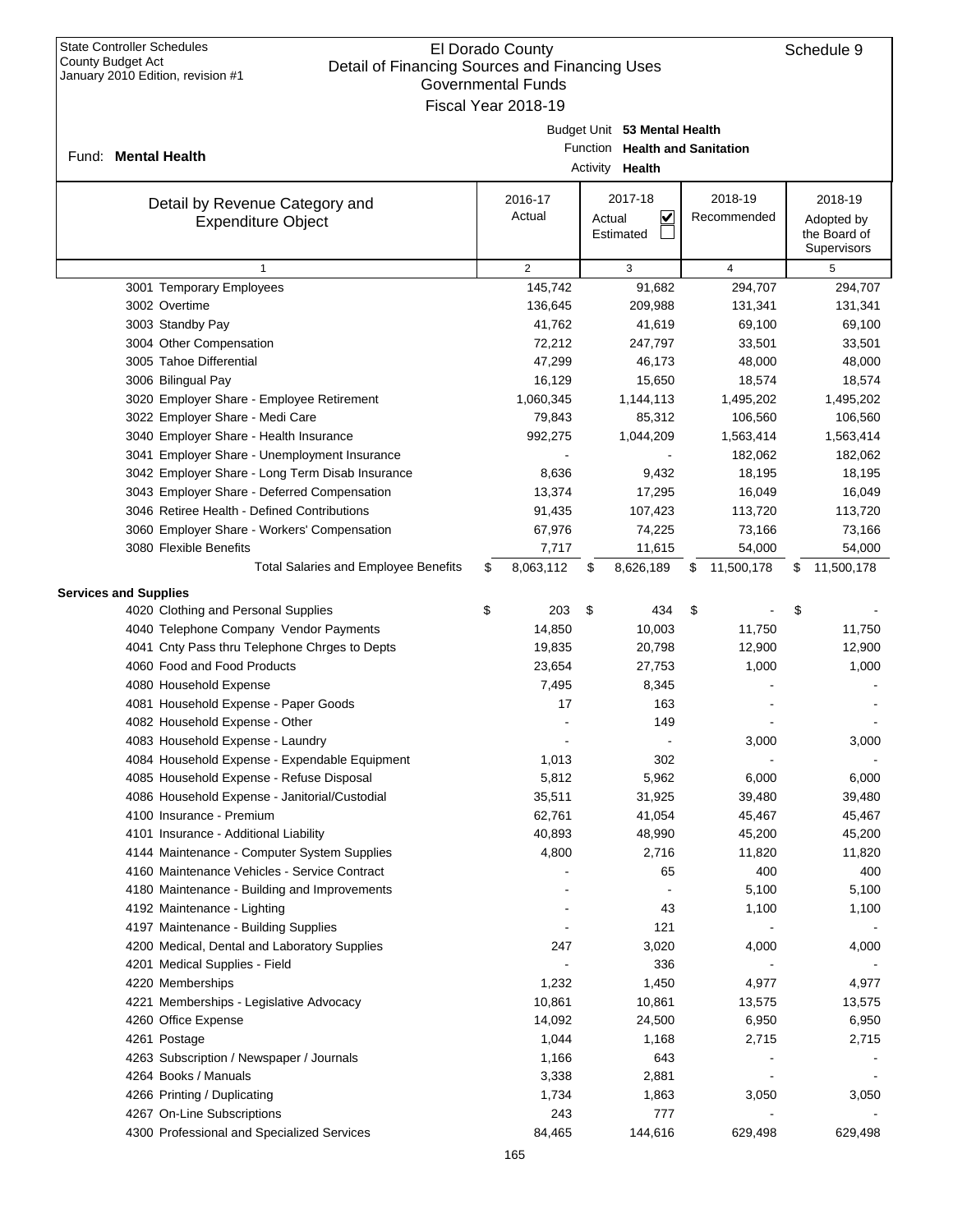|                      | January $2010$ Edition, revision $\#1$                      | Governmental Funds<br>Fiscal Year 2018-19 |                                                                                   |                        |                                                      |
|----------------------|-------------------------------------------------------------|-------------------------------------------|-----------------------------------------------------------------------------------|------------------------|------------------------------------------------------|
|                      | Fund: Mental Health                                         |                                           | Budget Unit 53 Mental Health<br>Function Health and Sanitation<br>Activity Health |                        |                                                      |
|                      | Detail by Revenue Category and<br><b>Expenditure Object</b> | 2016-17<br>Actual                         | 2017-18<br>$\checkmark$<br>Actual<br>Estimated                                    | 2018-19<br>Recommended | 2018-19<br>Adopted by<br>the Board of<br>Supervisors |
|                      | $\mathbf{1}$                                                | $\overline{2}$                            | 3                                                                                 | $\overline{4}$         | 5                                                    |
|                      | 4313 Legal Services                                         |                                           | ÷.                                                                                | 2,500                  | 2,500                                                |
|                      | 4318 Interpreter                                            | 89                                        | 1,573                                                                             |                        |                                                      |
|                      | 4323 Psychiatric Medical Services                           | 4,377,220                                 | 4,508,537                                                                         | 4,508,536              | 4,508,536                                            |
|                      | 4324 Medical, Dental and Lab Services                       | 4,553                                     | 2,772                                                                             | 3,000                  | 3,000                                                |
|                      | 4334 Fire Prevention and Inspection                         |                                           | 246                                                                               |                        |                                                      |
|                      | 4337 Other Governmental Agencies                            | 1,150                                     | 815                                                                               | 171                    | 171                                                  |
|                      | 4341 Service Connect Expense                                |                                           |                                                                                   | 150                    | 150                                                  |
|                      | 4400 Publication and Legal Notices                          | 2,158                                     | 943                                                                               |                        |                                                      |
|                      | 4420 Rents and Leases - Equipment                           | 17,528                                    | 13,254                                                                            | 12,650                 | 12,650                                               |
|                      | 4421 Security System                                        | 10,044                                    | 10,044                                                                            | 8,306                  | 8,306                                                |
|                      | 4440 Rent & Lease - Building/Improvements                   | 351,327                                   | 359,350                                                                           | 365,656                | 365,656                                              |
|                      | 4460 Small Tools and Instruments                            |                                           | 60                                                                                | 50                     | 50                                                   |
|                      | 4461 Minor Equipment                                        | 4,086                                     | 2,199                                                                             |                        |                                                      |
|                      | 4462 Minor Computer Equipment                               | 7,460                                     | 18,220                                                                            | 35,300                 | 35,300                                               |
|                      | 4463 Minor Telephone and Radio Equipment                    | 97                                        | 449                                                                               | 1,337                  | 1,337                                                |
|                      | 4500 Special Departmental Expense                           | 16,532                                    | 7,105                                                                             | 6,509                  | 6,509                                                |
|                      | 4501 Special Projects                                       | 10,873                                    | 56,402                                                                            | 766,609                | 766,609                                              |
|                      | 4502 Educational Materials                                  | 9,635                                     | 235                                                                               | 3,050                  | 3,050                                                |
|                      | 4529 Software License                                       | 99,960                                    |                                                                                   |                        |                                                      |
|                      | 4532 Client Program Services                                | 2,960                                     |                                                                                   |                        |                                                      |
|                      | 4538 Software                                               | 602                                       | 1,329                                                                             |                        |                                                      |
|                      | 4539 Software License                                       |                                           | 135,884                                                                           | 271,104                | 271,104                                              |
|                      | 4600 Transportation and Travel                              | 8,423                                     | 10,415                                                                            | 56,015                 | 56,015                                               |
|                      | 4602 Employee - Private Auto Mileage                        | 6,093                                     | 8,389                                                                             | 33,254                 | 33,254                                               |
|                      | 4605 Vehicle - Rent or Lease                                | 89,165                                    | 87,423                                                                            | 76,755                 | 76,755                                               |
|                      | 4606 Fuel Purchases                                         | 32,877                                    | 33,971                                                                            | 41,950                 | 41,950                                               |
|                      | 4608 Hotel Accommodations                                   | 12,277                                    | 14,601                                                                            | 25,800                 | 25,800                                               |
|                      | 4609 Staff Development                                      | 33,771                                    | 40,051                                                                            | 108,564                | 108,564                                              |
|                      | 4617 Staff Development Non 1099                             | 1,086                                     | 150                                                                               | 800                    | 800                                                  |
|                      | 4620 Utilities                                              | 110,186                                   | 95,834                                                                            | 137,000                | 137,000                                              |
|                      | <b>Total Services and Supplies</b>                          | \$<br>5,545,418                           | \$<br>5,801,189                                                                   | \$<br>7,313,048        | \$<br>7,313,048                                      |
| <b>Other Charges</b> |                                                             |                                           |                                                                                   |                        |                                                      |
|                      | 5000 Support and Care of Persons                            | \$                                        | \$                                                                                | \$<br>380,500          | \$<br>380,500                                        |
|                      | 5002 Institute For Mental Disease - MenHIth                 | 1,962,050                                 | 2,299,980                                                                         | 2,686,070              | 2,686,070                                            |
|                      | 5009 Housing                                                | 340,184                                   | 341,097                                                                           | 529,437                | 529,437                                              |
|                      | 5010 Transportation Services                                |                                           | 325                                                                               | 2,500                  | 2,500                                                |
|                      | 5011 Transportation Expenses                                | 9,733                                     | 25,684                                                                            | 18,000                 | 18,000                                               |
|                      | 5013 Ancilliary Expenses                                    | 6,183                                     | 27,989                                                                            | 9,409                  | 9,409                                                |
|                      | 5014 Health Services                                        | 4,833,106                                 | 5,140,737                                                                         | 7,256,272              | 7,149,537                                            |
|                      | 5240 Contribution To Non-county Governmental                |                                           | 5,000                                                                             |                        |                                                      |
|                      | 5300 Interfund Expenditures                                 | 2,399,171                                 | 2,334,650                                                                         | 3,137,756              | 3,137,756                                            |
|                      | 5304 Intrfnd Exp: Mail Service                              | 4,060                                     | 3,985                                                                             | 3,483                  | 3,483                                                |
|                      | 5305 Intrfnd Exp: Stores Support                            | 2,808                                     | 1,885                                                                             | 1,677                  | 1,677                                                |
|                      | 5316 Intrfnd Exp: IS Programming Support                    | 1,520                                     | 140                                                                               | 1,600                  | 1,600                                                |
|                      |                                                             |                                           |                                                                                   |                        | 27,000                                               |
|                      | 5318 Intrfnd Exp: Maint Buildg & Imprvmnts                  | 25,475                                    | 20,413                                                                            | 27,000                 |                                                      |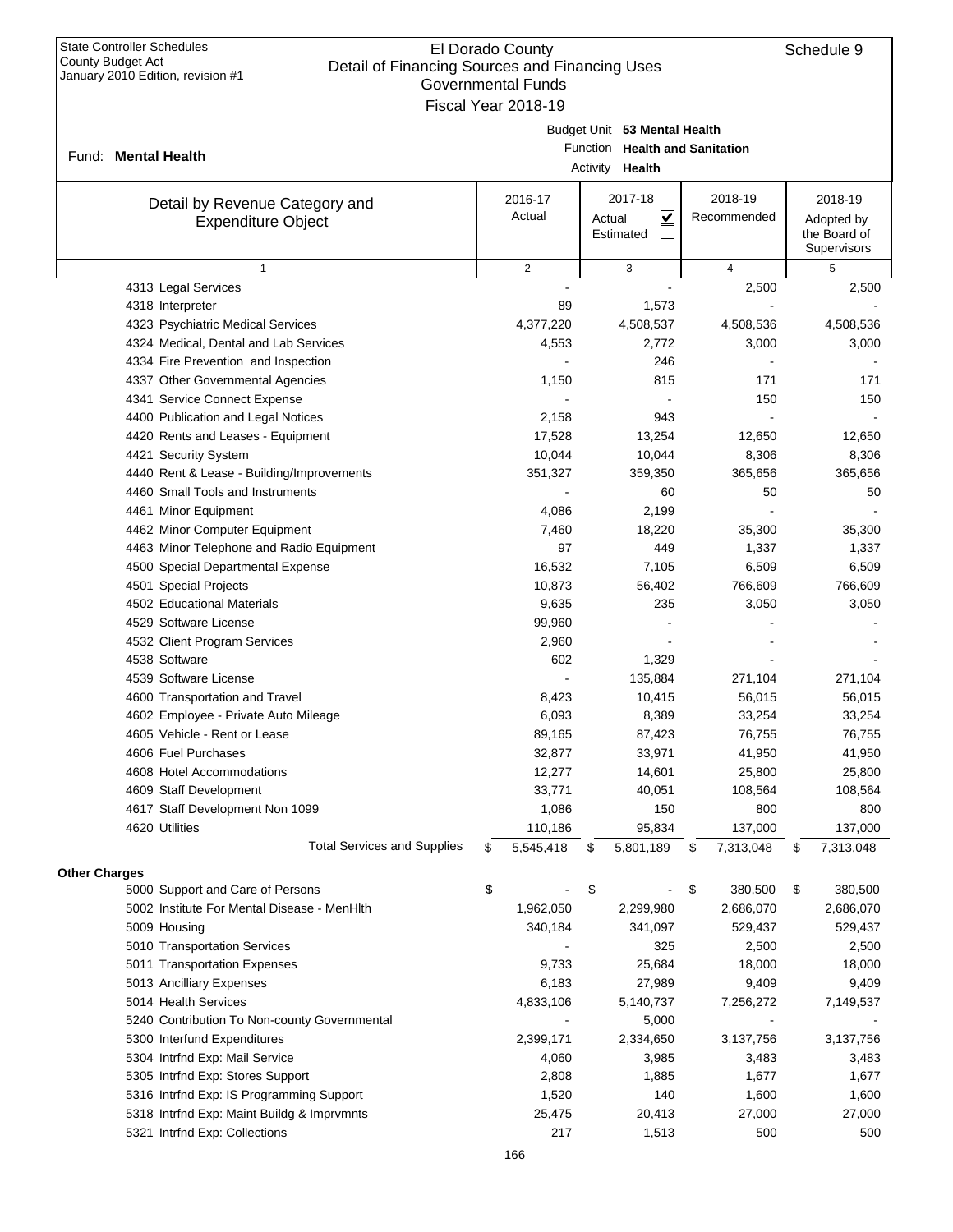| <b>State Controller Schedules</b>                                                                        | El Dorado County          |         |                                   |    |                | Schedule 9                  |
|----------------------------------------------------------------------------------------------------------|---------------------------|---------|-----------------------------------|----|----------------|-----------------------------|
| County Budget Act<br>Detail of Financing Sources and Financing Uses<br>January 2010 Edition, revision #1 |                           |         |                                   |    |                |                             |
|                                                                                                          | <b>Governmental Funds</b> |         |                                   |    |                |                             |
|                                                                                                          | Fiscal Year 2018-19       |         |                                   |    |                |                             |
|                                                                                                          |                           |         | Budget Unit 53 Mental Health      |    |                |                             |
| Fund: Mental Health                                                                                      |                           |         | Function Health and Sanitation    |    |                |                             |
|                                                                                                          |                           |         | Activity Health                   |    |                |                             |
| Detail by Revenue Category and                                                                           | 2016-17                   | 2017-18 |                                   |    | 2018-19        | 2018-19                     |
| <b>Expenditure Object</b>                                                                                | Actual                    |         | $\overline{\mathbf{v}}$<br>Actual |    | Recommended    | Adopted by                  |
|                                                                                                          |                           |         | Estimated                         |    |                | the Board of<br>Supervisors |
| $\mathbf{1}$                                                                                             | $\overline{2}$            |         | 3                                 |    | 4              | 5                           |
| <b>Total Other Charges</b>                                                                               | \$<br>9,584,507           | \$      | 10,203,399                        | \$ | 14,054,204     | \$<br>13,947,469            |
|                                                                                                          |                           |         |                                   |    |                |                             |
| <b>Fixed Assets</b><br>6040 Fixed Assets - Equipment                                                     | \$                        | \$      | 9,392                             | \$ |                | \$                          |
| 6042 Fixed Assets - Computer Sys Equipment                                                               |                           |         | 3,005                             |    |                |                             |
| 6045 Fixed Assets - Vehicles                                                                             |                           |         |                                   |    | 133,000        | 133,000                     |
| <b>Total Fixed Assets</b>                                                                                | \$                        | \$      | 12,396                            | \$ | 133,000        | \$<br>133,000               |
| <b>Other Financing Uses</b>                                                                              |                           |         |                                   |    |                |                             |
| 7000 Operating Transfers Out                                                                             | \$<br>131,907             | \$      | 1,005,613                         | \$ | 705,992        | \$<br>705,992               |
| <b>Total Other Financing Uses</b>                                                                        | \$<br>131,907             | \$      | 1,005,613                         | \$ | 705,992        | \$<br>705,992               |
| <b>Intrafund Transfers</b>                                                                               |                           |         |                                   |    |                |                             |
| 7210 Intrafnd: Collections                                                                               | \$<br>14                  | \$      |                                   | \$ |                |                             |
| 7250 Intrafnd Transfers: Non General Fund                                                                | 5,178,370                 |         | 5,229,326                         |    | 7,409,990      | 7,303,255                   |
| <b>Total Intrafund Transfers</b>                                                                         | \$<br>5,178,384           | \$      | 5,229,326                         | \$ | 7,409,990      | \$<br>7,303,255             |
| <b>Intrafund Abatement</b>                                                                               |                           |         |                                   |    |                |                             |
| 7380 Intrind Abatemnt: Not General Fund                                                                  | \$<br>(5, 178, 370)       | -S      | (5,229,326)                       | \$ | (7,409,990)    | \$<br>(7,303,255)           |
| <b>Total Intrafund Abatement</b>                                                                         | \$<br>(5, 178, 370)       | \$      | (5,229,326)                       | \$ | (7,409,990)    | \$<br>(7, 303, 255)         |
| <b>Appropriations for Contingencies</b>                                                                  |                           |         |                                   |    |                |                             |
| 7700 Contingency                                                                                         | \$                        | \$      |                                   | \$ | 9,047,923      | \$<br>10,387,769            |
| <b>Total Appropriations for Contingencies</b>                                                            | \$                        | \$      |                                   | \$ | 9,047,923      | \$<br>10,387,769            |
| <b>Total Expenditures/Appropriations</b>                                                                 | \$<br>23,324,959          | \$      | 25,648,786                        | \$ | 42,754,345     | \$<br>43,987,456            |
| Net Cost \$                                                                                              | 2,892,606                 | \$      | 1,356,563                         | S. | (16, 194, 620) | \$<br>(17, 427, 731)        |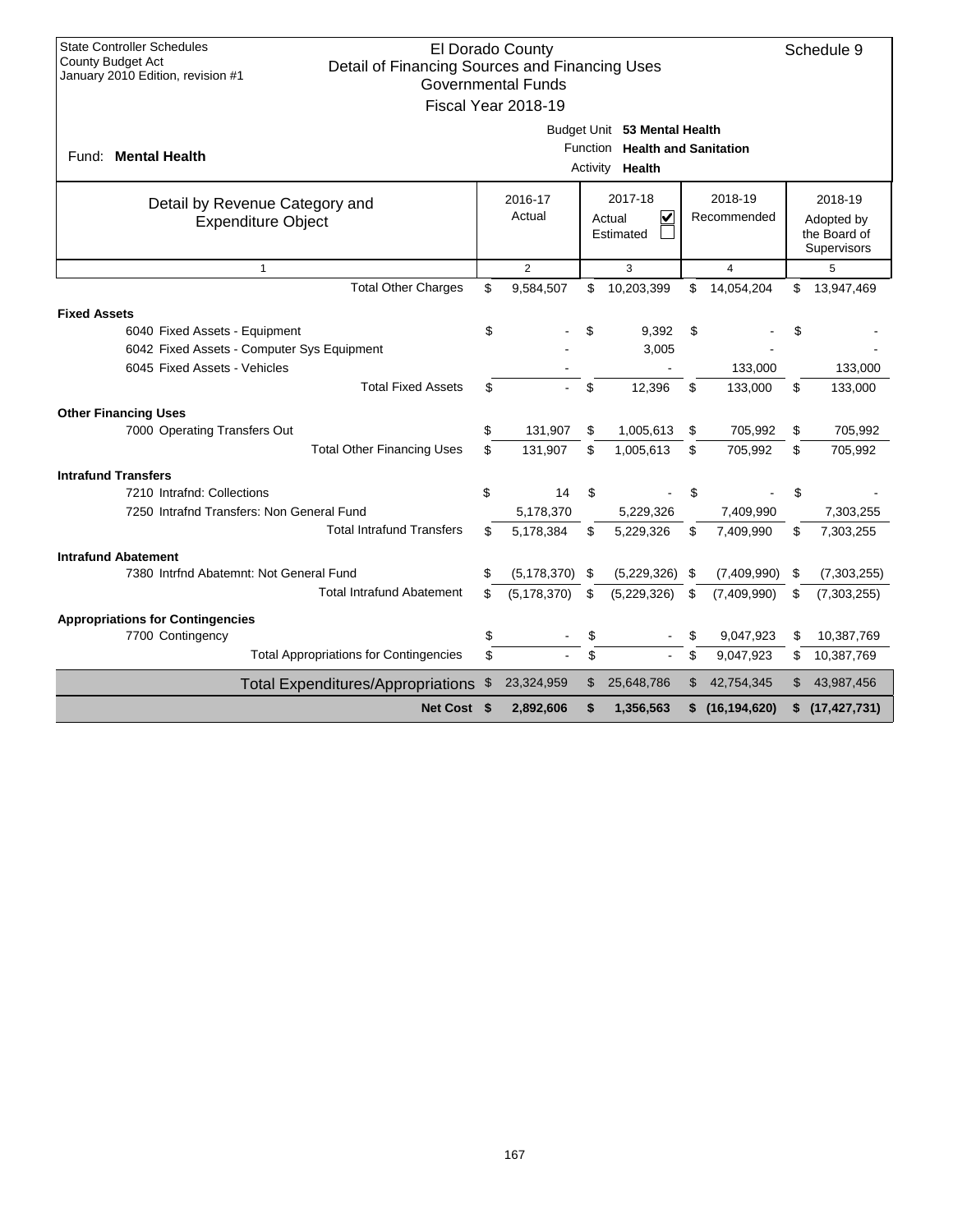| <b>State Controller Schedules</b><br>El Dorado County<br>County Budget Act<br>Detail of Financing Sources and Financing Uses<br>January 2010 Edition, revision #1<br><b>Governmental Funds</b><br>Fiscal Year 2018-19 |    |                   |    |                                                                                   |    |                        |    |                                                      |
|-----------------------------------------------------------------------------------------------------------------------------------------------------------------------------------------------------------------------|----|-------------------|----|-----------------------------------------------------------------------------------|----|------------------------|----|------------------------------------------------------|
| Fund: <b>Public Health</b>                                                                                                                                                                                            |    |                   |    | Budget Unit 54 Public Health<br>Function Health and Sanitation<br>Activity Health |    |                        |    |                                                      |
| Detail by Revenue Category and<br><b>Expenditure Object</b>                                                                                                                                                           |    | 2016-17<br>Actual |    | 2017-18<br>V<br>Actual<br>Estimated                                               |    | 2018-19<br>Recommended |    | 2018-19<br>Adopted by<br>the Board of<br>Supervisors |
| $\mathbf{1}$                                                                                                                                                                                                          |    | $\overline{2}$    |    | 3                                                                                 |    | $\overline{4}$         |    | 5                                                    |
| Licenses, Permits and Franchises                                                                                                                                                                                      |    |                   |    |                                                                                   |    |                        |    |                                                      |
| 0261 Marriage License                                                                                                                                                                                                 | \$ | 70,518            | \$ | 68,103                                                                            | \$ | 115,000                | \$ | 115,000                                              |
| Total Licenses, Permits and Franchises                                                                                                                                                                                | \$ | 70,518            | \$ | 68,103                                                                            | \$ | 115,000                | \$ | 115,000                                              |
| <b>Fines, Forfeitures and Penalties</b>                                                                                                                                                                               |    |                   |    |                                                                                   |    |                        |    |                                                      |
| 0320 Other Court Fines                                                                                                                                                                                                | \$ | 18,817            | \$ | 24,470                                                                            | \$ | 25,500                 | \$ | 25,500                                               |
| 0324 Emergency Med Serv (EMS) - County                                                                                                                                                                                |    | 270,135           |    | 282,052                                                                           |    | 350,000                |    | 350,000                                              |
| <b>Total Fines, Forfeitures and Penalties</b>                                                                                                                                                                         | \$ | 288,952           | \$ | 306,522                                                                           | \$ | 375,500                | \$ | 375,500                                              |
| Revenue from Use of Money and Property                                                                                                                                                                                |    |                   |    |                                                                                   |    |                        |    |                                                      |
| 0400 Interest                                                                                                                                                                                                         | \$ | 54,584            | \$ | 80,860                                                                            | \$ | 53,650                 | \$ | 53,650                                               |
| Total Revenue from Use of Money and Property                                                                                                                                                                          | \$ | 54,584            | \$ | 80,860                                                                            | \$ | 53,650                 | \$ | 53,650                                               |
|                                                                                                                                                                                                                       |    |                   |    |                                                                                   |    |                        |    |                                                      |
| Intergovernmental Revenue - State<br>0640 State - Calif Children Services (CCS)                                                                                                                                       | \$ | 413,742           | \$ | 441,164                                                                           | \$ | 406,947                | \$ | 406,947                                              |
| 0670 State - Tuberculosis Control                                                                                                                                                                                     |    | 16,660            |    | 11,376                                                                            |    | 10,000                 |    | 10,000                                               |
| 0680 State - Health                                                                                                                                                                                                   |    | 104,103           |    | 32,586                                                                            |    | 30,856                 |    | 30,856                                               |
| 0681 State - Child Hlth & Disab Prev (CHDP)                                                                                                                                                                           |    | 2,645             |    | 397                                                                               |    | 4,000                  |    | 4,000                                                |
| 0687 State - Discretionary General Fund                                                                                                                                                                               |    | 65,990            |    | 65,989                                                                            |    | 65,990                 |    | 65,990                                               |
| 0688 State - Medi Cal General Fund                                                                                                                                                                                    |    | 235,195           |    | 251,852                                                                           |    | 331,237                |    | 331,237                                              |
| 0880 State - Other                                                                                                                                                                                                    |    | 105,534           |    | 128,789                                                                           |    | 137,550                |    | 137,550                                              |
| 0895 State - AB75 Tobacco                                                                                                                                                                                             |    | 203,346           |    | 335,911                                                                           |    | 484,246                |    | 484,246                                              |
| 0908 State - Tobacco Settlement Fund                                                                                                                                                                                  |    | 160,503           |    | 191,621                                                                           |    | 160,000                |    | 160,000                                              |
| Total Intergovernmental Revenue - State                                                                                                                                                                               | \$ | 1,307,718         | \$ | 1,459,686                                                                         | \$ | 1,630,826              | S  | 1,630,826                                            |
|                                                                                                                                                                                                                       |    |                   |    |                                                                                   |    |                        |    |                                                      |
| Intergovernmental Revenue - Federal                                                                                                                                                                                   |    |                   |    |                                                                                   |    |                        |    |                                                      |
| 1100 Federal - Other                                                                                                                                                                                                  | \$ | 1,376,691         | \$ | 1,461,119                                                                         | \$ | 1,423,658              | \$ | 1,423,658                                            |
| 1101 Federal - Block Grant Revenues<br>1107 Federal - Medi Cal                                                                                                                                                        |    | 290,636           |    | 241,511                                                                           |    | 284,729                |    | 284,729                                              |
| Total Intergovernmental Revenue - Federal                                                                                                                                                                             | S  | 866,131           |    | 1,228,638<br>2,931,268                                                            |    | 1,138,125<br>2,846,512 |    | 1,138,125                                            |
|                                                                                                                                                                                                                       |    | 2,533,458         | \$ |                                                                                   | \$ |                        | \$ | 2,846,512                                            |
| <b>Revenue Other Governmental Agencies</b>                                                                                                                                                                            |    |                   |    |                                                                                   |    |                        |    |                                                      |
| 1200 Other - Governmental Agencies                                                                                                                                                                                    | \$ | 154,099           | \$ | 375,240                                                                           | \$ | 414,600                | \$ | 414,600                                              |
| Total Revenue Other Governmental Agencies                                                                                                                                                                             | \$ | 154,099           | \$ | 375,240                                                                           | \$ | 414,600                | \$ | 414,600                                              |
| <b>Charges for Services</b>                                                                                                                                                                                           |    |                   |    |                                                                                   |    |                        |    |                                                      |
| 1603 Vital Health Statistic Fee                                                                                                                                                                                       | \$ | 87,560            | \$ | 94,854                                                                            | \$ | 95,000                 | \$ | 95,000                                               |
| 1620 Health Fees                                                                                                                                                                                                      |    | 67,356            |    | 36,111                                                                            |    | 116,000                |    | 116,000                                              |
| 1650 California Children Services (CCS)                                                                                                                                                                               |    | 90                |    | 10                                                                                |    | 100                    |    | 100                                                  |
| 1800 Interfund Revenue                                                                                                                                                                                                |    | 286,193           |    | 291,684                                                                           |    | 491,154                |    | 491,154                                              |
| <b>Total Charges for Services</b>                                                                                                                                                                                     | \$ | 441,200           | \$ | 422,659                                                                           | \$ | 702,254                | \$ | 702,254                                              |
| <b>Miscellaneous Revenues</b>                                                                                                                                                                                         |    |                   |    |                                                                                   |    |                        |    |                                                      |
| 1940 Miscellaneous Revenue                                                                                                                                                                                            | \$ | 751,726           | \$ | 605,420                                                                           | \$ | 77,125                 | \$ | 77,125                                               |
| <b>Total Miscellaneous Revenues</b>                                                                                                                                                                                   | \$ | 751,726           | \$ | 605,420                                                                           | \$ | 77,125                 | \$ | 77,125                                               |
| <b>Other Financing Sources</b>                                                                                                                                                                                        |    |                   |    |                                                                                   |    |                        |    |                                                      |
| 2020 Operating Transfers In                                                                                                                                                                                           | \$ | 4,245,215         | \$ | 4,701,809                                                                         | \$ | 5,634,913              | \$ | 5,634,913                                            |
| 2021 Operating Transfers In: Veh Lic Fee                                                                                                                                                                              |    | 3,617,859         |    | 3,201,944                                                                         |    | 4,246,433              |    | 4,246,433                                            |
| 2026 Operating Transfers In: PHD SRF                                                                                                                                                                                  |    | 176,842           |    | 342,106                                                                           |    | 461,986                |    | 461,986                                              |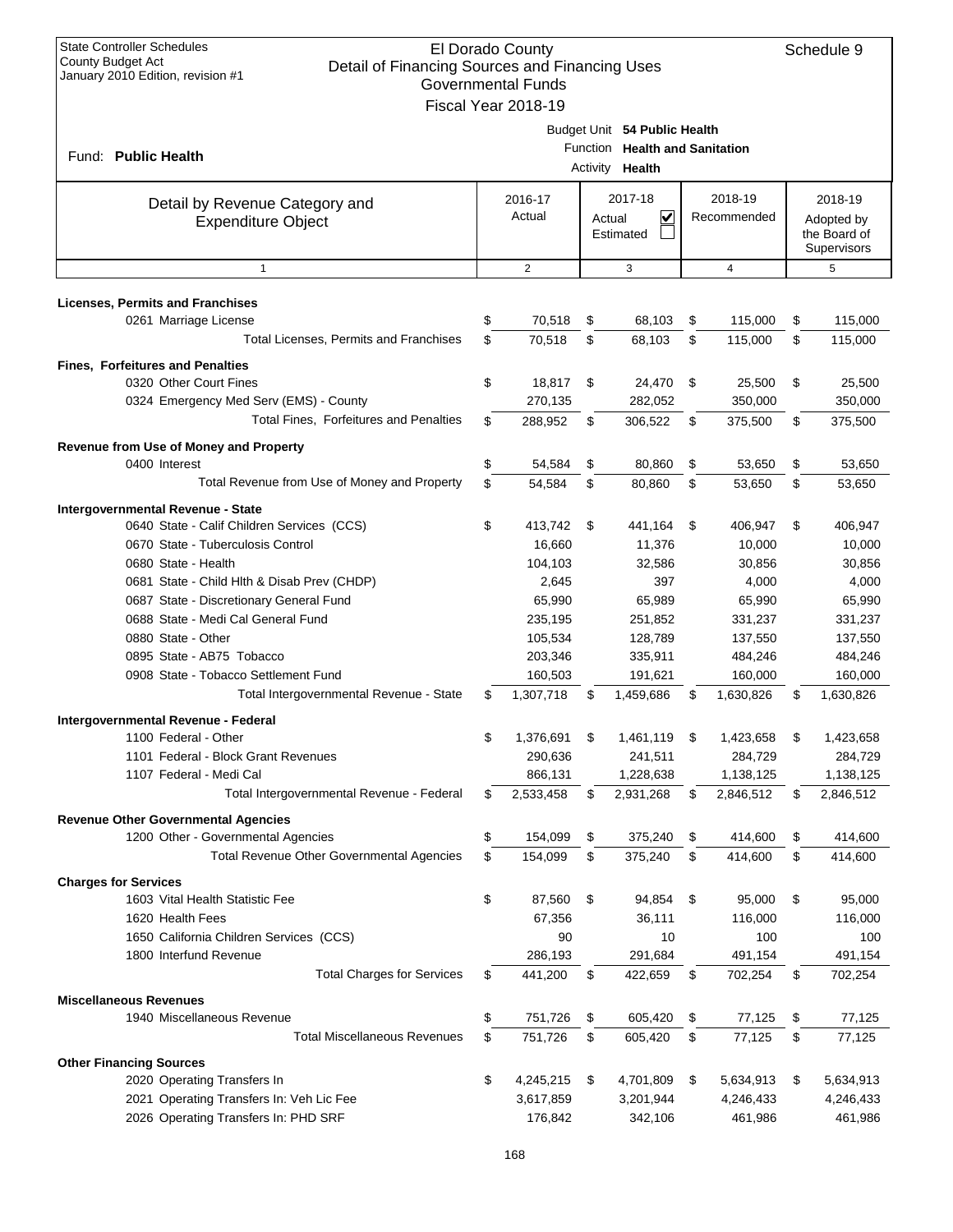| <b>State Controller Schedules</b><br>El Dorado County<br><b>County Budget Act</b><br>Detail of Financing Sources and Financing Uses<br>January 2010 Edition, revision #1<br><b>Governmental Funds</b> |                |                     |    |                                   |    |                     |    |                             |  |  |  |
|-------------------------------------------------------------------------------------------------------------------------------------------------------------------------------------------------------|----------------|---------------------|----|-----------------------------------|----|---------------------|----|-----------------------------|--|--|--|
|                                                                                                                                                                                                       |                | Fiscal Year 2018-19 |    |                                   |    |                     |    |                             |  |  |  |
|                                                                                                                                                                                                       |                |                     |    | Budget Unit 54 Public Health      |    |                     |    |                             |  |  |  |
| Fund: Public Health                                                                                                                                                                                   |                |                     |    | Function Health and Sanitation    |    |                     |    |                             |  |  |  |
| Activity Health                                                                                                                                                                                       |                |                     |    |                                   |    |                     |    |                             |  |  |  |
| Detail by Revenue Category and                                                                                                                                                                        |                | 2016-17             |    | 2017-18                           |    | 2018-19             |    | 2018-19                     |  |  |  |
| <b>Expenditure Object</b>                                                                                                                                                                             |                | Actual              |    | $\overline{\mathsf{v}}$<br>Actual |    | Recommended         |    | Adopted by                  |  |  |  |
|                                                                                                                                                                                                       |                |                     |    | Estimated                         |    |                     |    | the Board of<br>Supervisors |  |  |  |
| $\mathbf{1}$                                                                                                                                                                                          |                | $\overline{2}$      |    | 3                                 |    | $\overline{4}$      |    | 5                           |  |  |  |
| 2027 Operating Transfers In: Sales Tax Realingment                                                                                                                                                    |                | 334,470             |    | 616,291                           |    | 714,006             |    | 714,006                     |  |  |  |
| <b>Total Other Financing Sources</b>                                                                                                                                                                  | \$             | 8,374,385           | \$ | 8,862,151                         | \$ | 11,057,338          |    | 11,057,338                  |  |  |  |
| <b>Total Revenue</b>                                                                                                                                                                                  | $\mathfrak{S}$ | 13,976,641          | \$ | 15,111,910                        | \$ | 17,272,805          | \$ | 17,272,805                  |  |  |  |
|                                                                                                                                                                                                       |                |                     |    |                                   |    |                     |    |                             |  |  |  |
| <b>Salaries and Employee Benefits</b><br>3000 Permanent Employees / Elected Officials                                                                                                                 | \$             | 3,990,273           | \$ | 4,438,718                         | \$ | 4,826,052           | \$ | 4,826,052                   |  |  |  |
| 3001 Temporary Employees                                                                                                                                                                              |                | 2,852               |    | 11,617                            |    | 90,505              |    | 90,505                      |  |  |  |
| 3002 Overtime                                                                                                                                                                                         |                | 20,580              |    | 8,199                             |    | 66,500              |    | 66,500                      |  |  |  |
| 3003 Standby Pay                                                                                                                                                                                      |                | 47,562              |    | 47,878                            |    | 54,000              |    | 54,000                      |  |  |  |
| 3004 Other Compensation                                                                                                                                                                               |                | 77,958              |    | 183,845                           |    | 41,302              |    | 41,302                      |  |  |  |
| 3005 Tahoe Differential                                                                                                                                                                               |                | 21,810              |    | 26,582                            |    | 26,400              |    | 26,400                      |  |  |  |
| 3006 Bilingual Pay                                                                                                                                                                                    |                | 23,635              |    | 29,760                            |    | 37,960              |    | 37,960                      |  |  |  |
| 3020 Employer Share - Employee Retirement                                                                                                                                                             |                | 802,440             |    | 923,582                           |    | 1,111,839           |    | 1,111,839                   |  |  |  |
| 3022 Employer Share - Medi Care                                                                                                                                                                       |                | 56,828              |    | 64,610                            |    | 72,036              |    | 72,036                      |  |  |  |
| 3040 Employer Share - Health Insurance                                                                                                                                                                |                | 812,950             |    | 893,877                           |    | 1,084,031           |    | 1,084,031                   |  |  |  |
| 3041 Employer Share - Unemployment Insurance                                                                                                                                                          |                |                     |    |                                   |    | 121,916             |    | 121,916                     |  |  |  |
| 3042 Employer Share - Long Term Disab Insurance                                                                                                                                                       |                | 6,485               |    | 7,640                             |    | 12,184              |    | 12,184                      |  |  |  |
| 3043 Employer Share - Deferred Compensation                                                                                                                                                           |                | 12,843              |    | 10,245                            |    | 7,225               |    | 7,225                       |  |  |  |
| 3046 Retiree Health - Defined Contributions                                                                                                                                                           |                | 65,552              |    | 88,369                            |    | 102,943             |    | 102,943                     |  |  |  |
| 3060 Employer Share - Workers' Compensation                                                                                                                                                           |                | 434,758             |    | 468,113                           |    | 512,626             |    | 512,626                     |  |  |  |
| 3080 Flexible Benefits<br><b>Total Salaries and Employee Benefits</b>                                                                                                                                 | \$             | 11,293<br>6,387,819 | \$ | 10,568<br>7,213,604               | S  | 27,000<br>8,194,519 | \$ | 27,000<br>8,194,519         |  |  |  |
|                                                                                                                                                                                                       |                |                     |    |                                   |    |                     |    |                             |  |  |  |
| <b>Services and Supplies</b>                                                                                                                                                                          |                |                     |    |                                   |    |                     |    |                             |  |  |  |
| 4020 Clothing and Personal Supplies<br>4040 Telephone Company Vendor Payments                                                                                                                         | \$             | 164<br>6,444        | \$ | 56<br>8,297                       | \$ |                     | \$ |                             |  |  |  |
| 4041 Cnty Pass thru Telephone Chrges to Depts                                                                                                                                                         |                | 8,624               |    | 8,435                             |    | 9,440<br>14,934     |    | 9,440<br>14,934             |  |  |  |
| 4044 Cable/Internet Service                                                                                                                                                                           |                | 376                 |    | 368                               |    | 720                 |    | 720                         |  |  |  |
| 4060 Food and Food Products                                                                                                                                                                           |                | 2,990               |    | 2,604                             |    | 3,180               |    | 3,180                       |  |  |  |
| 4080 Household Expense                                                                                                                                                                                |                | 2,478               |    | 6,677                             |    | 4,650               |    | 4,650                       |  |  |  |
| 4081 Household Expense - Paper Goods                                                                                                                                                                  |                | 9                   |    | 21                                |    |                     |    |                             |  |  |  |
| 4082 Household Expense - Other                                                                                                                                                                        |                | 101                 |    |                                   |    |                     |    |                             |  |  |  |
| 4083 Household Expense - Laundry                                                                                                                                                                      |                | 3,545               |    | 3,041                             |    | 3,500               |    | 3,500                       |  |  |  |
| 4084 Household Expense - Expendable Equipment                                                                                                                                                         |                | 2,371               |    | 40                                |    |                     |    |                             |  |  |  |
| 4085 Household Expense - Refuse Disposal                                                                                                                                                              |                | 4,362               |    | 4,465                             |    | 4,500               |    | 4,500                       |  |  |  |
| 4100 Insurance - Premium                                                                                                                                                                              |                | 45,400              |    | 37,163                            |    | 42,165              |    | 42,165                      |  |  |  |
| 4101 Insurance - Additional Liability                                                                                                                                                                 |                | 133,742             |    | 136,285                           |    | 151,220             |    | 151,220                     |  |  |  |
| 4140 Maintenance - Equipment                                                                                                                                                                          |                | 9,659               |    | 1,238                             |    |                     |    |                             |  |  |  |
| 4144 Maintenance - Computer System Supplies                                                                                                                                                           |                | 103,285             |    | 67,728                            |    | 54,027              |    | 54,027                      |  |  |  |
| 4200 Medical, Dental and Laboratory Supplies                                                                                                                                                          |                | 16,421              |    | 24,194                            |    | 55,925              |    | 55,925                      |  |  |  |
| 4201 Medical Supplies - Field                                                                                                                                                                         |                | 19,316              |    |                                   |    | 4,200               |    | 4,200                       |  |  |  |
| 4220 Memberships                                                                                                                                                                                      |                | 4,764               |    | 5,679                             |    | 7,419               |    | 7,419                       |  |  |  |
| 4221 Memberships - Legislative Advocacy                                                                                                                                                               |                | 10,606              |    | 10,156                            |    | 13,076              |    | 13,076                      |  |  |  |
| 4240 Miscellaneous Expense<br>4260 Office Expense                                                                                                                                                     |                | 23,715              |    | 20,696                            |    | 20,000<br>56,603    |    | 20,000<br>56,602            |  |  |  |
| 4261 Postage                                                                                                                                                                                          |                | 7,259               |    | 7,144                             |    | 11,957              |    | 11,957                      |  |  |  |
|                                                                                                                                                                                                       |                |                     |    |                                   |    |                     |    |                             |  |  |  |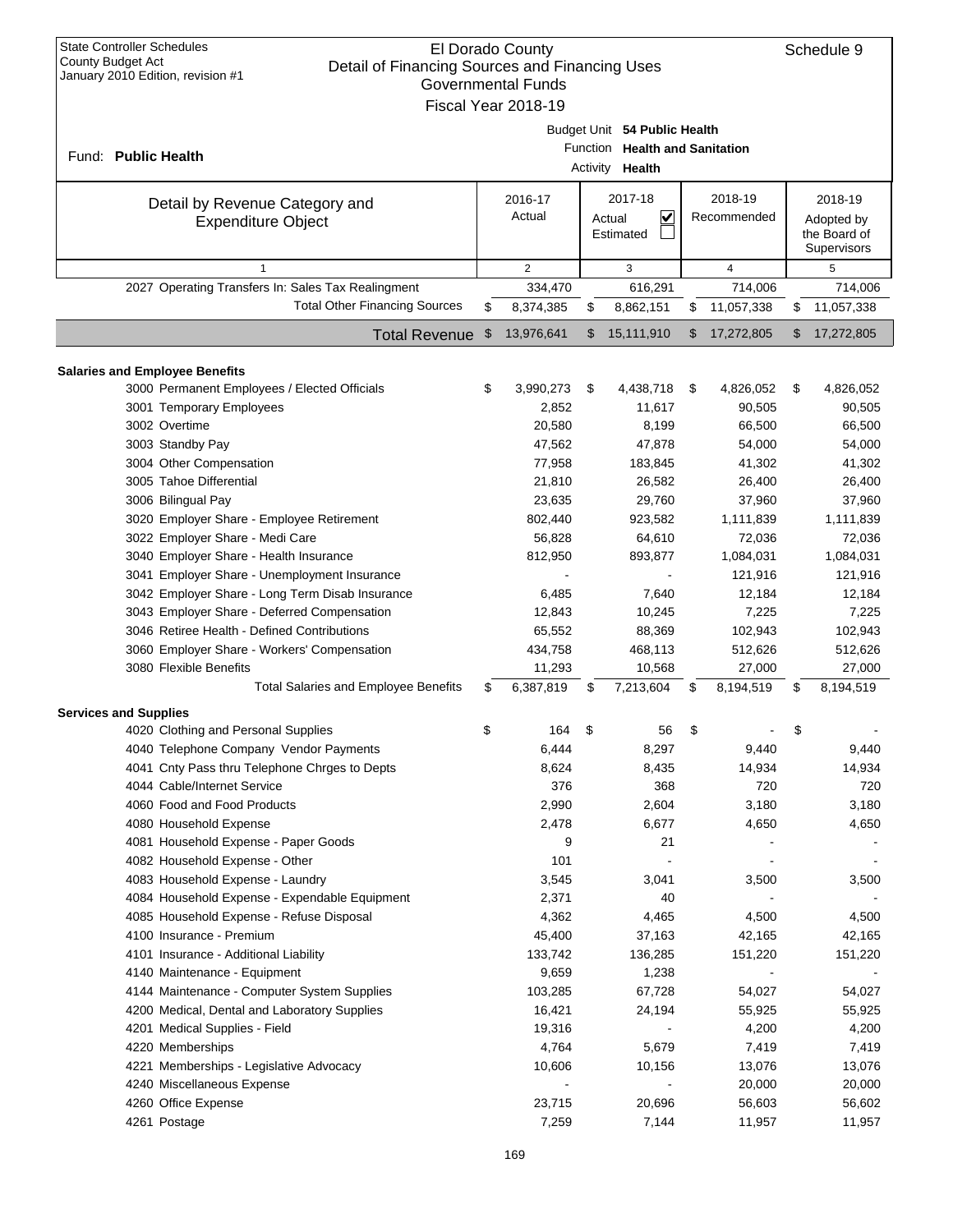|                      |                                                             | <b>GUVENNINGI LUNUS</b><br>Fiscal Year 2018-19 |        |                                                   |                 |                                           |
|----------------------|-------------------------------------------------------------|------------------------------------------------|--------|---------------------------------------------------|-----------------|-------------------------------------------|
|                      |                                                             |                                                |        | Budget Unit 54 Public Health                      |                 |                                           |
|                      | Fund: Public Health                                         |                                                |        | Function Health and Sanitation<br>Activity Health |                 |                                           |
|                      |                                                             | 2016-17                                        |        | 2017-18                                           | 2018-19         | 2018-19                                   |
|                      | Detail by Revenue Category and<br><b>Expenditure Object</b> | Actual                                         | Actual | V<br>Estimated                                    | Recommended     | Adopted by<br>the Board of<br>Supervisors |
|                      | $\mathbf{1}$                                                | 2                                              |        | 3                                                 | $\overline{4}$  | 5                                         |
|                      | 4263 Subscription / Newspaper / Journals                    | 1,239                                          |        | 858                                               | 1,350           | 1,350                                     |
|                      | 4264 Books / Manuals                                        | 2,085                                          |        | 1,477                                             | 6,250           | 6,250                                     |
|                      | 4266 Printing / Duplicating                                 | 4,621                                          |        | 6,695                                             | 21,773          | 21,773                                    |
|                      | 4267 On-Line Subscriptions                                  | 81                                             |        | 159                                               |                 |                                           |
|                      | 4300 Professional and Specialized Services                  | 203,540                                        |        | 302,527                                           | 498,827         | 498,827                                   |
|                      | 4313 Legal Services                                         |                                                |        | 300                                               | 9,600           | 9,600                                     |
|                      | 4314 Contract Public Defender                               |                                                |        | 650                                               |                 |                                           |
|                      | 4318 Interpreter                                            | 203                                            |        | 170                                               |                 |                                           |
|                      | 4320 Verbatim Report - Transcription                        | 4,021                                          |        |                                                   |                 |                                           |
|                      | 4324 Medical, Dental and Lab Services                       | 3,545,588                                      |        | 3,671,006                                         | 4,053,850       | 4,053,850                                 |
|                      | 4327 Emergency Medical Serv (EMS) - Hospital                | 58,026                                         |        | 60,665                                            | 75,000          | 75,000                                    |
|                      | 4328 Emergency Medical Serv (EMS) - Physician               | 125,642                                        |        | 137,298                                           | 165,000         | 165,000                                   |
|                      | 4337 Other Governmental Agencies                            | 16,403                                         |        | 41,686                                            | 20,000          | 20,000                                    |
|                      | 4351 Jail Medical Overruns                                  | 101,522                                        |        | 80,712                                            | 136,737         | 136,737                                   |
|                      | 4400 Publication and Legal Notices                          | 728                                            |        | 1,506                                             |                 |                                           |
|                      | 4420 Rents and Leases - Equipment                           | 10,692                                         |        | 11,461                                            | 12,720          | 12,720                                    |
|                      | 4421 Security System                                        | 5,964                                          |        | 5,964                                             | 5,964           | 5,964                                     |
|                      | 4440 Rent & Lease - Building/Improvements                   | 2,765                                          |        | 1,220                                             | 2,984           | 2,984                                     |
|                      | 4460 Small Tools and Instruments                            | 11                                             |        | 43                                                | 3,500           | 3,500                                     |
|                      | 4461 Minor Equipment                                        | 13,682                                         |        | 738                                               | 3,200           | 3,200                                     |
|                      | 4462 Minor Computer Equipment                               | 69,808                                         |        | 15,317                                            |                 |                                           |
|                      | 4463 Minor Telephone and Radio Equipment                    | 164                                            |        | 271                                               |                 |                                           |
|                      | 4500 Special Departmental Expense                           | 89,296                                         |        | 195,395                                           | 653,177         | 653,177                                   |
|                      | 4501 Special Projects                                       | 29,939                                         |        | 89,923                                            | 34,897          | 34,897                                    |
|                      | 4502 Educational Materials                                  | 2,323                                          |        | 507                                               | 16,054          | 16,054                                    |
|                      | 4532 Client Program Services                                | 363                                            |        |                                                   |                 |                                           |
|                      | 4538 Software                                               | 5,120                                          |        |                                                   | 280             | 280                                       |
|                      | 4539 Software License                                       |                                                |        | 12,678                                            |                 |                                           |
|                      | 4600 Transportation and Travel                              | 7,110                                          |        | 8,098                                             | 28,739          | 28,739                                    |
|                      | 4602 Employee - Private Auto Mileage                        | 21,431                                         |        | 29,377                                            | 49,210          | 49,210                                    |
|                      | 4605 Vehicle - Rent or Lease                                | 14,795                                         |        | 18,387                                            | 31,100          | 31,100                                    |
|                      | 4606 Fuel Purchases                                         | 5,566                                          |        | 7,403                                             | 10,250          | 10,250                                    |
|                      | 4608 Hotel Accommodations                                   | 6,295                                          |        | 7,733                                             | 8,550           | 8,550                                     |
|                      | 4609 Staff Development                                      | 16,391                                         |        | 15,572                                            | 73,055          | 73,055                                    |
|                      | 4617 Staff Development Non 1099                             | 3,149                                          |        | 295                                               |                 |                                           |
|                      | 4620 Utilities                                              | 32,512                                         |        | 30,601                                            | 37,000          | 37,000                                    |
|                      | <b>Total Services and Supplies</b>                          | \$<br>4,806,709                                | \$     | 5,100,978                                         | \$<br>6,416,583 | \$<br>6,416,582                           |
| <b>Other Charges</b> |                                                             |                                                |        |                                                   |                 |                                           |
|                      | 5000 Support and Care of Persons                            | \$<br>52,798                                   | \$     | 30,509                                            | \$<br>173,000   | \$<br>173,000                             |
|                      | 5009 Housing                                                | 880                                            |        | 3,640                                             |                 |                                           |
|                      | 5011 Transportation Expenses                                | 6,883                                          |        | 8,725                                             | 10,994          | 10,994                                    |
|                      | 5012 Ancilliary Services                                    | 101,665                                        |        | 108,791                                           | 153,321         | 153,321                                   |
|                      | 5013 Ancilliary Expenses                                    | 16,250                                         |        | 12,884                                            |                 |                                           |
|                      | 5014 Health Services                                        | 7,026                                          |        | 2,286                                             | 30,000          | 30,000                                    |
|                      | 5300 Interfund Expenditures                                 | 1,899,071                                      |        | 1,982,736                                         | 2,445,987       | 2,445,987                                 |
|                      | 5304 Intrfnd Exp: Mail Service                              | 8,455                                          |        | 8,742                                             | 7,634           | 7,634                                     |
|                      |                                                             |                                                |        |                                                   |                 |                                           |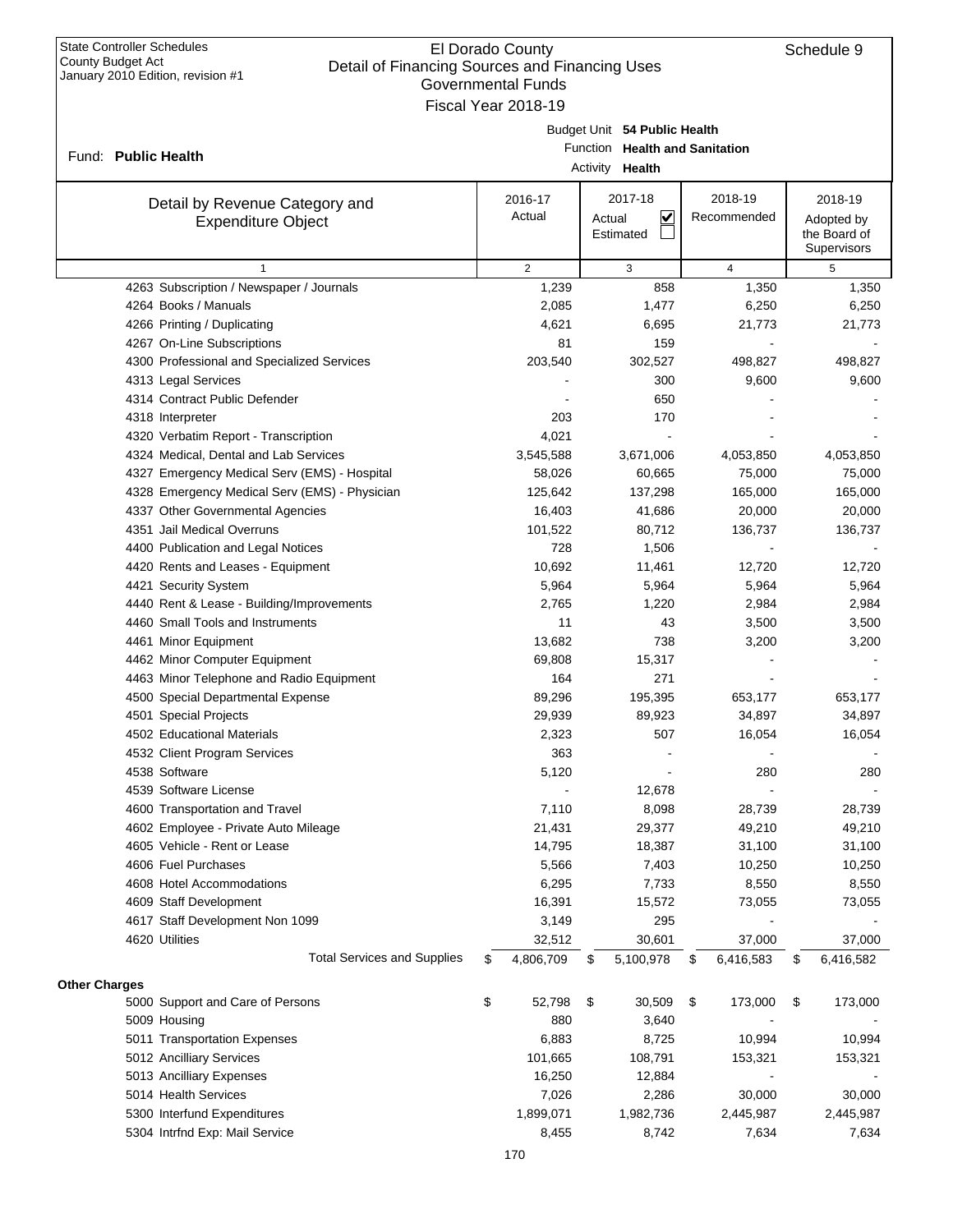| <b>State Controller Schedules</b><br>El Dorado County<br>Schedule 9<br><b>County Budget Act</b><br>Detail of Financing Sources and Financing Uses |                              |                |                    |                                   |    |                |     |                             |  |  |
|---------------------------------------------------------------------------------------------------------------------------------------------------|------------------------------|----------------|--------------------|-----------------------------------|----|----------------|-----|-----------------------------|--|--|
| January 2010 Edition, revision #1<br><b>Governmental Funds</b>                                                                                    |                              |                |                    |                                   |    |                |     |                             |  |  |
| Fiscal Year 2018-19                                                                                                                               |                              |                |                    |                                   |    |                |     |                             |  |  |
|                                                                                                                                                   | Budget Unit 54 Public Health |                |                    |                                   |    |                |     |                             |  |  |
|                                                                                                                                                   |                              |                | Function           | <b>Health and Sanitation</b>      |    |                |     |                             |  |  |
| Fund: Public Health                                                                                                                               |                              |                | Activity           | Health                            |    |                |     |                             |  |  |
| Detail by Revenue Category and                                                                                                                    |                              | 2016-17        | 2017-18<br>2018-19 |                                   |    |                |     | 2018-19                     |  |  |
| <b>Expenditure Object</b>                                                                                                                         |                              | Actual         |                    | $\overline{\mathbf{v}}$<br>Actual |    | Recommended    |     | Adopted by                  |  |  |
|                                                                                                                                                   |                              |                | Estimated          |                                   |    |                |     | the Board of<br>Supervisors |  |  |
| 1                                                                                                                                                 |                              | $\overline{2}$ | 3                  |                                   |    | $\overline{4}$ | 5   |                             |  |  |
| 5305 Intrfnd Exp: Stores Support                                                                                                                  |                              | 1,053          |                    | 628                               |    | 1,153          |     | 1,153                       |  |  |
| 5316 Intrfnd Exp: IS Programming Support                                                                                                          |                              | 97             |                    | 112                               |    | 1,400          |     | 1,400                       |  |  |
| 5318 Intrfnd Exp: Maint Buildg & Imprvmnts                                                                                                        |                              | 1,103          |                    | 2,908                             |    |                |     |                             |  |  |
| <b>Total Other Charges</b>                                                                                                                        | \$                           | 2,095,281      | \$                 | 2,161,962                         | \$ | 2,823,489      | \$  | 2,823,489                   |  |  |
| <b>Other Financing Uses</b>                                                                                                                       |                              |                |                    |                                   |    |                |     |                             |  |  |
| 7000 Operating Transfers Out                                                                                                                      | \$                           | 275,039        | \$                 | 1,685,865                         | \$ | 4,378,686      | \$  | 4,355,246                   |  |  |
| <b>Total Other Financing Uses</b>                                                                                                                 | \$                           | 275,039        | \$                 | 1,685,865                         | \$ | 4,378,686      | \$  | 4,355,246                   |  |  |
| <b>Intrafund Transfers</b>                                                                                                                        |                              |                |                    |                                   |    |                |     |                             |  |  |
| 7254 Intrafnd: Public Health                                                                                                                      | \$                           | 56,567         | \$                 | 364,397                           | \$ | 521,956        | \$  | 521,956                     |  |  |
| 7259 Intrafnd: PHD SRF                                                                                                                            |                              | 50,040         |                    | 52.129                            |    | 80,000         |     | 80,000                      |  |  |
| <b>Total Intrafund Transfers</b>                                                                                                                  | \$                           | 106,607        | \$                 | 416,526                           | \$ | 601,956        | \$  | 601,956                     |  |  |
| <b>Intrafund Abatement</b>                                                                                                                        |                              |                |                    |                                   |    |                |     |                             |  |  |
| 7384 Intrfnd Abatemnt: Public Health                                                                                                              | \$                           | $(56, 567)$ \$ |                    | $(364, 397)$ \$                   |    | (521, 956)     | -\$ | (521, 956)                  |  |  |
| 7389 Intrind Abatemnt: PHD SRF Transfers                                                                                                          |                              | (50,040)       |                    | (52, 129)                         |    | (80,000)       |     | (80,000)                    |  |  |
| <b>Total Intrafund Abatement</b>                                                                                                                  | \$                           | (106, 607)     | \$                 | (416, 526)                        | \$ | (601, 956)     | \$  | (601, 956)                  |  |  |
| <b>Appropriations for Contingencies</b>                                                                                                           |                              |                |                    |                                   |    |                |     |                             |  |  |
| 7700 Contingency                                                                                                                                  | \$                           |                | \$                 |                                   | \$ | 2,203,335      | \$  | 3,164,515                   |  |  |
| <b>Total Appropriations for Contingencies</b>                                                                                                     | \$                           |                | \$                 | $\omega$                          | \$ | 2,203,335      | \$  | 3,164,515                   |  |  |
| <b>Total Expenditures/Appropriations</b>                                                                                                          | \$                           | 13,564,849     | \$                 | 16,162,409                        | \$ | 24,016,612     | \$  | 24,954,351                  |  |  |
| Net Cost \$                                                                                                                                       |                              | 411,792        | S                  | (1,050,499)                       | \$ | (6,743,807)    | S   | (7,681,546)                 |  |  |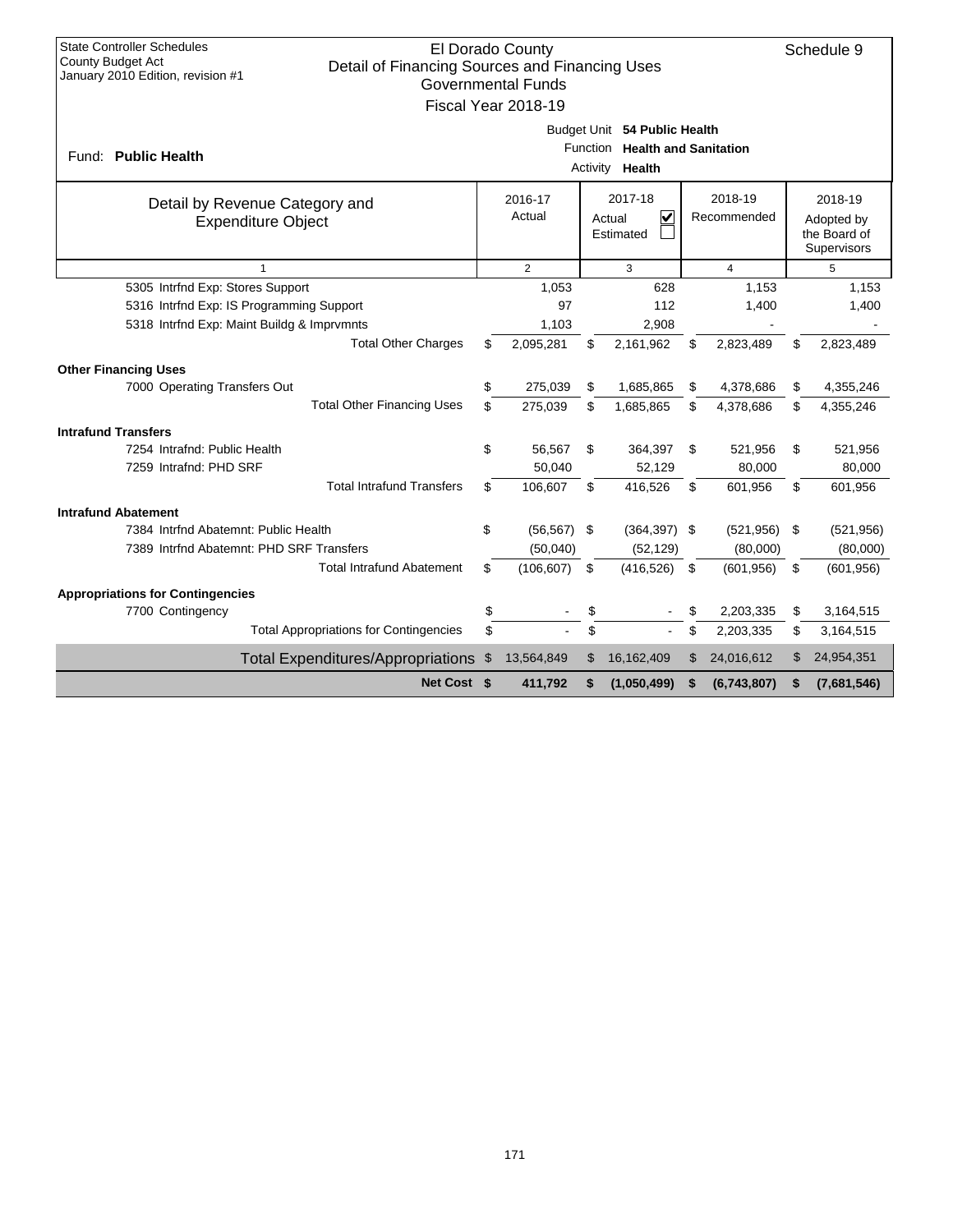| <b>State Controller Schedules</b><br>El Dorado County<br><b>County Budget Act</b><br>Detail of Financing Sources and Financing Uses<br>January 2010 Edition, revision #1<br><b>Governmental Funds</b> |    |                     |        |                                |    |                  |    |                  |  |
|-------------------------------------------------------------------------------------------------------------------------------------------------------------------------------------------------------|----|---------------------|--------|--------------------------------|----|------------------|----|------------------|--|
|                                                                                                                                                                                                       |    | Fiscal Year 2018-19 |        |                                |    |                  |    |                  |  |
|                                                                                                                                                                                                       |    |                     |        | Budget Unit 55 Animal Services |    |                  |    |                  |  |
| Fund: General Fund                                                                                                                                                                                    |    |                     |        | Function Public Protection     |    |                  |    |                  |  |
| <b>Activity Other Protection</b>                                                                                                                                                                      |    |                     |        |                                |    |                  |    |                  |  |
|                                                                                                                                                                                                       |    | 2016-17             |        | 2017-18                        |    | 2018-19          |    | 2018-19          |  |
| Detail by Revenue Category and<br><b>Expenditure Object</b>                                                                                                                                           |    | Actual              | Actual | V                              |    | Recommended      |    | Adopted by       |  |
|                                                                                                                                                                                                       |    |                     |        | Estimated                      |    |                  |    | the Board of     |  |
|                                                                                                                                                                                                       |    |                     |        |                                |    |                  |    | Supervisors      |  |
| $\mathbf{1}$                                                                                                                                                                                          |    | $\overline{2}$      |        | 3                              |    | $\overline{4}$   |    | 5                |  |
|                                                                                                                                                                                                       |    |                     |        |                                |    |                  |    |                  |  |
| <b>Licenses, Permits and Franchises</b><br>0200 Animal Licenses                                                                                                                                       | \$ | 230,884             | \$     |                                | \$ |                  | \$ |                  |  |
| 0201 Viscious/Dangerous Dog                                                                                                                                                                           |    | 4,272               |        | 255,707<br>3,872               |    | 245,000<br>9,000 |    | 245,000<br>9,000 |  |
| 0202 Kennel Permits                                                                                                                                                                                   |    | 10,856              |        | 10,985                         |    | 15,000           |    | 15,000           |  |
| Total Licenses, Permits and Franchises                                                                                                                                                                | \$ | 246,012             | \$     | 270,564                        | \$ | 269,000          | \$ | 269,000          |  |
|                                                                                                                                                                                                       |    |                     |        |                                |    |                  |    |                  |  |
| <b>Fines, Forfeitures and Penalties</b>                                                                                                                                                               |    |                     |        |                                |    |                  |    |                  |  |
| 0320 Other Court Fines                                                                                                                                                                                | \$ | 12,320              | \$     | 11,918                         | \$ | 13,500           | \$ | 13,500           |  |
| <b>Total Fines. Forfeitures and Penalties</b>                                                                                                                                                         | \$ | 12,320              | \$     | 11,918                         | \$ | 13,500           | \$ | 13,500           |  |
| <b>Revenue Other Governmental Agencies</b>                                                                                                                                                            |    |                     |        |                                |    |                  |    |                  |  |
| 1200 Other - Governmental Agencies                                                                                                                                                                    | \$ | 696,290             | \$     | 708,948                        | \$ | 861,947          | \$ | 861,947          |  |
| 1206 SLT Surcharge                                                                                                                                                                                    |    | 15,949              |        | 13,373                         |    | 15,000           |    | 15,000           |  |
| Total Revenue Other Governmental Agencies                                                                                                                                                             | \$ | 712,239             | \$     | 722,320                        | \$ | 876,947          | \$ | 876,947          |  |
| <b>Charges for Services</b>                                                                                                                                                                           |    |                     |        |                                |    |                  |    |                  |  |
| 1560 Humane Services                                                                                                                                                                                  | \$ | 1,476               | \$     | 4,147                          | \$ | 3,000            | \$ | 3,000            |  |
| 1561 Impounds                                                                                                                                                                                         |    | 120,454             |        | 110,275                        |    | 125,000          |    | 125,000          |  |
| 1562 Adoptions                                                                                                                                                                                        |    | 110,631             |        | 104,528                        |    | 110,000          |    | 110,000          |  |
| 1563 Microchip                                                                                                                                                                                        |    | 843                 |        | 650                            |    | 700              |    | 700              |  |
| 1564 Restitution                                                                                                                                                                                      |    | 1,101               |        | 1,056                          |    | 1,200            |    | 1,200            |  |
| 1740 Charges for Services                                                                                                                                                                             |    | 2,712               |        | 4,841                          |    | 2,000            |    | 2,000            |  |
| <b>Total Charges for Services</b>                                                                                                                                                                     | S  | 237,216             | \$     | 225,497                        | \$ | 241,900          | \$ | 241,900          |  |
|                                                                                                                                                                                                       |    |                     |        |                                |    |                  |    |                  |  |
| <b>Miscellaneous Revenues</b>                                                                                                                                                                         |    |                     |        |                                |    |                  |    |                  |  |
| 1940 Miscellaneous Revenue                                                                                                                                                                            | \$ | 9,309               | \$     | 11,203                         | \$ | 8,600            | \$ | 8,600            |  |
| 1942 Miscellaneous Reimbursement                                                                                                                                                                      |    | 30                  |        |                                |    |                  |    |                  |  |
| 1943 Miscellaneous Donation                                                                                                                                                                           |    | 75                  |        |                                |    |                  |    |                  |  |
| <b>Total Miscellaneous Revenues</b>                                                                                                                                                                   | \$ | 9,414               | \$     | 11,203                         | \$ | 8,600            | \$ | 8,600            |  |
| <b>Other Financing Sources</b>                                                                                                                                                                        |    |                     |        |                                |    |                  |    |                  |  |
| 2021 Operating Transfers In: Veh Lic Fee                                                                                                                                                              | \$ | 219,736             | \$     | 214,987                        | \$ | 214,899          | \$ | 214,899          |  |
| 2027 Operating Transfers In: Sales Tax Realingment                                                                                                                                                    |    | 14,500              |        | 39,271                         |    | 41,860           |    | 41,860           |  |
| <b>Total Other Financing Sources</b>                                                                                                                                                                  | \$ | 234,237             | \$     | 254,258                        | \$ | 256,759          | \$ | 256,759          |  |
| <b>Total Revenue</b>                                                                                                                                                                                  | \$ | 1,451,437           | \$     | 1,495,760                      | \$ | 1,666,706        | \$ | 1,666,706        |  |
|                                                                                                                                                                                                       |    |                     |        |                                |    |                  |    |                  |  |
| <b>Salaries and Employee Benefits</b>                                                                                                                                                                 |    |                     |        |                                |    |                  |    |                  |  |
| 3000 Permanent Employees / Elected Officials                                                                                                                                                          | \$ | 894,893             | \$     | 878,376                        | \$ | 959,104          | \$ | 959,104          |  |
| 3001 Temporary Employees                                                                                                                                                                              |    | 126,936             |        | 146,394                        |    | 147,730          |    | 147,730          |  |
| 3002 Overtime                                                                                                                                                                                         |    | 39,399              |        | 38,181                         |    | 77,000           |    | 77,000           |  |
| 3003 Standby Pay                                                                                                                                                                                      |    | 17,595              |        | 25,220                         |    | 25,000           |    | 25,000           |  |
| 3004 Other Compensation                                                                                                                                                                               |    | 32,530              |        | 35,429                         |    | 9,700            |    | 9,700            |  |
| 3005 Tahoe Differential                                                                                                                                                                               |    | 11,134              |        | 11,030                         |    | 9,600            |    | 9,600            |  |
| 3006 Bilingual Pay                                                                                                                                                                                    |    | (928)               |        | 1,056                          |    |                  |    |                  |  |
| 3020 Employer Share - Employee Retirement                                                                                                                                                             |    | 172,353             |        | 168,806                        |    | 201,784          |    | 201,784          |  |
| 3022 Employer Share - Medi Care                                                                                                                                                                       |    | 16,011              |        | 16,193                         |    | 16,184           |    | 16,184           |  |
| 3040 Employer Share - Health Insurance                                                                                                                                                                |    | 304,353             |        | 322,432                        |    | 359,978          |    | 359,978          |  |
| 3041 Employer Share - Unemployment Insurance                                                                                                                                                          |    |                     |        |                                |    | 23,978           |    | 23,978           |  |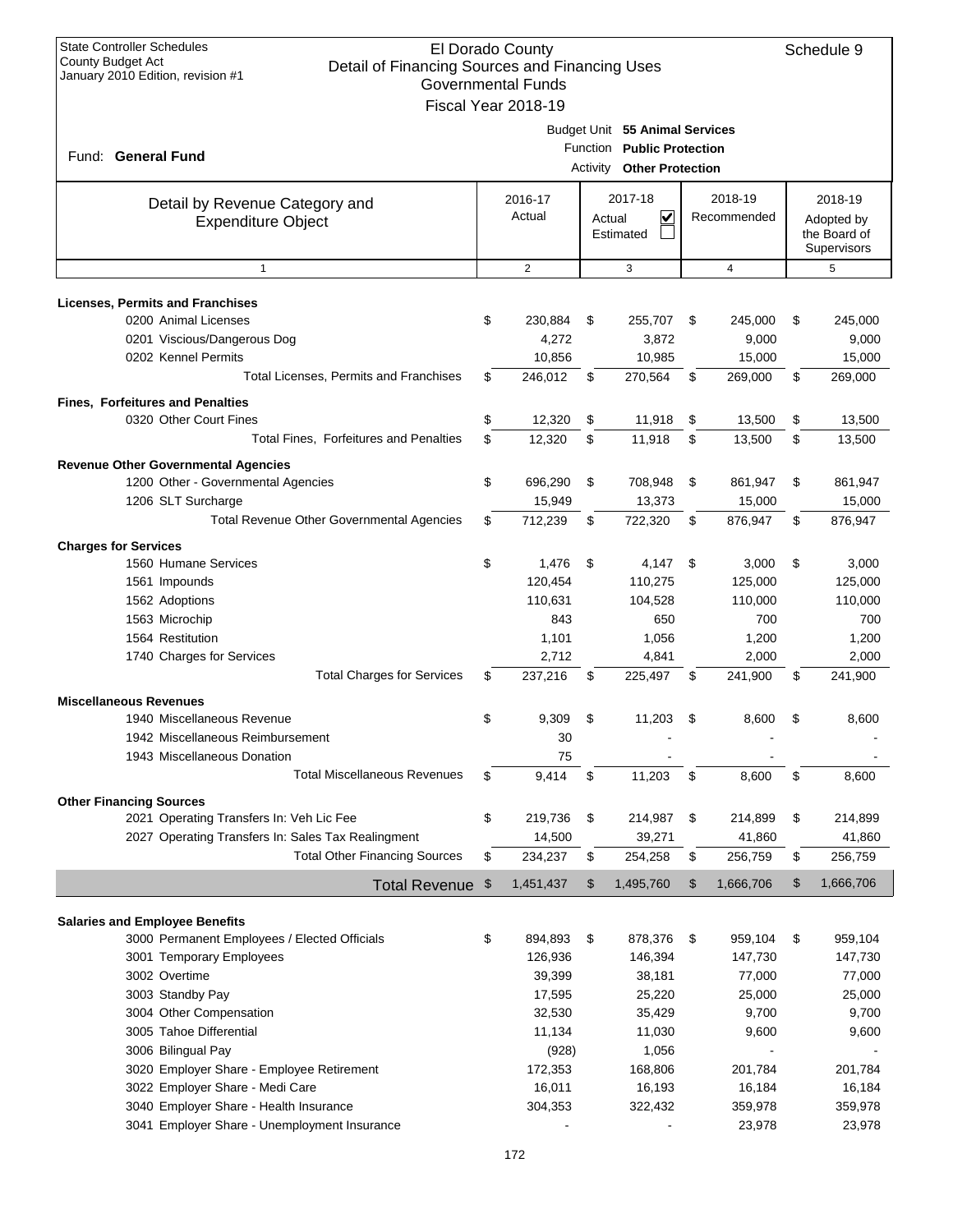| <b>Governmental Funds</b> |                                                 |    |                     |                           |                                |    |                        |    |                            |  |
|---------------------------|-------------------------------------------------|----|---------------------|---------------------------|--------------------------------|----|------------------------|----|----------------------------|--|
|                           |                                                 |    | Fiscal Year 2018-19 |                           |                                |    |                        |    |                            |  |
|                           |                                                 |    |                     |                           | Budget Unit 55 Animal Services |    |                        |    |                            |  |
|                           | Fund: General Fund                              |    |                     |                           | Function Public Protection     |    |                        |    |                            |  |
|                           |                                                 |    |                     | Activity Other Protection |                                |    |                        |    |                            |  |
|                           |                                                 |    |                     |                           |                                |    |                        |    |                            |  |
|                           | Detail by Revenue Category and                  |    | 2016-17<br>Actual   |                           | 2017-18<br>$\checkmark$        |    | 2018-19<br>Recommended |    | 2018-19                    |  |
|                           | <b>Expenditure Object</b>                       |    |                     |                           | Actual<br>Estimated            |    |                        |    | Adopted by<br>the Board of |  |
|                           |                                                 |    |                     |                           |                                |    |                        |    | Supervisors                |  |
|                           | $\mathbf{1}$                                    |    | $\overline{2}$      |                           | 3                              |    | 4                      |    | 5                          |  |
|                           | 3042 Employer Share - Long Term Disab Insurance |    | 1,456               |                           | 1,514                          |    | 2,396                  |    | 2,396                      |  |
|                           | 3043 Employer Share - Deferred Compensation     |    | 3,124               |                           | 3,114                          |    |                        |    |                            |  |
|                           | 3046 Retiree Health - Defined Contributions     |    | 19,989              |                           | 17,133                         |    | 20,246                 |    | 20,246                     |  |
|                           | 3060 Employer Share - Workers' Compensation     |    | 11,117              |                           | 13,482                         |    | 12,778                 |    | 12,778                     |  |
|                           | 3080 Flexible Benefits                          |    | 3,871               |                           | 4,022                          |    | 12,000                 |    | 12,000                     |  |
|                           | <b>Total Salaries and Employee Benefits</b>     | \$ | 1,653,832           | \$                        | 1,682,381                      | \$ | 1,877,478              | \$ | 1,877,478                  |  |
|                           | <b>Services and Supplies</b>                    |    |                     |                           |                                |    |                        |    |                            |  |
|                           | 4020 Clothing and Personal Supplies             | \$ | 5,039               | \$                        | 9,983                          | \$ | 11,700                 | \$ | 11,700                     |  |
|                           | 4022 Uniforms                                   |    | 371                 |                           |                                |    |                        |    |                            |  |
|                           | 4040 Telephone Company Vendor Payments          |    | 3,786               |                           | 4,327                          |    | 6,000                  |    | 6,000                      |  |
|                           | 4041 Cnty Pass thru Telephone Chrges to Depts   |    | 6,429               |                           | 6,439                          |    | 6,500                  |    | 6,500                      |  |
|                           | 4080 Household Expense                          |    | 4,513               |                           | 3,004                          |    | 7,000                  |    | 7,000                      |  |
|                           | 4082 Household Expense - Other                  |    |                     |                           | 305                            |    | 300                    |    | 300                        |  |
|                           | 4084 Household Expense - Expendable Equipment   |    | 225                 |                           | 1,092                          |    |                        |    |                            |  |
|                           | 4085 Household Expense - Refuse Disposal        |    | 11,861              |                           | 12,454                         |    | 14,700                 |    | 14,700                     |  |
|                           | 4086 Household Expense - Janitorial/Custodial   |    | 29,100              |                           | 24,250                         |    | 29,100                 |    | 29,100                     |  |
|                           | 4100 Insurance - Premium                        |    | 13,093              |                           | 4,356                          |    | 4,915                  |    | 4,915                      |  |
|                           | 4101 Insurance - Additional Liability           |    |                     |                           |                                |    | 8,082                  |    | 8,082                      |  |
|                           | 4140 Maintenance - Equipment                    |    |                     |                           | 429                            |    | 750                    |    | 750                        |  |
|                           | 4143 Maintenance - Service Contracts            |    | 480                 |                           | 360                            |    | 2,960                  |    | 2,960                      |  |
|                           | 4144 Maintenance - Computer System Supplies     |    | 7,207               |                           | 2,409                          |    | 10,500                 |    | 10,500                     |  |
|                           | 4160 Maintenance Vehicles - Service Contract    |    |                     |                           | 1,020                          |    |                        |    |                            |  |
|                           | 4162 Maintenance Vehicles - Supplies            |    | 316                 |                           | 20                             |    | 3,500                  |    | 3,500                      |  |
|                           | 4164 Maintenance Vehicles - Tires and Tubes     |    |                     |                           |                                |    | 500                    |    | 500                        |  |
|                           | 4180 Maintenance - Building and Improvements    |    |                     |                           |                                |    | 4,000                  |    | 4,000                      |  |
|                           | 4200 Medical, Dental and Laboratory Supplies    |    | 56,565              |                           | 39,766                         |    | 91,717                 |    | 91,717                     |  |
|                           | 4220 Memberships                                |    | 665                 |                           | 640                            |    | 800                    |    | 800                        |  |
|                           | 4221 Memberships - Legislative Advocacy         |    |                     |                           |                                |    | 590                    |    | 590                        |  |
|                           | 4260 Office Expense                             |    | 3,488               |                           | 5,646                          |    | 7,000                  |    | 7,000                      |  |
|                           | 4261 Postage                                    |    | 4,698               |                           | 4,848                          |    | 6,000                  |    | 6,000                      |  |
|                           | 4263 Subscription / Newspaper / Journals        |    | 367                 |                           |                                |    | 1,500                  |    | 1,500                      |  |
|                           | 4264 Books / Manuals                            |    | 404                 |                           | 353                            |    | 1,200                  |    | 1,200                      |  |
|                           | 4266 Printing / Duplicating                     |    | 2,088               |                           | 2,990                          |    | 500                    |    | 500                        |  |
|                           | 4300 Professional and Specialized Services      |    | 59,898              |                           | 63,219                         |    | 96,425                 |    | 96,425                     |  |
|                           | 4313 Legal Services                             |    |                     |                           |                                |    | 5,000                  |    | 5,000                      |  |
|                           | 4324 Medical, Dental and Lab Services           |    | 3,950               |                           | 8,459                          |    | 800                    |    | 800                        |  |
|                           | 4337 Other Governmental Agencies                |    | 697                 |                           | 1,715                          |    |                        |    |                            |  |
|                           | 4400 Publication and Legal Notices              |    | 578                 |                           | 522                            |    | 500                    |    | 500                        |  |
|                           | 4420 Rents and Leases - Equipment               |    | 8,042               |                           | 9,167                          |    | 10,000                 |    | 10,000                     |  |
|                           | 4421 Security System                            |    | 2,460               |                           | 3,170                          |    | 2,460                  |    | 2,460                      |  |
|                           | 4460 Small Tools and Instruments                |    | 1,294               |                           | 4,010                          |    | 2,000                  |    | 2,000                      |  |
|                           | 4461 Minor Equipment                            |    | 5,097               |                           | 3,188                          |    | 6,000                  |    | 6,000                      |  |
|                           | 4462 Minor Computer Equipment                   |    | 3,625               |                           | 2,917                          |    |                        |    |                            |  |
|                           | 4463 Minor Telephone and Radio Equipment        |    | 247                 |                           | 257                            |    | 1,900                  |    | 1,900                      |  |
|                           | 4464 Minor Law Enforcement Equipment            |    | 359                 |                           | 9,605                          |    | 12,000                 |    | 12,000                     |  |
|                           | 4465 Minor Vehicle Equipment                    |    | 237                 |                           |                                |    |                        |    |                            |  |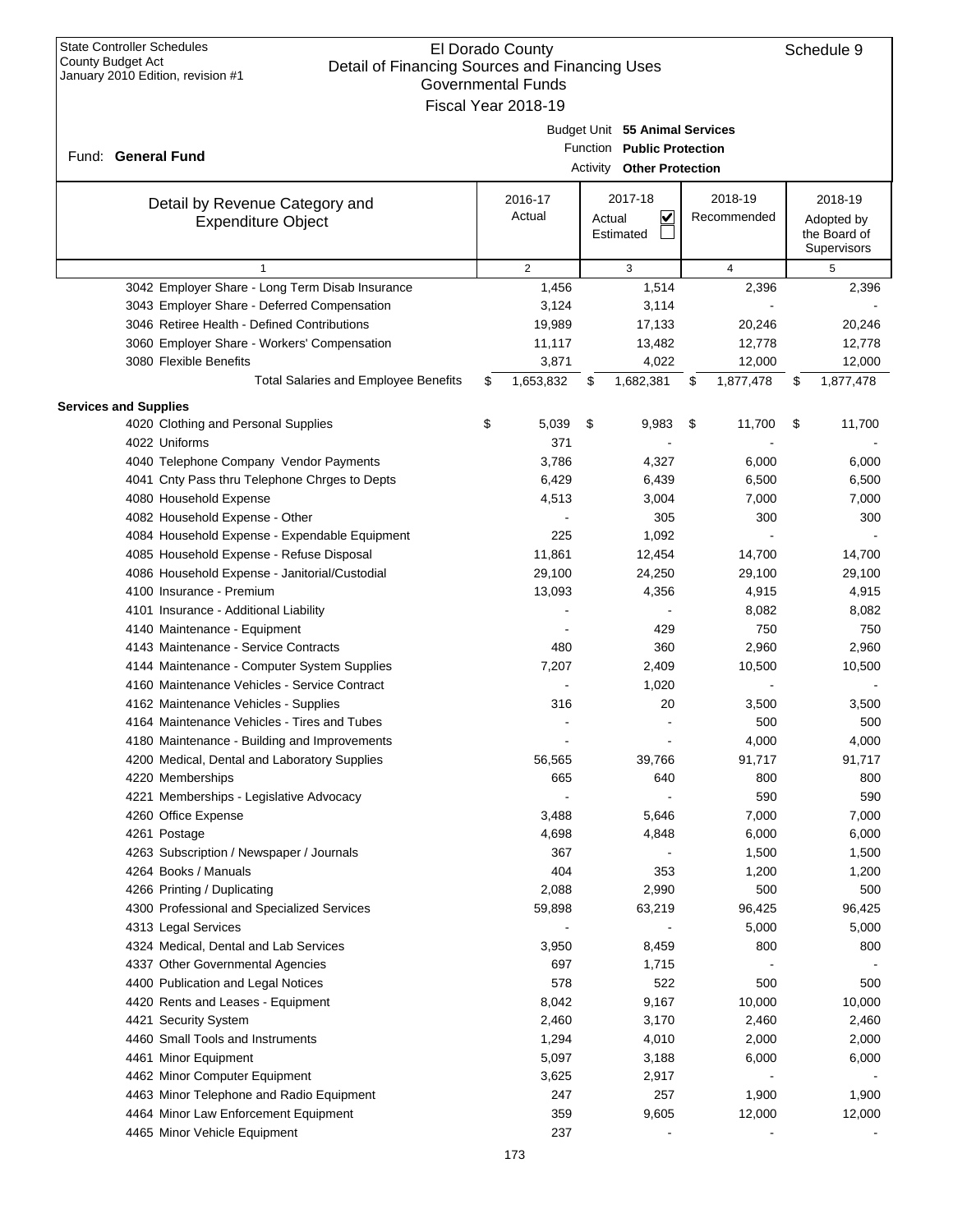| <b>State Controller Schedules</b><br>County Budget Act          |                                                                             | El Dorado County    |                          |                                |    |                |    | Schedule 9    |  |  |
|-----------------------------------------------------------------|-----------------------------------------------------------------------------|---------------------|--------------------------|--------------------------------|----|----------------|----|---------------|--|--|
| January 2010 Edition, revision #1                               | Detail of Financing Sources and Financing Uses<br><b>Governmental Funds</b> |                     |                          |                                |    |                |    |               |  |  |
|                                                                 |                                                                             | Fiscal Year 2018-19 |                          |                                |    |                |    |               |  |  |
|                                                                 |                                                                             |                     |                          |                                |    |                |    |               |  |  |
|                                                                 |                                                                             |                     |                          | Budget Unit 55 Animal Services |    |                |    |               |  |  |
| Fund: General Fund                                              |                                                                             | <b>Function</b>     | <b>Public Protection</b> |                                |    |                |    |               |  |  |
|                                                                 |                                                                             |                     | Activity                 | <b>Other Protection</b>        |    |                |    |               |  |  |
| Detail by Revenue Category and                                  |                                                                             | 2016-17             |                          | 2017-18                        |    | 2018-19        |    | 2018-19       |  |  |
| <b>Expenditure Object</b>                                       |                                                                             | Actual              |                          | V<br>Actual                    |    | Recommended    |    | Adopted by    |  |  |
|                                                                 |                                                                             |                     |                          | Estimated                      |    |                |    | the Board of  |  |  |
|                                                                 |                                                                             |                     |                          |                                |    |                |    | Supervisors   |  |  |
| $\mathbf{1}$                                                    |                                                                             | 2                   |                          | 3                              |    | $\overline{4}$ |    | 5             |  |  |
| 4500 Special Departmental Expense<br>4502 Educational Materials |                                                                             | 20,505              |                          | 31,768                         |    | 5,000          |    | 5,000         |  |  |
| 4534 Ammunition                                                 |                                                                             |                     |                          | 30                             |    |                |    |               |  |  |
| 4538 Software                                                   |                                                                             | 1,005               |                          | 1,946                          |    |                |    |               |  |  |
| 4539 Software License                                           |                                                                             |                     |                          | 1,019                          |    |                |    |               |  |  |
| 4600 Transportation and Travel                                  |                                                                             | 2,624               |                          | 5,232                          |    | 5,282          |    | 5,282         |  |  |
| 4602 Employee - Private Auto Mileage                            |                                                                             | 433                 |                          | 777                            |    | 1,325          |    | 1,325         |  |  |
| 4605 Vehicle - Rent or Lease                                    |                                                                             | 64,233              |                          | 65,631                         |    | 69,125         |    | 69,125        |  |  |
| 4606 Fuel Purchases                                             |                                                                             | 23,678              |                          | 24,648                         |    | 60,225         |    | 60,225        |  |  |
| 4608 Hotel Accommodations                                       |                                                                             | 3,405               |                          | 4,010                          |    | 1,750          |    | 1,750         |  |  |
| 4609 Staff Development                                          |                                                                             | 5,405               |                          | 4,654                          |    | 9,275          |    | 9,275         |  |  |
| 4620 Utilities                                                  |                                                                             | 53,575              |                          | 57,741                         |    | 85,000         |    | 85,000        |  |  |
| <b>Total Services and Supplies</b>                              | \$                                                                          | 412,042             | \$                       | 428,375                        | \$ | 593,881        | \$ | 593,881       |  |  |
| <b>Other Charges</b>                                            |                                                                             |                     |                          |                                |    |                |    |               |  |  |
| 5300 Interfund Expenditures                                     | \$                                                                          | 40,504              | \$                       | 88,797                         | \$ | 109,770        | \$ | 109,770       |  |  |
| <b>Total Other Charges</b>                                      | \$                                                                          | 40,504              | \$                       | 88,797                         | \$ | 109,770        | \$ | 109,770       |  |  |
| <b>Fixed Assets</b>                                             |                                                                             |                     |                          |                                |    |                |    |               |  |  |
| 6040 Fixed Assets - Equipment                                   | \$                                                                          |                     | \$                       | 72,351                         | \$ | 35,000         | \$ | 35,000        |  |  |
| <b>Total Fixed Assets</b>                                       | \$                                                                          |                     | \$                       | 72,351                         | \$ | 35,000         | \$ | 35,000        |  |  |
| <b>Other Financing Uses</b>                                     |                                                                             |                     |                          |                                |    |                |    |               |  |  |
| 7000 Operating Transfers Out                                    | \$                                                                          |                     | \$                       | 20,495                         | \$ |                | \$ |               |  |  |
| <b>Total Other Financing Uses</b>                               | \$                                                                          |                     | \$                       | 20,495                         | \$ |                | \$ |               |  |  |
| <b>Intrafund Transfers</b>                                      |                                                                             |                     |                          |                                |    |                |    |               |  |  |
| 7200 Intrafund Transfers                                        | \$                                                                          | 940,896             | \$                       | 1,144,053                      | \$ | 1,162,064      | \$ | 1,162,064     |  |  |
| 7210 Intrafnd: Collections                                      |                                                                             | 112                 |                          |                                |    |                |    |               |  |  |
| 7221 Intrafnd: Radio Equipment and Support                      |                                                                             | 1,399               |                          | 2,593                          |    |                |    |               |  |  |
| 7223 Intrafnd: Mail Service                                     |                                                                             | 4,435               |                          | 4,352                          |    | 4,661          |    | 4,661         |  |  |
| 7224 Intrafnd: Stores Support                                   |                                                                             | 1,521               |                          | 908                            |    | 891            |    | 891           |  |  |
| 7231 Intrafnd: IS Programming Support                           |                                                                             | 49                  |                          |                                |    |                |    |               |  |  |
| 7232 Intrafnd: Maint Bldg & Improvmnts                          |                                                                             | 3,645               |                          | 16,453                         |    | 6,000          |    | 6,000         |  |  |
| <b>Total Intrafund Transfers</b>                                | \$                                                                          | 952,057             | \$                       | 1,168,359                      | \$ | 1,173,616      | \$ | 1,173,616     |  |  |
| Total Expenditures/Appropriations \$                            |                                                                             | 3,058,435           | \$                       | 3,460,757                      | \$ | 3,789,745      | \$ | 3,789,745     |  |  |
| Net Cost \$                                                     |                                                                             | (1,606,998)         | \$                       | (1,964,997)                    | \$ | (2, 123, 039)  | \$ | (2, 123, 039) |  |  |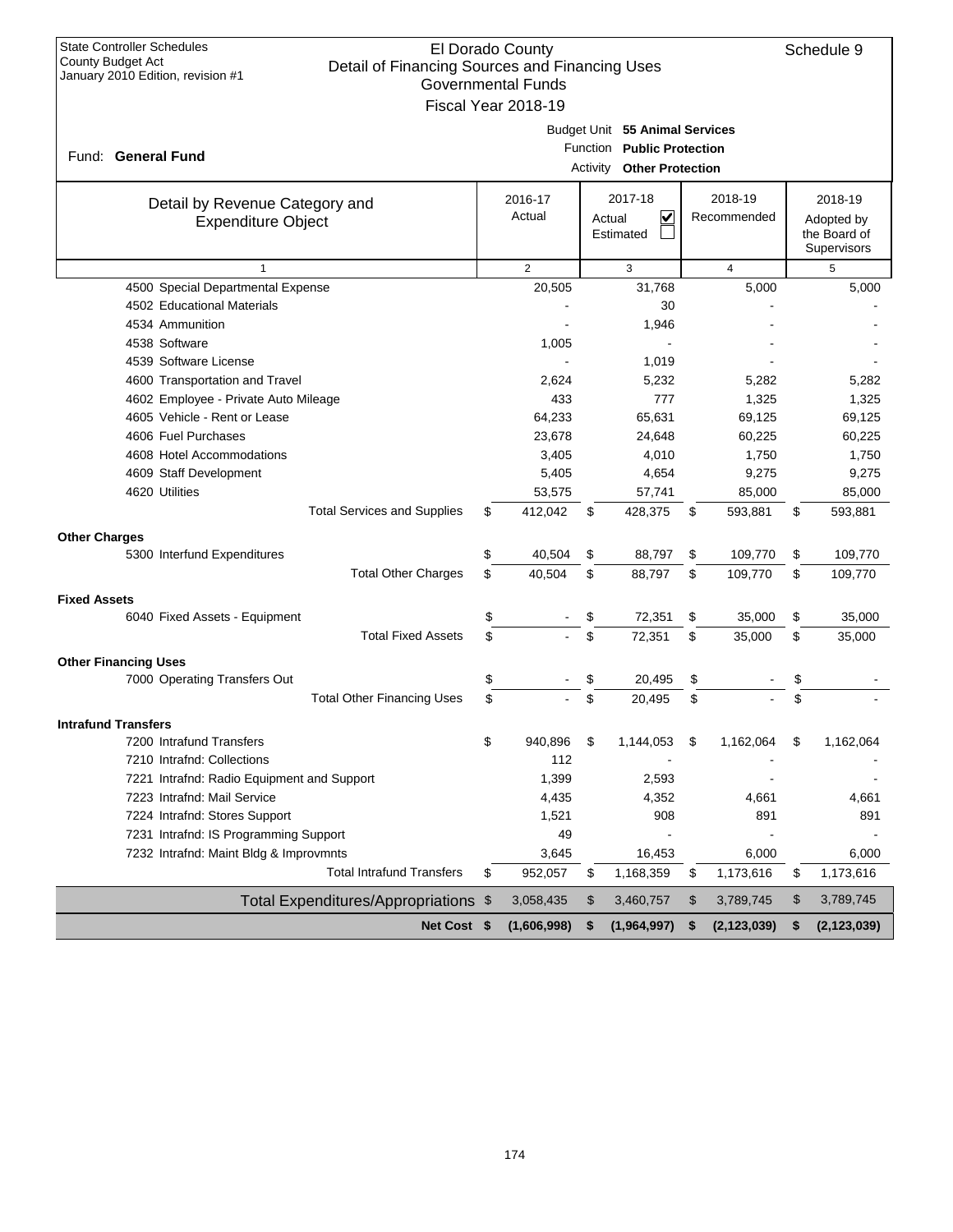| <b>State Controller Schedules</b><br>El Dorado County<br><b>County Budget Act</b><br>Detail of Financing Sources and Financing Uses<br>January 2010 Edition, revision #1<br><b>Governmental Funds</b><br>Fiscal Year 2018-19 |                                                                                           |                   |                |                                            |                |                        |                |                                                      | Schedule 9   |
|------------------------------------------------------------------------------------------------------------------------------------------------------------------------------------------------------------------------------|-------------------------------------------------------------------------------------------|-------------------|----------------|--------------------------------------------|----------------|------------------------|----------------|------------------------------------------------------|--------------|
| Fund: General Fund                                                                                                                                                                                                           | Budget Unit 56 Public Guardian<br>Function Public Protection<br>Activity Other Protection |                   |                |                                            |                |                        |                |                                                      |              |
| Detail by Revenue Category and<br><b>Expenditure Object</b>                                                                                                                                                                  |                                                                                           | 2016-17<br>Actual |                | 2017-18<br><u>V</u><br>Actual<br>Estimated |                | 2018-19<br>Recommended |                | 2018-19<br>Adopted by<br>the Board of<br>Supervisors |              |
| $\mathbf{1}$                                                                                                                                                                                                                 |                                                                                           | $\overline{2}$    |                |                                            | 3              |                        | $\overline{4}$ |                                                      | 5            |
| Intergovernmental Revenue - Federal                                                                                                                                                                                          |                                                                                           |                   |                |                                            |                |                        |                |                                                      |              |
| 1107 Federal - Medi Cal                                                                                                                                                                                                      | \$                                                                                        |                   |                | \$                                         | 248,206        | \$                     | 100,000        | \$                                                   | 100,000      |
| Total Intergovernmental Revenue - Federal                                                                                                                                                                                    | \$                                                                                        |                   |                | \$                                         | 248,206        | \$                     | 100,000        | \$                                                   | 100,000      |
| <b>Charges for Services</b>                                                                                                                                                                                                  |                                                                                           |                   |                |                                            |                |                        |                |                                                      |              |
| 1541 Public Guardian                                                                                                                                                                                                         | \$                                                                                        |                   |                | \$                                         | 147,570        | \$                     | 152,000        | \$                                                   | 152,000      |
| 1740 Charges for Services                                                                                                                                                                                                    |                                                                                           |                   |                |                                            | 38,611         |                        | 35,000         |                                                      | 35,000       |
| <b>Total Charges for Services</b>                                                                                                                                                                                            | \$                                                                                        |                   |                | \$                                         | 186,181        | \$                     | 187,000        | \$                                                   | 187,000      |
| <b>Miscellaneous Revenues</b>                                                                                                                                                                                                |                                                                                           |                   |                |                                            |                |                        |                |                                                      |              |
| 1942 Miscellaneous Reimbursement                                                                                                                                                                                             | \$                                                                                        |                   |                | \$                                         | 12,678         | \$                     | 50,000         | \$                                                   | 50,000       |
| <b>Total Miscellaneous Revenues</b>                                                                                                                                                                                          | \$                                                                                        |                   |                | \$                                         | 12,678         | \$                     | 50,000         | \$                                                   | 50,000       |
| <b>Total Revenue</b>                                                                                                                                                                                                         | $\mathfrak{F}$                                                                            |                   |                | $\mathfrak{S}$                             | 447,065        | \$                     | 337,000        | \$                                                   | 337,000      |
|                                                                                                                                                                                                                              |                                                                                           |                   |                |                                            |                |                        |                |                                                      |              |
| <b>Salaries and Employee Benefits</b><br>3000 Permanent Employees / Elected Officials                                                                                                                                        | \$                                                                                        |                   |                | \$                                         | 781,036        | \$                     | 794,729        | \$                                                   | 794,729      |
| 3002 Overtime                                                                                                                                                                                                                |                                                                                           |                   |                |                                            | 24,094         |                        | 20,000         |                                                      | 20,000       |
| 3003 Standby Pay                                                                                                                                                                                                             |                                                                                           |                   |                |                                            | 35,240         |                        | 35,000         |                                                      | 35,000       |
| 3004 Other Compensation                                                                                                                                                                                                      |                                                                                           |                   |                |                                            | 44,430         |                        | 11,760         |                                                      | 11,760       |
| 3020 Employer Share - Employee Retirement                                                                                                                                                                                    |                                                                                           |                   |                |                                            | 173,535        |                        | 198,181        |                                                      | 198,181      |
| 3022 Employer Share - Medi Care                                                                                                                                                                                              |                                                                                           |                   |                |                                            | 11,965         |                        | 11,525         |                                                      | 11,525       |
| 3040 Employer Share - Health Insurance                                                                                                                                                                                       |                                                                                           |                   |                |                                            | 238,751        |                        | 250,267        |                                                      | 250,267      |
| 3041 Employer Share - Unemployment Insurance                                                                                                                                                                                 |                                                                                           |                   |                |                                            |                |                        | 19,869         |                                                      | 19,869       |
| 3042 Employer Share - Long Term Disab Insurance                                                                                                                                                                              |                                                                                           |                   |                |                                            | 1,343          |                        | 1,986          |                                                      | 1,986        |
| 3046 Retiree Health - Defined Contributions                                                                                                                                                                                  |                                                                                           |                   |                |                                            | 20,182         |                        | 18,785         |                                                      | 18,785       |
| 3060 Employer Share - Workers' Compensation                                                                                                                                                                                  |                                                                                           |                   |                |                                            | 10,811         |                        | 9,549          |                                                      | 9,549        |
| 3080 Flexible Benefits                                                                                                                                                                                                       |                                                                                           |                   |                |                                            |                |                        | 6,000          |                                                      | 6,000        |
| <b>Total Salaries and Employee Benefits</b>                                                                                                                                                                                  | \$                                                                                        |                   | $\blacksquare$ | \$                                         | 1,341,387      | \$                     | 1,377,651      | \$                                                   | 1,377,651    |
| <b>Services and Supplies</b>                                                                                                                                                                                                 |                                                                                           |                   |                |                                            |                |                        |                |                                                      |              |
| 4020 Clothing and Personal Supplies<br>4040 Telephone Company Vendor Payments                                                                                                                                                | \$                                                                                        |                   |                | \$                                         | 1,287<br>1,378 | \$                     | 2,400<br>500   | \$                                                   | 2,400<br>500 |
| 4041 Cnty Pass thru Telephone Chrges to Depts                                                                                                                                                                                |                                                                                           |                   |                |                                            | 423            |                        | 800            |                                                      | 800          |
| 4080 Household Expense                                                                                                                                                                                                       |                                                                                           |                   |                |                                            | 580            |                        |                |                                                      |              |
| 4082 Household Expense - Other                                                                                                                                                                                               |                                                                                           |                   |                |                                            | 210            |                        |                |                                                      |              |
| 4100 Insurance - Premium                                                                                                                                                                                                     |                                                                                           |                   |                |                                            | 6,336          |                        | 6,392          |                                                      | 6,392        |
| 4144 Maintenance - Computer System Supplies                                                                                                                                                                                  |                                                                                           |                   |                |                                            | 18,000         |                        | 32,100         |                                                      | 32,100       |
| 4220 Memberships                                                                                                                                                                                                             |                                                                                           |                   |                |                                            | 3,830          |                        | 4,200          |                                                      | 4,200        |
| 4260 Office Expense                                                                                                                                                                                                          |                                                                                           |                   |                |                                            | 2,758          |                        | 5,000          |                                                      | 5,000        |
| 4261 Postage                                                                                                                                                                                                                 |                                                                                           |                   |                |                                            | 1,281          |                        | 2,000          |                                                      | 2,000        |
| 4265 Law Books                                                                                                                                                                                                               |                                                                                           |                   |                |                                            | 251            |                        |                |                                                      |              |
| 4266 Printing / Duplicating                                                                                                                                                                                                  |                                                                                           |                   |                |                                            | 1,520          |                        | 2,000          |                                                      | 2,000        |
| 4267 On-Line Subscriptions<br>4300 Professional and Specialized Services                                                                                                                                                     |                                                                                           |                   |                |                                            | 5,243<br>4,668 |                        | 5,268<br>5,500 |                                                      | 5,268        |
| 4315 Contract Legal Attorney                                                                                                                                                                                                 |                                                                                           |                   |                |                                            | 103,930        |                        |                |                                                      | 5,500        |
| 4324 Medical, Dental and Lab Services                                                                                                                                                                                        |                                                                                           |                   |                |                                            | 244            |                        |                |                                                      |              |
| 4337 Other Governmental Agencies                                                                                                                                                                                             |                                                                                           |                   |                |                                            | 181,960        |                        |                |                                                      |              |